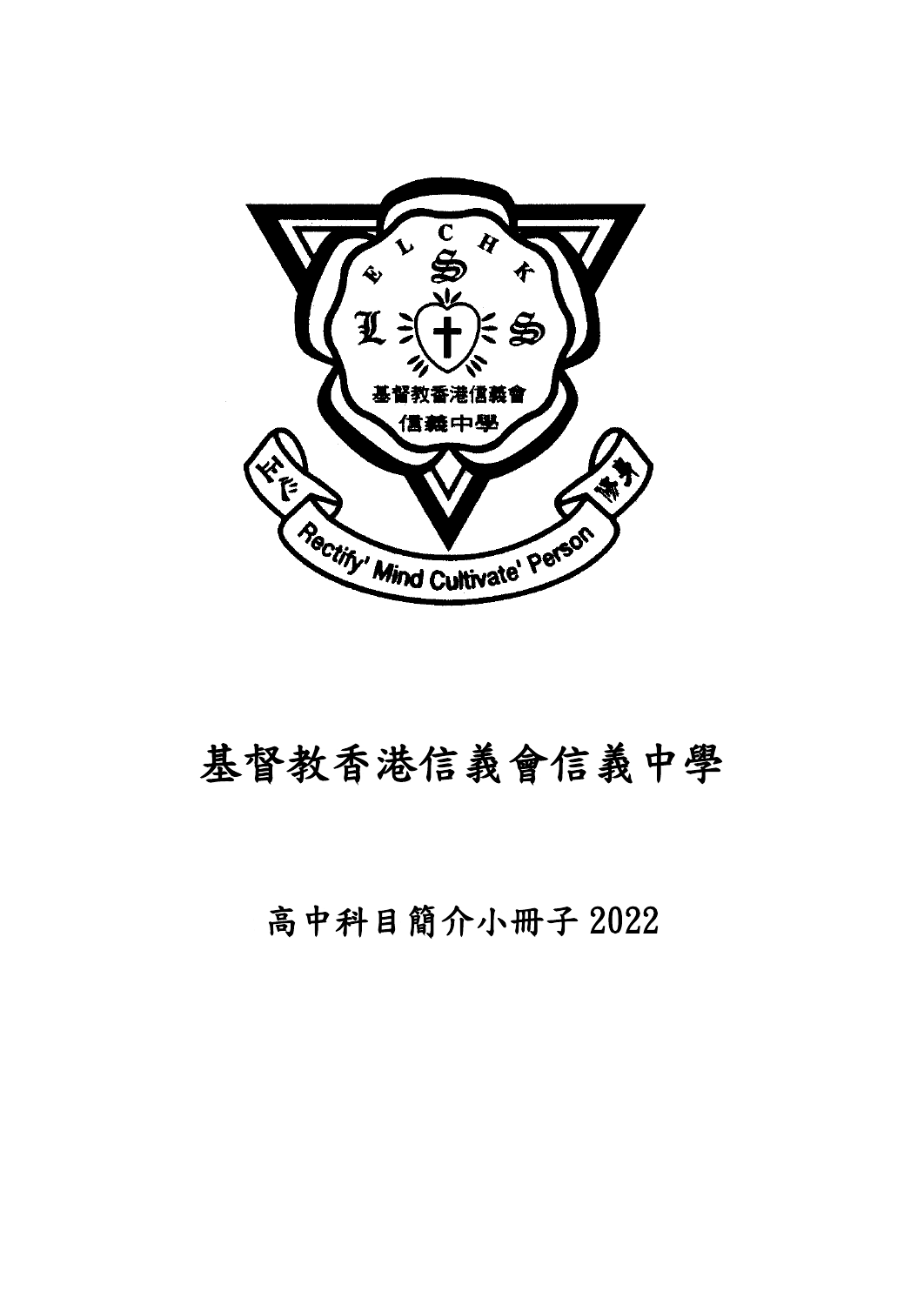# 目 錄

|  | 二 • 科目簡介        |                  |               |
|--|-----------------|------------------|---------------|
|  | $\mathcal{C}$ . | 核心科目             |               |
|  |                 | C1.              | 中國語文 4        |
|  |                 | C2.              | 英國語文 6        |
|  |                 | C <sub>3</sub> . |               |
|  |                 | C4.              | 公民與社會發展科 11   |
|  | E.              |                  | 選修科目簡介        |
|  |                 | E1.              | 生物 12         |
|  |                 | E <sub>2</sub>   | 企業、會計與財務概論 13 |
|  |                 | E3.              |               |
|  |                 | E4.              | 中國歷史 18       |
|  |                 | E5.              |               |
|  |                 | E <sub>6</sub>   | 倫理與宗教 24      |
|  |                 | E7.              |               |
|  |                 | E8.              |               |
|  |                 | E9.              | 資訊及通訊科技30     |
|  |                 |                  |               |
|  |                 |                  |               |
|  |                 |                  | E12. 旅遊與款待38  |
|  |                 | E13.             | 健康管理與社會關懷41   |
|  |                 | E14.             |               |
|  |                 |                  |               |
|  |                 |                  |               |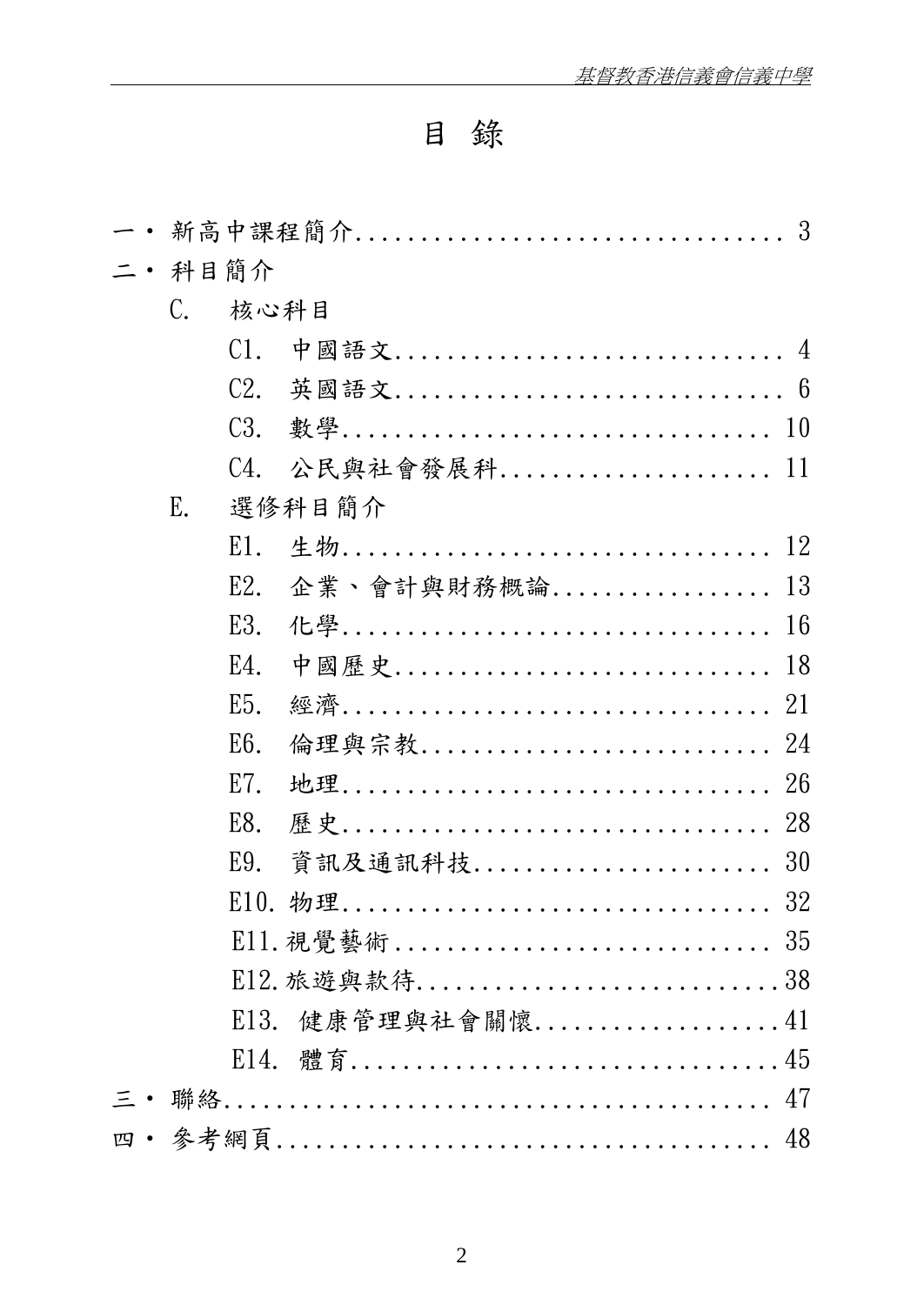# 一‧新高中課程簡介

中四至中六級同學必須修讀:

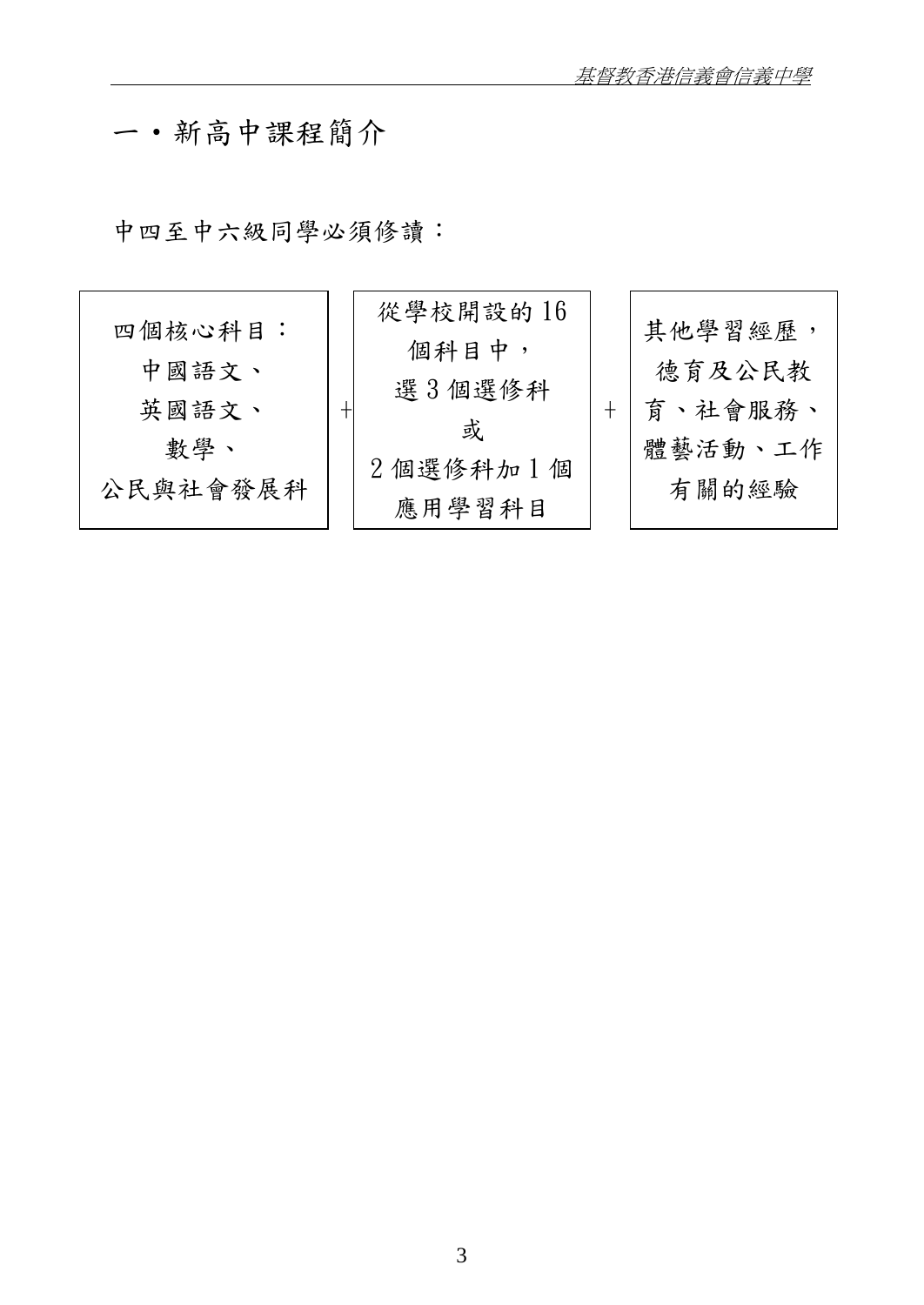# 二‧科目簡介

#### **C1.** 中國語文

課程簡介

中國語文教育配合整體的教育發展方向,為學生終身學習、生活和 日後工作打好基礎。

本課程讓所有學生在初中中國語文課程的基礎上,進一步:

(1) 提高讀寫聽說能力、思維能力、審美能力和自學能力;

(2) 培養語文學習的興趣、良好的學習態度和習慣;

- (3) 培養審美情趣,陶冶性情;
- (4) 培養品德,加強對社群的責任感;
- (5) 體現中華文化,培養對國家、民族的感情。

|      | 課題              | 課時        |  |
|------|-----------------|-----------|--|
| 公開考試 | 包括閱讀、寫作、文學、中華文  | 除校本評核的學習  |  |
|      | 化、品德情意、思維和語文自學  | 時段外,其他時段  |  |
|      | 九個學習範疇的學習       | 皆學習公開考試的  |  |
|      | 十二篇指定文言篇章<br>2. | 内容        |  |
| 校本評核 | 閱讀匯報:           | 評估及施教:    |  |
|      | 一次文字報告及         | 約佔本科課時 15 |  |
|      | 一次口頭匯報          | 小時        |  |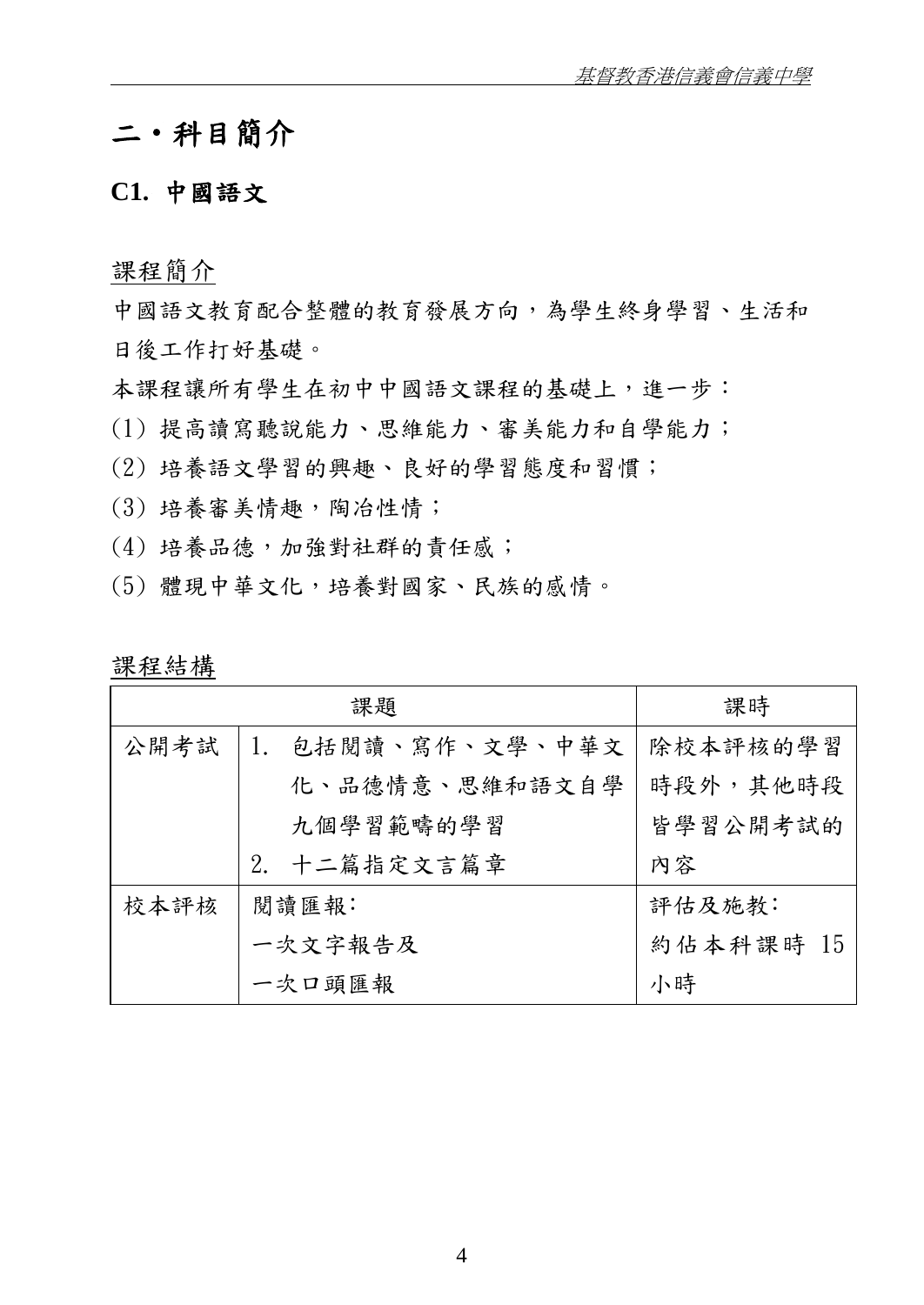基督教香港信義會信義中學

## 評估簡介

## 香港中學文憑試

| 評核模式   | 說明         | 比重         | 時間             |
|--------|------------|------------|----------------|
| 公開考試   | 閱讀能力<br>卷一 | 40%        | 1小時30分鐘        |
|        |            |            |                |
|        | 卷二 窝作能力    | 45%        | $2$ 小時 $15$ 分鐘 |
|        | 甲、實用文寫作    | (實用文佔30%)  |                |
|        | 乙、命題寫作     | (命題寫作佔70%) |                |
|        |            |            |                |
| 校本評核   | 閱讀匯報:      | 15%        |                |
| (共呈交2個 | 一次文字報告及    |            |                |
| 分數)    | 一次口頭匯報     |            |                |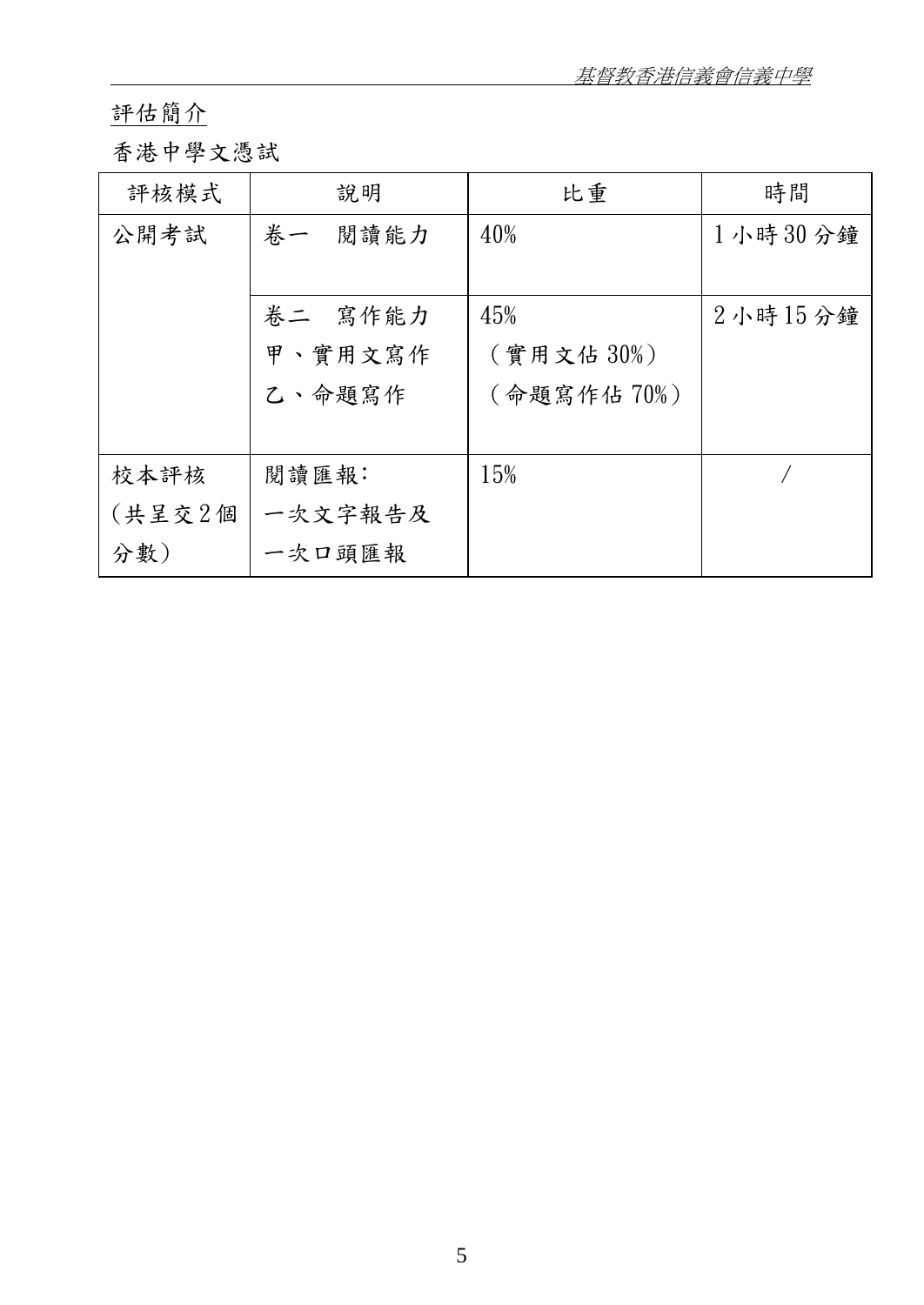## **C2. ENGLISH LANGUAGE** 英國語文

#### **1) SENIOR SECONDARY ENGLISH LANGUAGE CURRICULUM**

The senior secondary English Language curriculum seeks to build on the effective learning and teaching practices promoted in basic education. The overall aims of the English Language curriculum are:

- $\triangleright$  to provide every student of English with further opportunities for extending their knowledge and experience of the cultures of other people as well as opportunities for personal and intellectual development, further studies, pleasure and work in the English medium; and
- $\triangleright$  to enable every student to prepare for the changing socio-economic demands resulting from advances in information technology; these demands include the interpretation, use and production of materials for pleasure, study and work in the English medium.

## **2) LEARNING OBJECTIVES**

Learning objectives define more specifically what students are expected to learn. They serve as a reference list for curriculum, lesson and activity planning. The learning objectives for English Language at the senior secondary level are built on those for Key Stage 3 (Secondary  $1 - 3$ ) and are organised under the following general areas:.

- > Language Forms and Communicative Functions;
- Language Skills and Language Development Strategies; and
- Attitudes Specific to English Language Learning.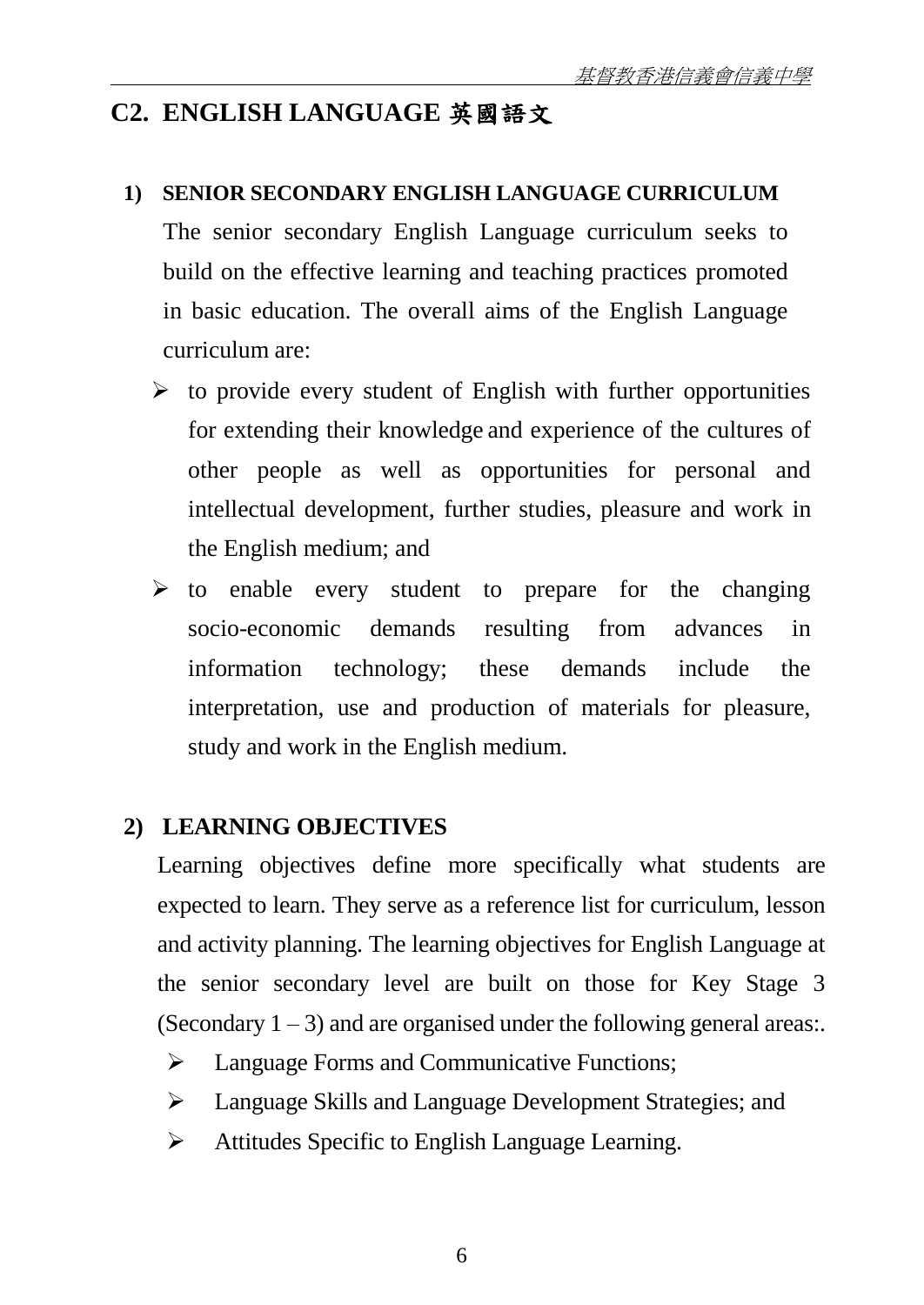## **3) ASSESSMENT OBJECTIVES**

The learning objectives to be assessed in English Language listed below are closely aligned with the curriculum framework:

## **Reading**

To assess the ability of candidates to:

- $\triangleright$  understand and interpret the purpose and meaning of a broad range of texts
- $\triangleright$  identify the main theme and key details of a broad range of texts
- $\triangleright$  identify the contextual meaning of words and phrases
- $\triangleright$  interpret the tone and mood of a writer
- $\triangleright$  distinguish and evaluate views, attitudes or arguments in fairly complex texts
- $\triangleright$  understand the use of a range of language features in fairly complex texts
- $\triangleright$  interpret, analyse, select and organise ideas and information from various sources

# **Writing**

To assess the ability of candidates to:

- $\triangleright$  write texts for different contexts, audiences and purposes with relevant content and adequate supporting details
- $\triangleright$  convey meaning using varied vocabulary, linguistic devices and language patterns appropriately and accurately
- $\triangleright$  plan and produce coherent and structured texts with ideas effectively presented and developed
- $\triangleright$  write texts using appropriate tone, style and register and the salient features of different genres
- $\triangleright$  draft and revise written texts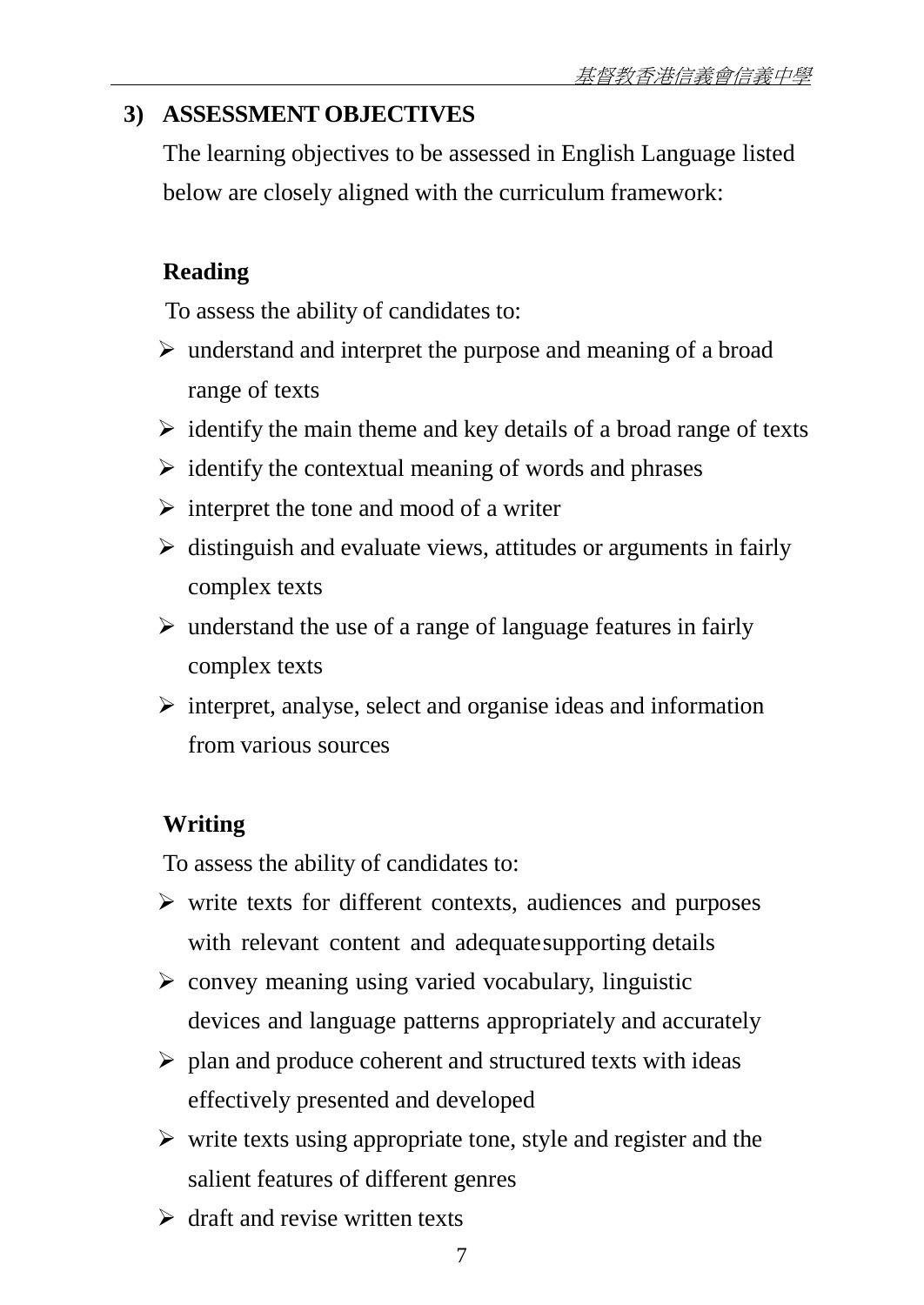## **Listening**

To assess the ability of candidates to:

- $\triangleright$  understand and interpret the purpose and meaning of a range of spoken texts
- $\triangleright$  identify the key details of a range of spoken texts
- $\triangleright$  interpret speakers' feelings, views, attitudes and intentions
- $\triangleright$  understand speakers with a range of accents and language varieties in speech delivered at a moderate pace
- $\triangleright$  understand the use of a range of language features in fairly complex spoken texts

## **Speaking**

To assess the ability of candidates to:

- $\triangleright$  express information and ideas (e.g. personal experiences, feelings, opinions, imaginative ideas and evaluative remarks) with suitable elaboration
- convey meaning using a range of vocabulary and language patterns appropriate to the context, purpose and audience
- $\triangleright$  establish and maintain relationships/spoken exchanges using formulaic expressions and appropriate communication strategies (e.g. making an appropriate opening and closing, negotiating meaning, making suggestions, using appropriate degrees of formality)
- $\triangleright$  produce coherent and structured speeches with ideas effectively/clearly presented and developed
- $\triangleright$  pronounce words clearly and accurately
- $\triangleright$  use appropriate pace, volume, intonation, stress, eye contact and gesture to support effective communication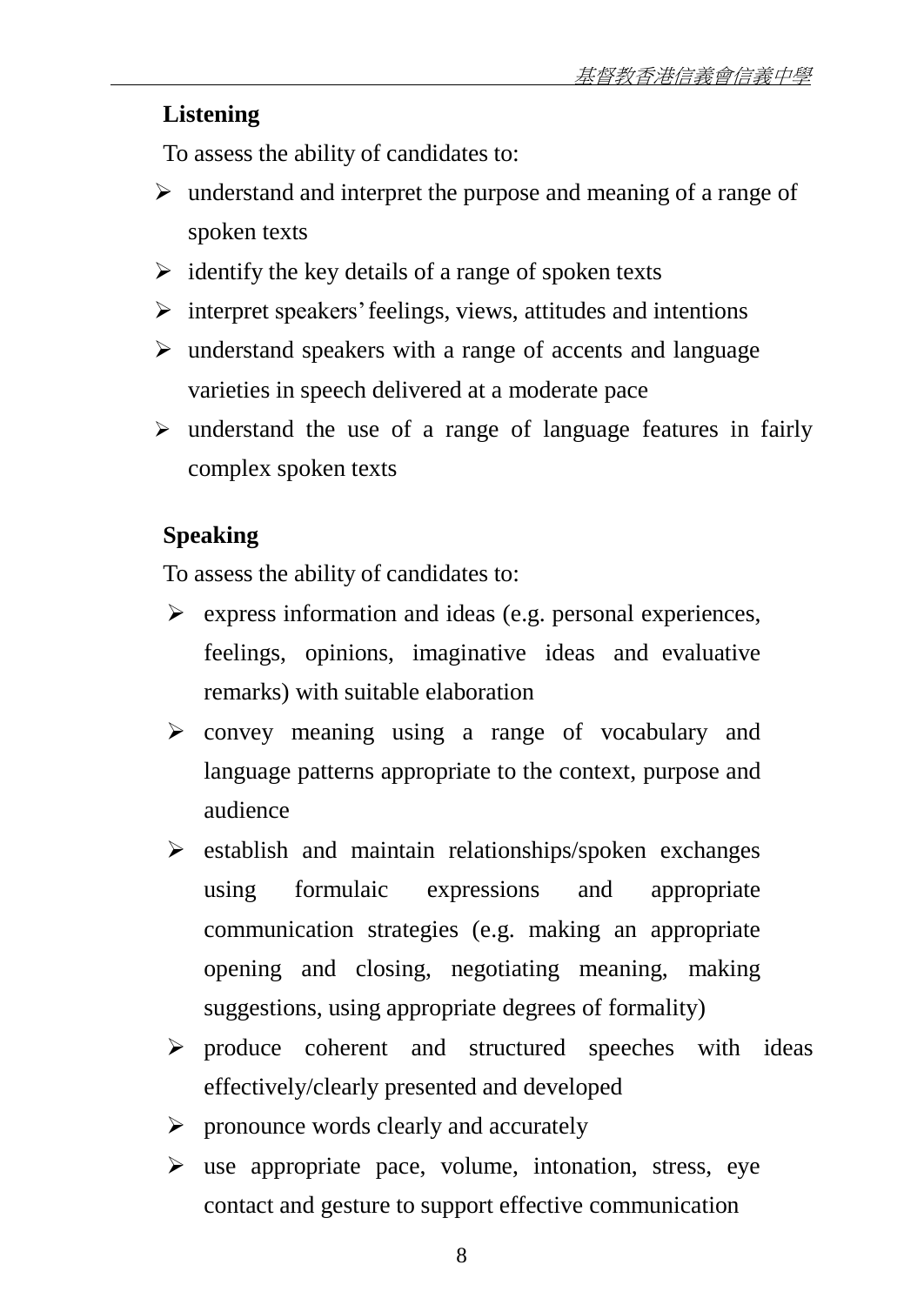## **SCHOOL-BASED ASSESSMENT (SBA)**

The SBA component comprises a reading/viewing programme where students will need to read/view two to four texts ('texts' encompass print, non-print, fiction and non-fiction material) over the course of three years, including at least one print and one non-print text, and write up some comments and personal reflections on them. Students then take part in a discussion with classmates on the texts they have read/viewed, or make an individual presentation and respond to their teacher's questions, which will be derived from their written personal comments. The assessment will be based on the student's oral performance. The reading/viewing/writing only serves as the means to this end and will not be assessed.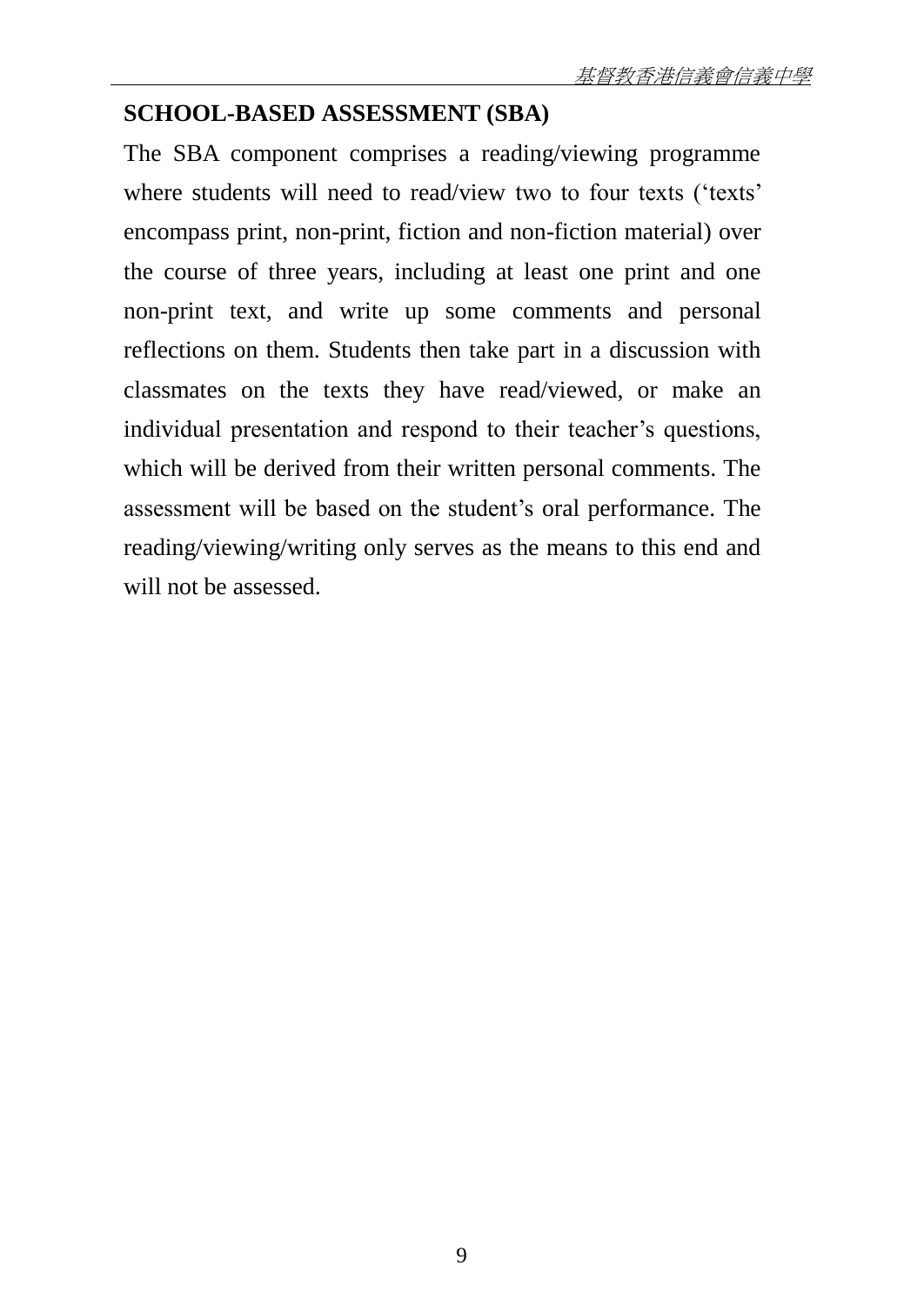#### **C3.** 數學

課程結構

新高中數學科課程分為必修部分及延伸部分,結構如下:



學生可只修讀必須部公須部分及單元一或必修部分及 單元二。學生最多只能從延伸部分中修讀其中一個單元。

必修部分的簡介

讓學生理解數學知識和技能的發展及解決問題的應用, 包括在 現實生活中的應用。

單元一(微積分與統計)的簡介

著重統計和數學的應用。本單元是為在學科或職業上需要對數 學,尤其是對統計,有較廣闊和深入理解的學生而設。

單元二(代數與微積分)的簡介

重視深入的數學內容。本單元是為日後選修數學或從事與數學 有密切關聯的專業的學生而設。

大學教育資助委員會資助院校對數學科的入學要求:

http://www.edb.gov.hk/tc/curriculum-development/kla/ma/news.html https://www.edb.gov.hk/attachment/en/curriculum-development/kla/ ma/u.pdf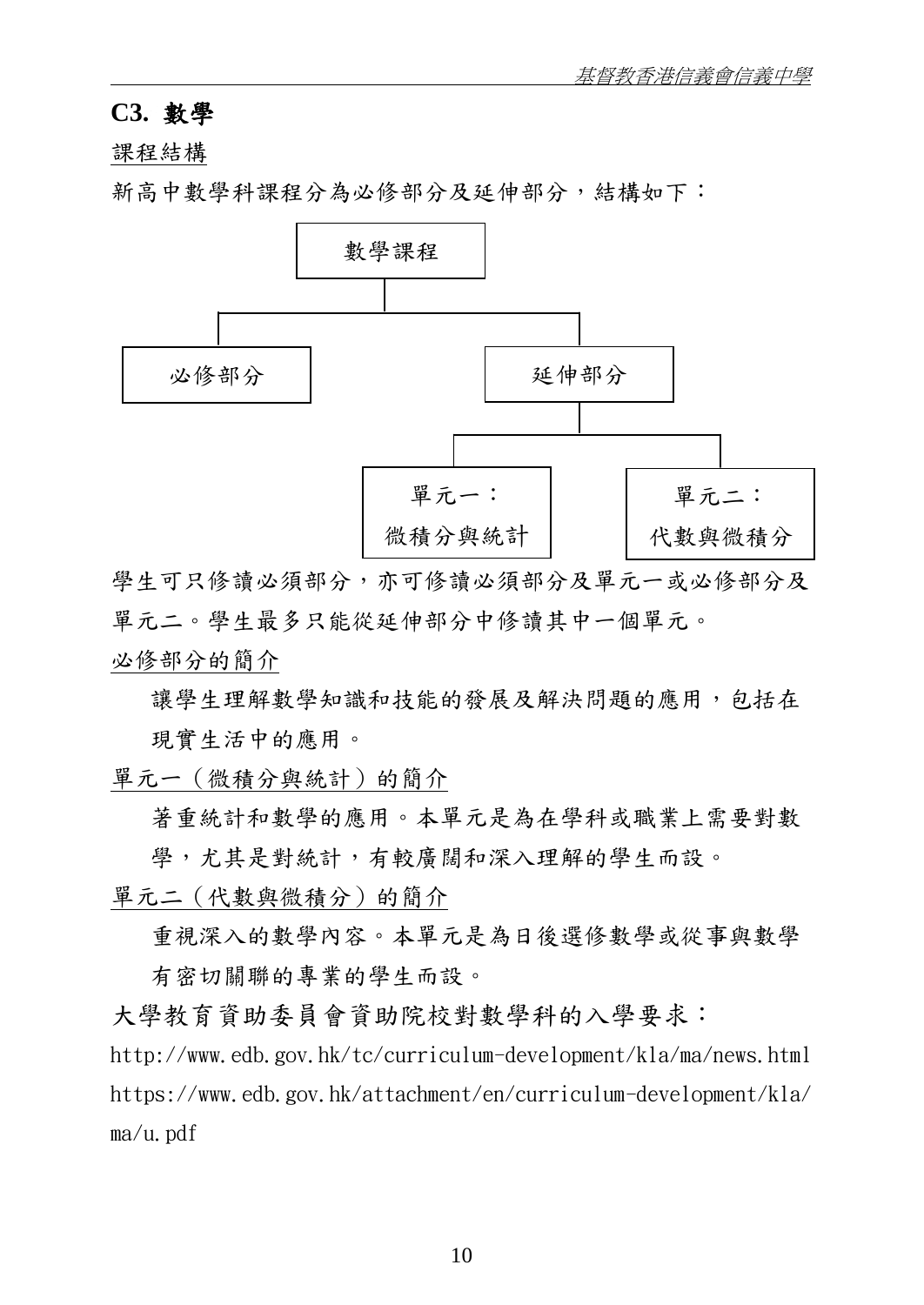## **C4.** 公民與社會發展科

#### 新課程仍在草擬階段,以下內容並不完全反映此科的具體考評內容或範圍

#### 課程理念及宗旨

旨在採用綜合方式幫助學生獲取廣闊知識基礎,並理解可能在個 人、社會、國家和全球層面影響他們日常生活的當代課題

#### 課程範圍

| 主題            | 課題                   |  |
|---------------|----------------------|--|
|               | (1):「一國兩制」的內涵和實踐     |  |
| (1)「一國兩制」下的香港 | (2):國民身份認同           |  |
|               | (3): 香港社會的多元文化特徵     |  |
|               | (1):改革開放與人民生活的轉變     |  |
| (2)改革開放以來的國家  | (2):國家最新發展與香港融入發展的規劃 |  |
|               | 和政策                  |  |
|               | (3): 參與國際事務的行動及倡議    |  |
|               | (1):經濟全球化            |  |
|               | (2):科技發展與資訊素養        |  |
| (3)互聯相依的當代世界  | (3):全球環境問題與可持續發展     |  |
|               | (4): 公共衛生與人類健康       |  |
| 内地考察【不涉及公開考試】 |                      |  |
|               | (1): 傳統中華文化的特質       |  |
| 中華文化與現代生活     | (2):實地考察簡介事項         |  |

## 公開評核(公開考試只設「達標」與「不達標」)

| 模式   | 說明              | 比重  | 考試時間   |  |
|------|-----------------|-----|--------|--|
| 公開考試 | :短題目/多項選擇題<br>田 | 30% |        |  |
|      | 乙:資料回應題         | 70% | 2小時15分 |  |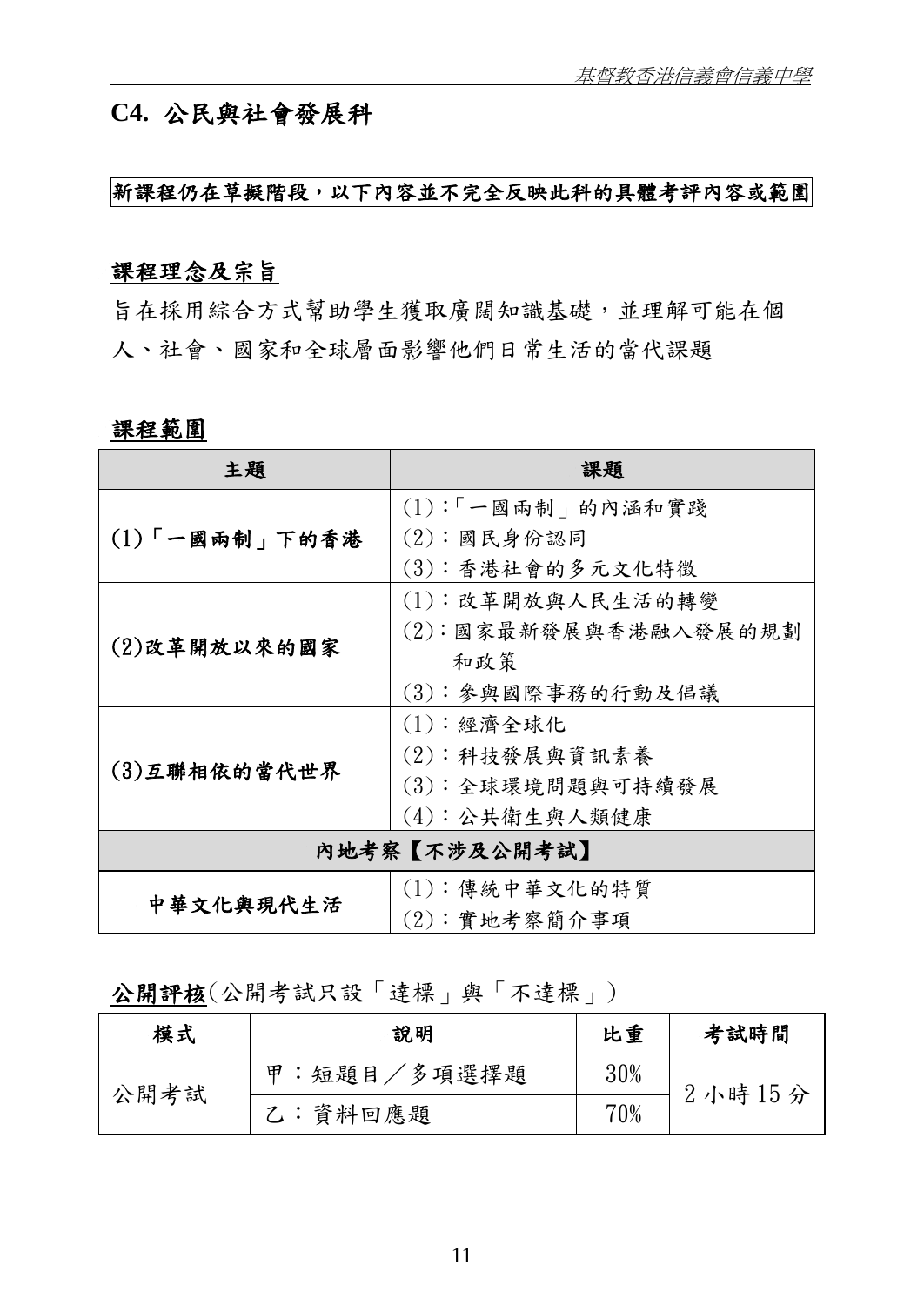## E1. 生物

甲:特點

生物科幫助學生獲取生物學基本的知識,對生物學的原理和概 念都有全面的了解。本科並非要求學生背誦很多煩瑣的內容, 而是透過實際生活情境來介紹生物學知識,使學習變得有趣和 實用。老師會因應學生的生活經驗、利用不同的情境、運用合 適的學與教策略,激發學生的學習興趣和動力,提升學生的能 力。

#### 乙:課程

- A. 必修部分
	- I. 細胞與生命分子
	- II. 遺傳與演化
	- III. 生物與環境
	- IV. 健康與疾病

#### B. 選修部分

- V. 人類生理: 調節與控制
- VI. 應用生態學
- VII. 微生物與人類
- VIII 生物科技

#### 丙:評核設計

| 部分   | 概要             | 比重  | 時間                |
|------|----------------|-----|-------------------|
| 卷一   | 考核必修部分的試題      | 60% | $2\frac{1}{2}$ 小時 |
| 卷二   | 考核選修部分的試題      | 20% | 1小時               |
|      | (從四個選修課題中選答兩個) |     |                   |
| 校本評核 | 實驗有關作業         | 20% |                   |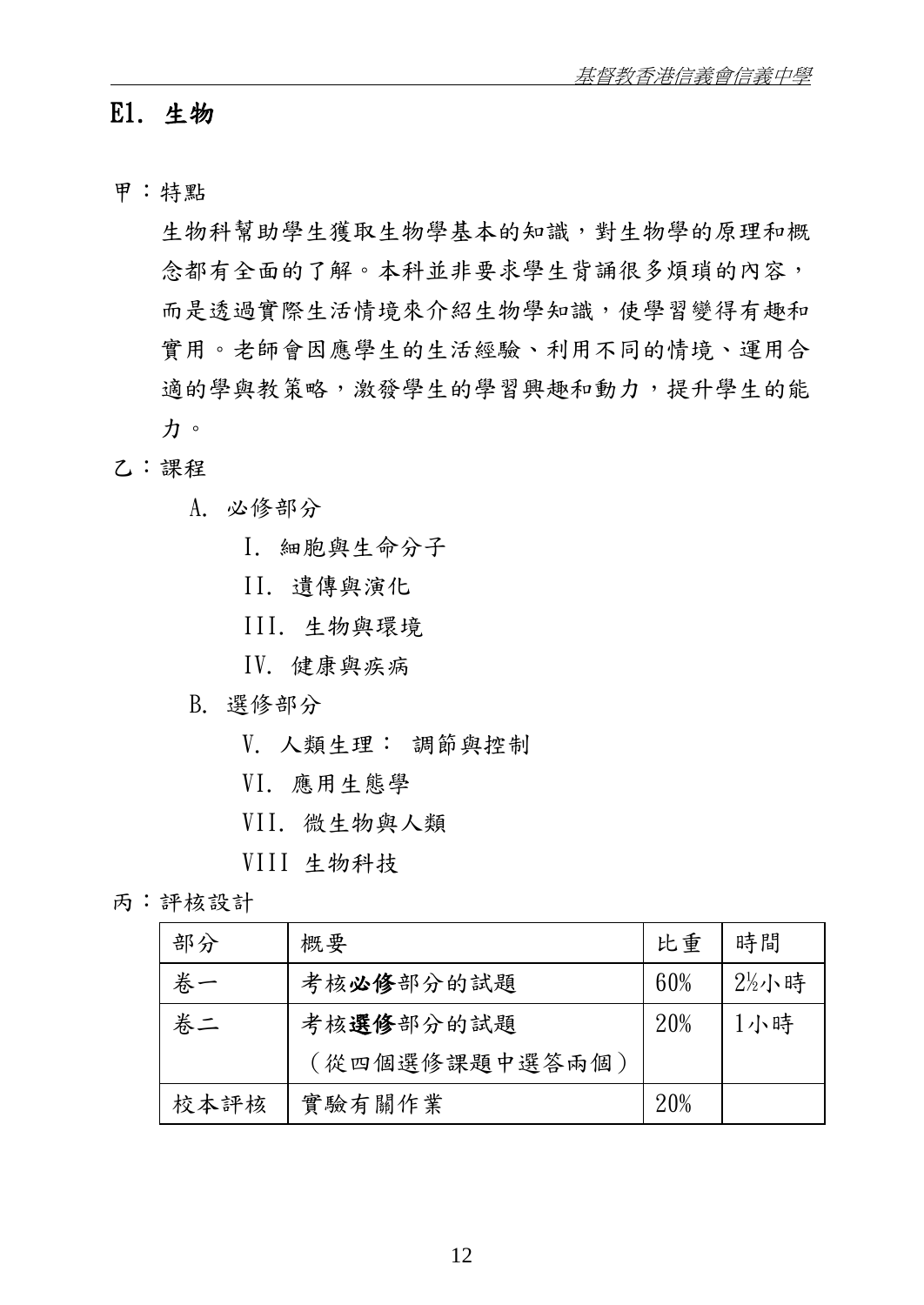#### E2. 企業、會計與財務概論

本課程幫助學生作好各種必要的裝備,使他們對基本商業領域包括 營商環境、會計、管理及個人理財有融合性理解,以便將來能夠適 當地處理個人財務,在處理各種商業及財經事宜(如消費、工作及投 資)時能從容面對各種抉擇。本課程著重介紹商業運作中的不同角 色,例如消費者、僱員、企業家及投資者,以加強學生對商業知識 的全面理解,學習從多角度看事物。

本課程必修部分包括三個單元,分別是營商環境、會計導論及基礎 個人理財,以基礎商業知識和技能為主,作為學生日後繼續升學或 就業的基礎。

本課程選修部分建基於必修部分所涵蓋的知識及技能,為學生提供 不同的商業範疇供深入研習。學生可根據自己的興趣及性向,選擇 會計或商業管理單元作深入研習。

公開考試的整體目的是評核考生對不同商業範疇的認識和了解程 度,並在新的情境下應用這些知識作出商業決策的能力。

公開考試採用不同類型的試題來評核學生各種技巧和能力的表現, 包括多項選擇題、短答題、會計題、商業個案題和論述題。多項選 擇題較全面覆蓋整個課程,短答題可考核基礎知識和主要概念,商 業個案題和會計題則測試考生能否理解資訊和應用知識,而論述題 則讓考生深入討論開放式的議題。

13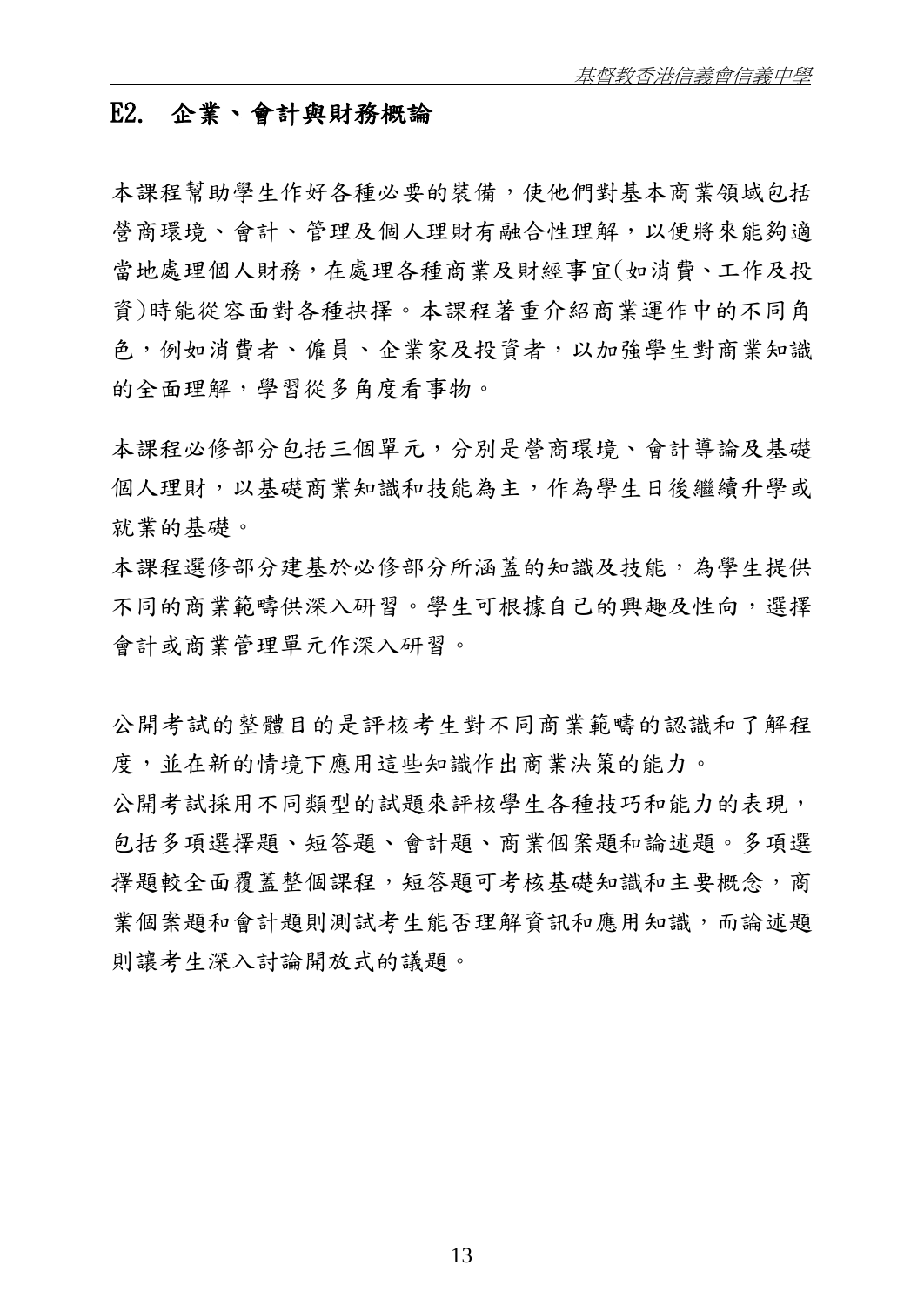## 企業、會計與財務概論科課程架構學習元素概覽

必修部分---中四級

| 營商環境   | -香港的營商環境    |
|--------|-------------|
|        | -企業擁有權類型    |
|        | -商業道德興社會責任  |
| 會計導論   | -會計的目的及角色轉移 |
|        | -財務報表的用途    |
|        | -會計原則及慣例    |
|        | -會計循環       |
|        | -基礎比率分析     |
| 基礎個人理財 | -基礎財務管理     |
|        | -個人財務管理     |

選修部分(會計或商業管理單元)---中五及中六級

\*本校只選讀商業管理單元

|      | 財務會計 | -有關財務報表編製的期末調整項目  |
|------|------|-------------------|
|      |      | -不同企業擁有權類型的財務報告編製 |
|      |      | 一控制系统             |
|      |      | -公認會計原則           |
|      |      | -財務報表公析           |
|      |      | 一不完整會計紀錄          |
|      |      | -資訊及通訊科技在會計中的應用   |
| 會計單元 |      | -會計道德問題           |
|      |      |                   |
|      | 成本會計 | -成本分類、概念及專門用語     |
|      |      | 一分批成本計算法          |
|      |      | -邊際成本與吸收成本計算法     |
|      |      | -成本會計在決策中的功能      |
|      |      |                   |
|      |      |                   |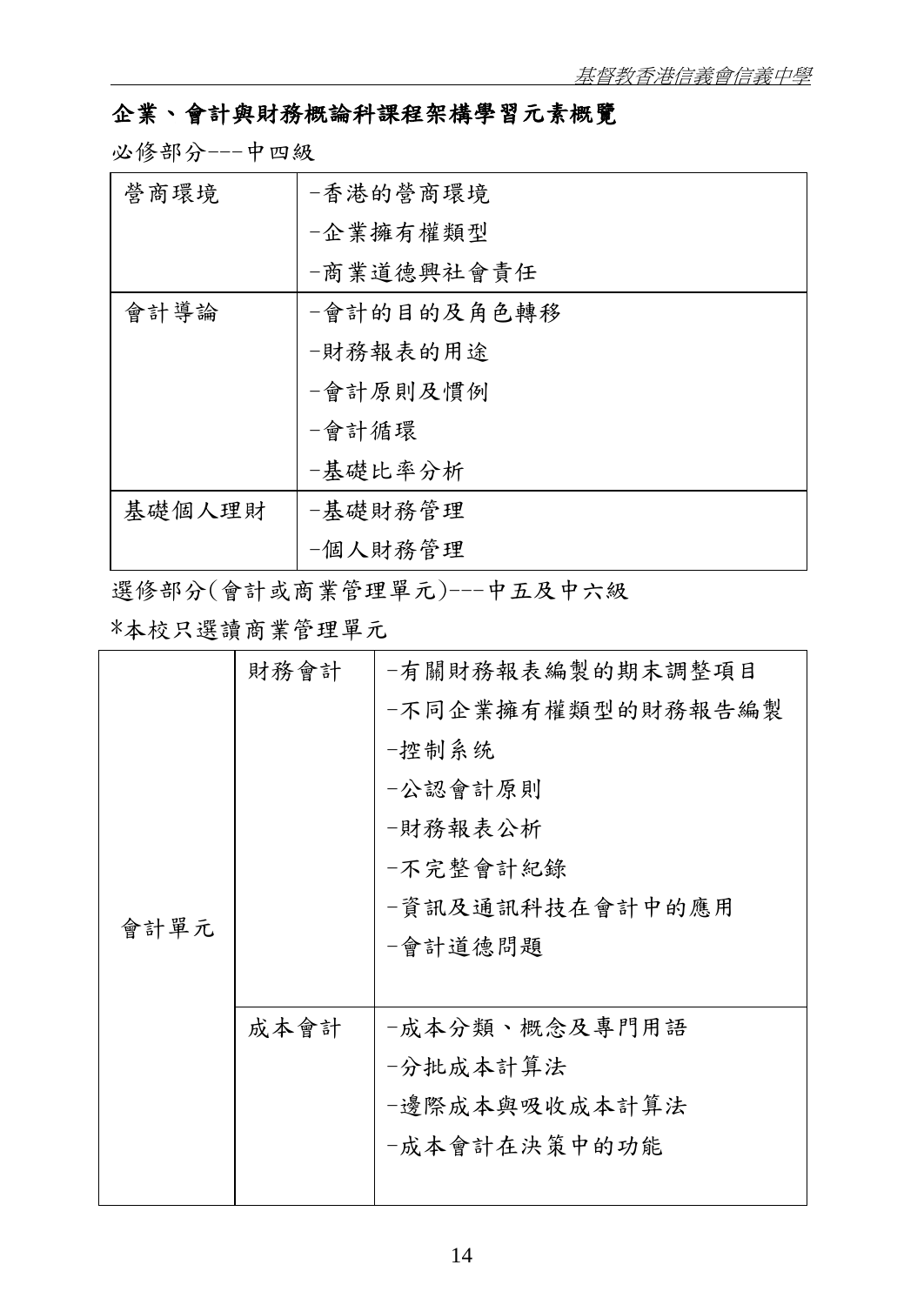|      | 管理導論 | -管理功能          |
|------|------|----------------|
|      |      | -有效管理方法        |
|      |      | -主要商業功能        |
|      |      | -企業家精神及中小型企業管理 |
|      | 人力資源 | -人力資源管理的功能     |
|      | 管理   | -發展優質人力資源      |
|      | 市場營銷 | -市場營銷管理的角色     |
| 商業管理 | 管理   | -市場研究          |
| 單元   |      | -顧客行為          |
|      |      | -產品與服務的市場營銷策略  |
|      | 財務管理 | -財務分析          |
|      |      | -預算編製          |
|      |      | -融資方式          |
|      |      | -資本投資評估        |
|      |      | -營運資本管理        |
|      |      | -風險管理          |

評核設計

| 部分   |               | 比重   | 考試時間 |
|------|---------------|------|------|
| 公開考試 | 养一 必修部分       | *待公布 | *待公布 |
|      | 卷二 選修部分       | *待公布 | *待公布 |
|      | (只選擇其中一項)     |      |      |
|      | 會計單元<br>二甲    |      |      |
|      | 二乙 商業管理單元     |      |      |
|      | *本校選修二乙商業管理單元 |      |      |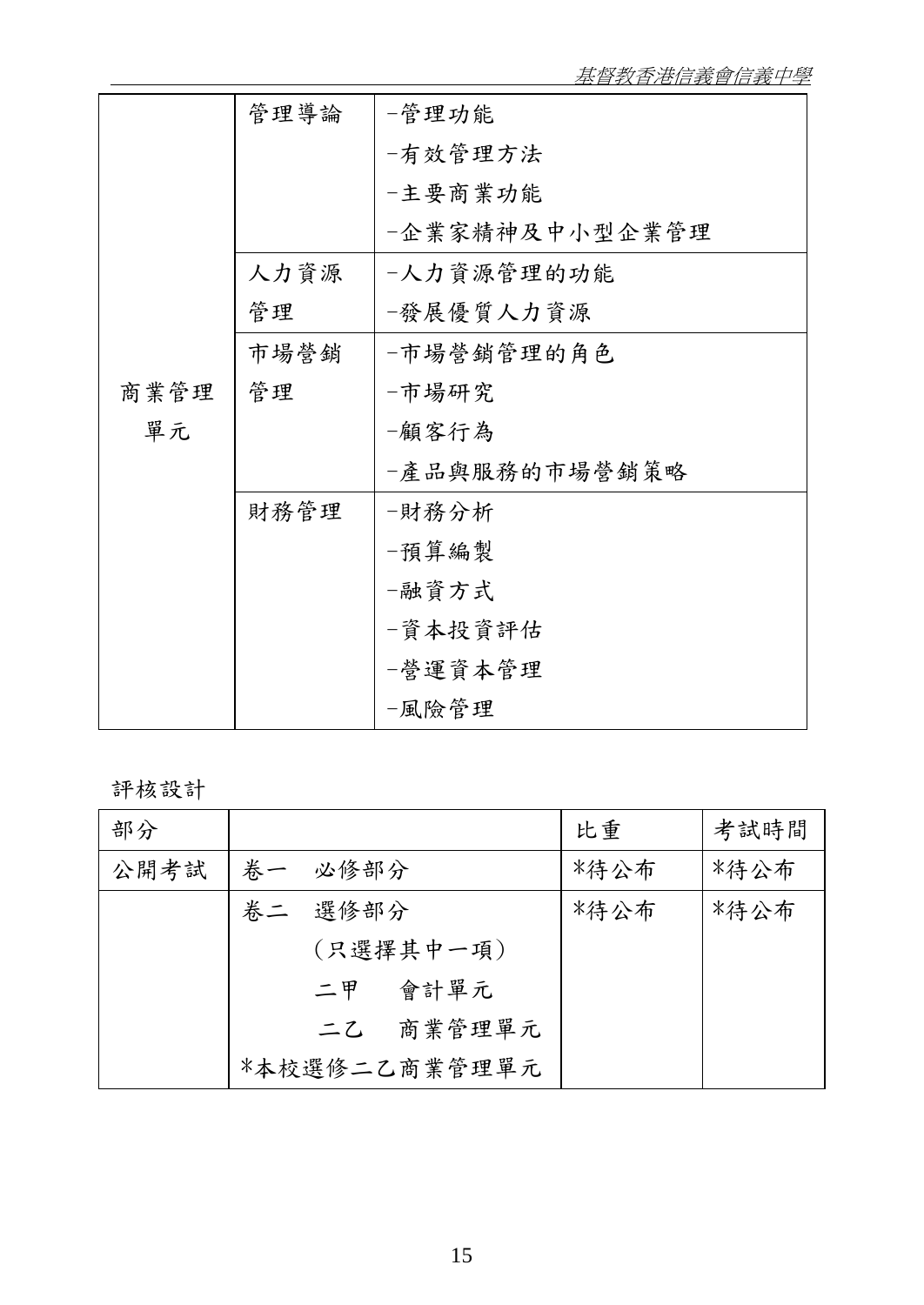# E3. 化學

#### I. 學習目標

本課程的學習目標分為三個範疇: 知識和理解、技能和過程, 以 及價值觀和態度。

學生應能:

|      | 課題  |                | 建議時間 |
|------|-----|----------------|------|
|      |     |                | (小時) |
| 必修部分 | 1.  | 地球             | 6    |
|      | 2.  | 微觀世界I          | 21   |
|      | 3.  | 金屬             | 22   |
|      | 4.  | 酸和鹽基           | 25   |
|      | 5.  | 化石燃料和碳化合物      | 18   |
|      | 6.  | 微觀世界II         | 8    |
|      | 7.  | 氧化還原反應、化學電池和電解 | 23   |
|      | 8.  | 化學反應和能量        | 7    |
|      | 9.  | 反應速率           | 9    |
|      | 10. | 化學平衡           | 10   |
|      | 11. | 碳化合物的化學        | 25   |
|      | 12. | 化學世界中的規律       | 8    |
| 選修部分 |     | 13. 工業化學       | 24   |
| 3選2  | 14. | 物料化學           | 24   |
|      |     | 15. 分析化學       | 24   |

## II. 化學課程的課題及建議時間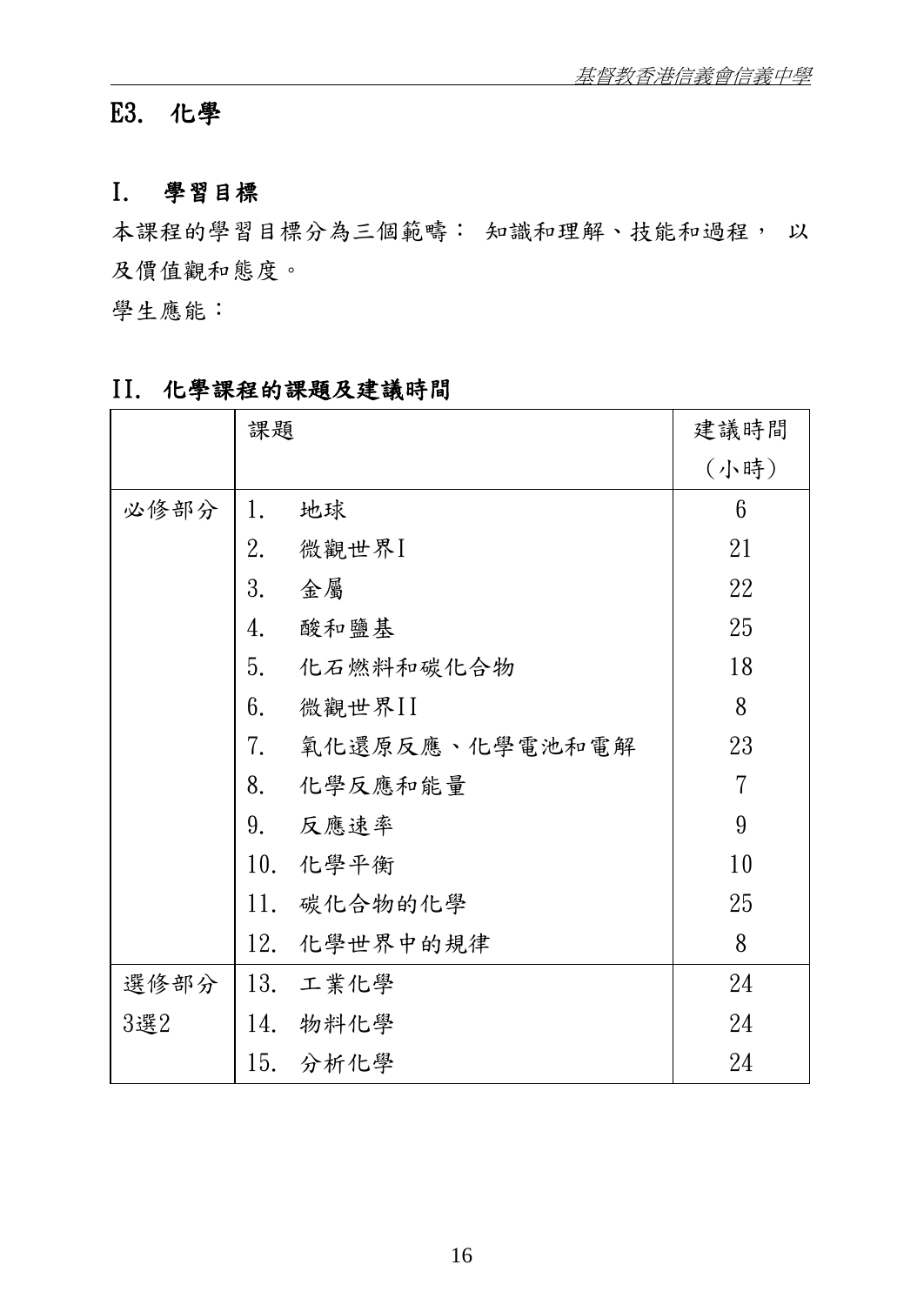## III. 評核設計

| 部分   | 概要     | 比重  | 時間 (小時)        |
|------|--------|-----|----------------|
| 公開考試 | 卷一必修部分 | 60% | $2\frac{1}{2}$ |
|      | 卷二選修部分 | 20% |                |
| 校本評核 | 實驗有關作業 | 20% |                |

#### IV. 考核模式:

#### 公開考試:

試卷一由甲、乙兩部組成,甲部是多項選擇題,佔本科分數 18%; 乙部由短題目、結構題目和論述題組成,佔本科分數 42%。

在甲、乙各部中,第一部分的題目主要屬課程中的課題一至八,而 第二部分主要屬課題九至十二。考生須回答試卷一的全部試題。

試卷二由結構題目組成,佔本科分數 20%。 考生須回答兩個所選取 的選修試題 。

#### 校本評核:

所有學校考生必須參加校本評核。校內教師會評核考生在中五和中 六期間,於實驗作業所涉及的一系列技巧的表現。考生須進行指定 數目的實驗,可包括設計實驗、報告和演繹實驗結果等。

17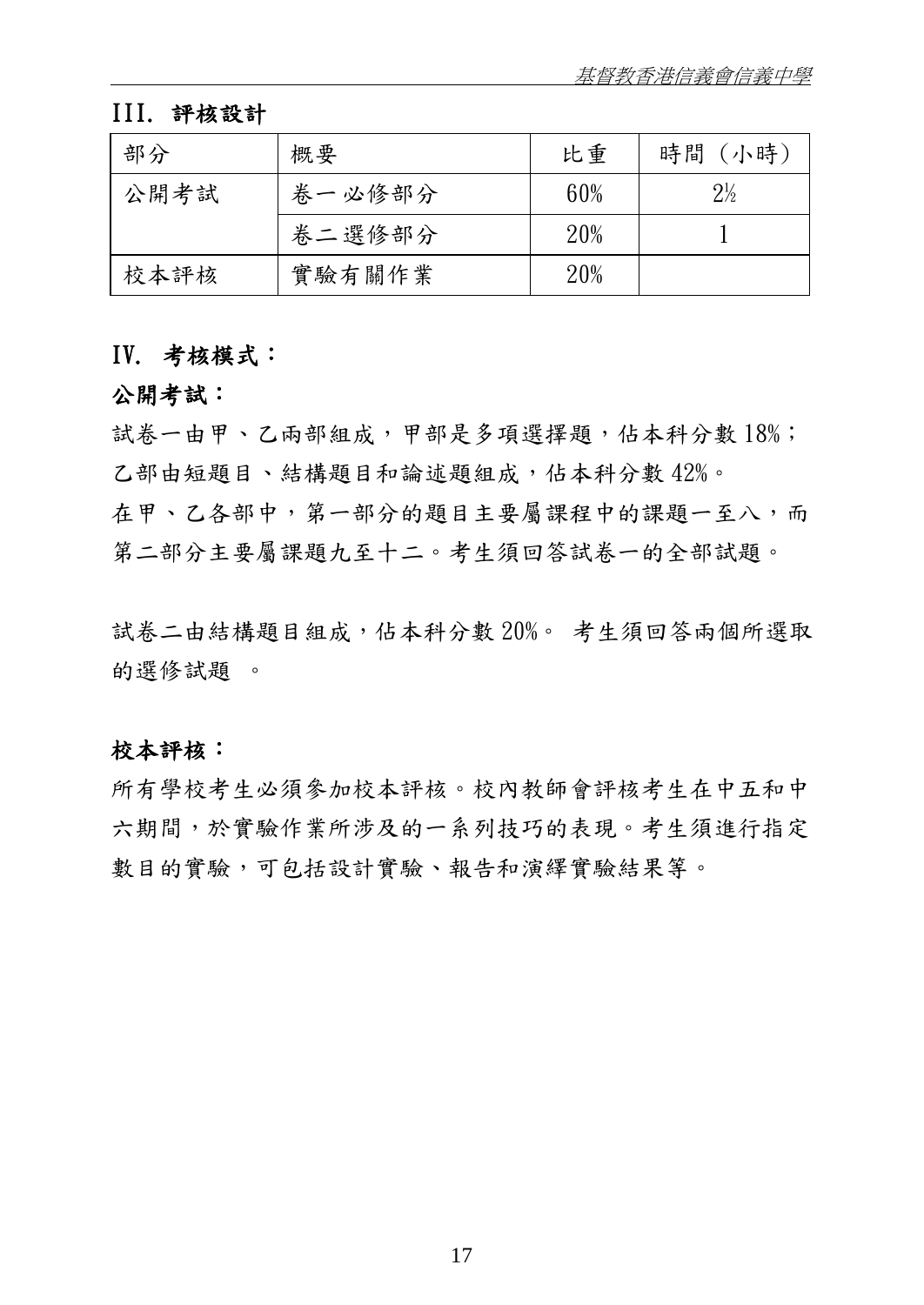## E4. 中國歷史

一)本科目標

- 1. 透過對中國歷史之理解,使學生能鑑往開來,掌握中國歷史 之發展過程及趨勢。
- 2.透過研習中國歷史,培養學生建構知識、解難、內省、批判 及創意等共通能力及處事能力。
- 3. 透過本科了解中國傳統文化,增加學生對國家和民族的感 情。
- 4. 透過對中國史事之分析,使學生建立正面的人生觀。

二)課程內容

1.中國歷史發展概論:

本部份內容主要作為修習新高中中國歷史科的預備安排,透過 探究學習特定的主題,以達到銜接高中中國歷史研習的目的。 本部份不列入公開考試範圍,在初中進行。

2. 必修部份-甲部和乙部(佔公開考試 70%成績):

此乃歷代發展部份,共 8 單元,21 課題,在中四、中五進行。 3. 選修部份(佔公開考試 30%成績):

選取其中一個單元學習,在中六進行。

| 部份 | 時期    | 課程            |
|----|-------|---------------|
| 必修 | 夏商周   | 1 周代分封        |
| 甲  |       | 2春秋戰國的政治與社會變動 |
|    | 秦漢    | 1 秦漢的統治政策     |
|    |       | 2 兩漢戚宦掌權的政局   |
|    | 魏晉南北朝 | 1北朝的漢胡融和      |
|    |       | 2 東晉及南朝的士族與寒門 |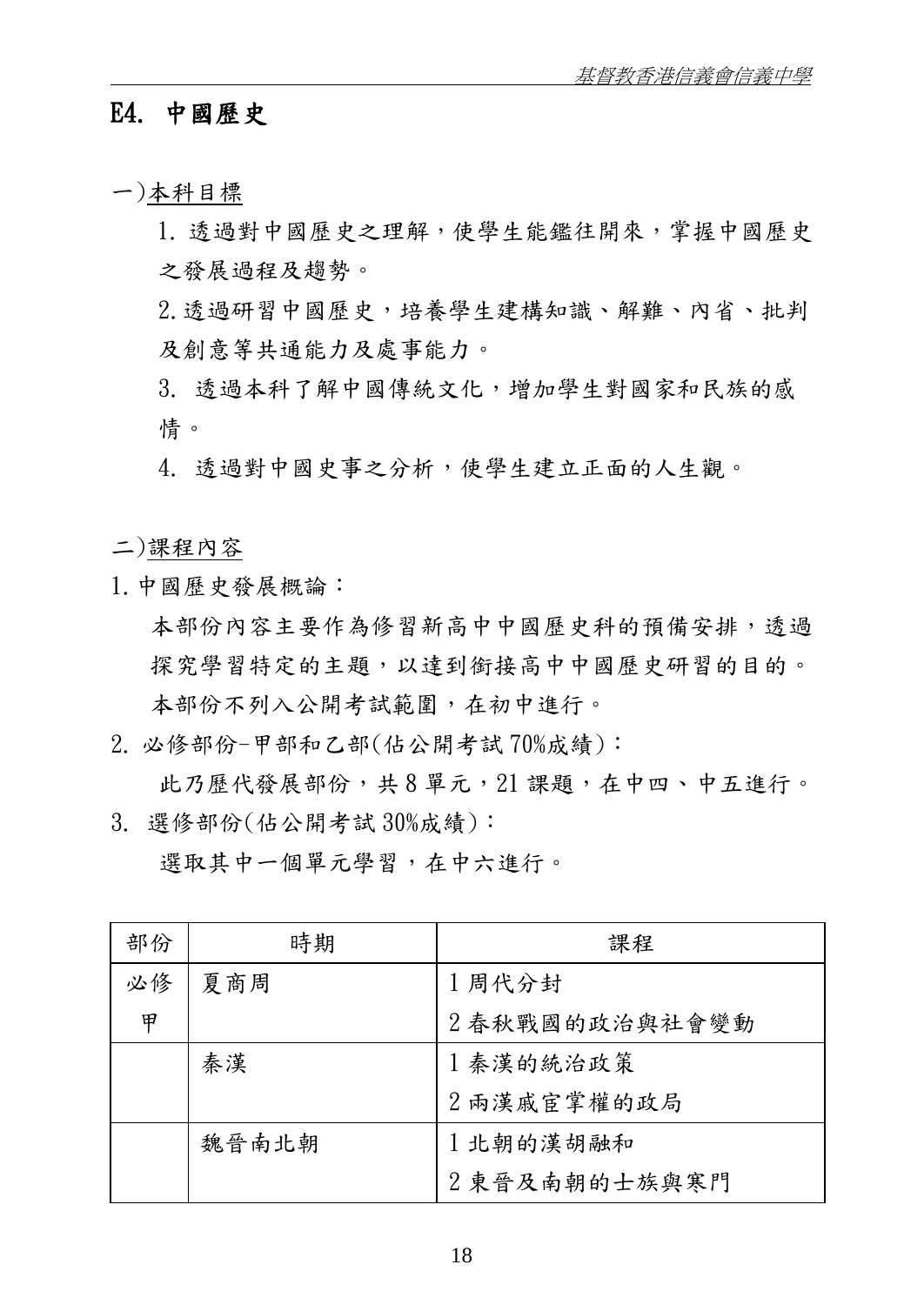基督教香港信義會信義中學

|               | 隋唐        | 1 隋唐治世           |
|---------------|-----------|------------------|
|               |           | 2安史之亂與唐代衰亡       |
|               | 宋元明清      | 1 宋元中央集權         |
|               |           | 2 明清的君主集權        |
|               |           | 3 清初的民族政策        |
| 必修            | 鴉片戰爭至辛亥革命 | 1列強的入侵           |
| $\mathcal{L}$ |           | 2改革與革命           |
|               | 辛亥革命至中華人民 | 1民初政局            |
|               | 共和國成立     | 2 國共分合           |
|               |           | 3 抗日戰爭           |
|               |           | 4 國共和談與內戰        |
|               | 中華人民共和國成立 | 1社會主義建設          |
|               | 至二十世紀後    | 2 文化大革命          |
|               |           | 3 改革開放           |
|               |           | 4 對外關係           |
| 選修            |           | 以下六個單元,只須修讀一個單元: |
|               |           | 單元(一):二十世紀中國傳統文化 |
|               |           | 的發展:承傳與轉變        |
|               |           | 單元(二):地域與資源運用    |
|               |           | 單元(三):時代與知識分子    |
|               |           | 單元(四): 制度與政治演變   |
|               |           | 單元(五):宗教傳播與文化交流  |
|               |           | 單元(六):女性社會地位:傳統與 |
|               |           | 變遷               |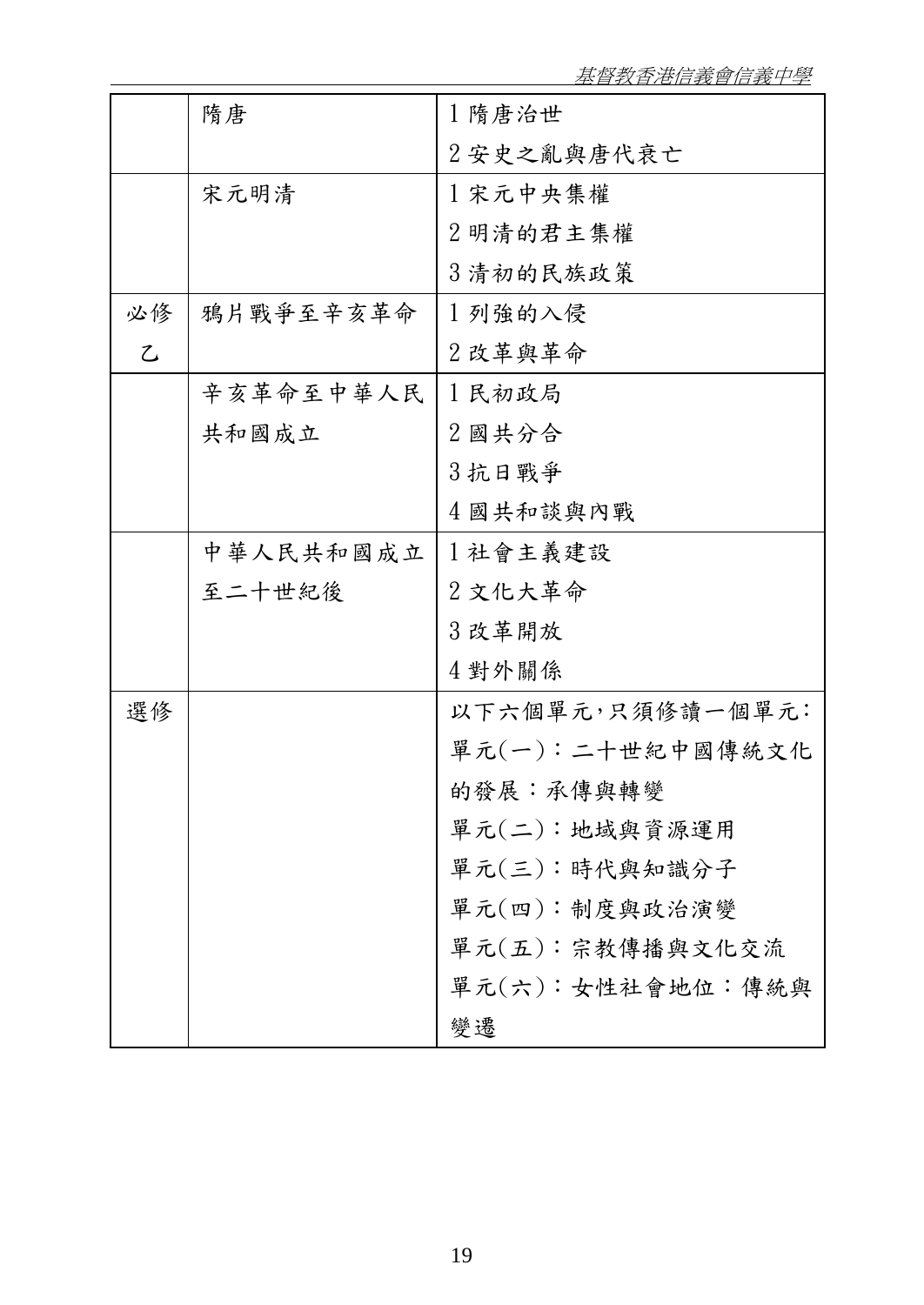三) 公開試評核內容

 根據《中國歷史科課程及評估指引(中四至中六)》,2018年開 始實施的新高中中國歷史科課程的評核內容大致如下:

|                  | 評核部份 | 内容                                                                                                                         | 比重  | 時間                     |
|------------------|------|----------------------------------------------------------------------------------------------------------------------------|-----|------------------------|
| 公<br>開<br>考<br>試 | 卷    | 歷代發展 (必修部份):<br>必答題:涵蓋甲、乙部,佔全卷<br>40分(提供多項資料,考核學生<br>不同能力,預期作答時間為 55<br>分鐘);<br>選答題:甲部及乙部各設三題,<br>考生須分別選答其中一題, 佔全<br>卷50分。 | 70% | 2小時<br>15 <sub>分</sub> |
|                  | 卷二   | 歷史專題(選修部份):<br>設六單元, 每單元各設三題,<br>學生從所選的一個單元中選答<br>兩題。                                                                      | 30% | 1小時<br>$20$ 分          |

四) 課堂延伸學習

 博物館參觀、實地考察本地史蹟、境外歷史及文化交流團、國 史研習比賽等。

五) 升學及就業出路

升學:歷史學、考古學、社會學、政治研究、文化研究等。

就業:教育工作、考古或博物館工作、出版或編採工作、政府 或社會事務工作等。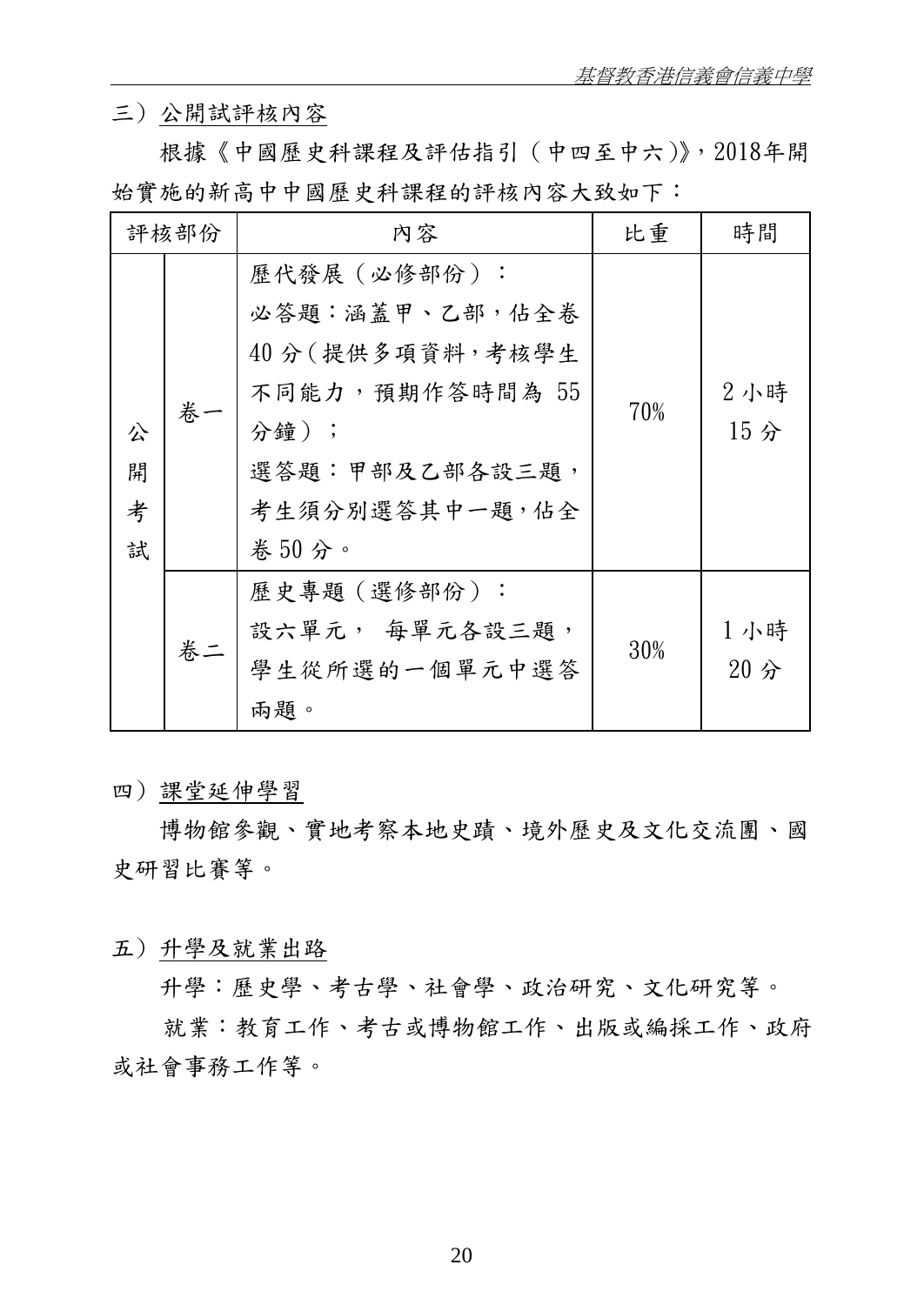#### E5. 經濟

#### 課程簡介

高中經濟科是個人、社會及人文教育學習領域中六個選修科目之 一。修讀經濟科可以幫助學生探究個人及社會對資源的運用,從而 了解人類行為及社會。

本科亦有助學生培養批判性思考與決策能力, 進而獲得全人發展, 成為終身學習者及負責任的公民。

#### 學習目的

- 利用經濟理論理解及分析社會所出現的經濟現象,並預測該等 現象所帶來的影響。
- ✔ 通過培養學生關心社會經濟問題,提高其批判及思考能力。

學習條件

- 知識:初中程度、基礎算術、基本邏輯
- 技能:分析力、組織能力、畫圖能力、文字表達技巧
- 態度:心思細密、井然有序、客觀、專注力高

## 學習範圍

- (i) 個體經濟學:對社會中個別的成員進行分析和預測,包括消費 者、廠商、市場等等。
- (ii) 總體經濟學:對社會整體現象進行分析,包括國民經濟、貨幣 銀行、對外貿易及公共財政等。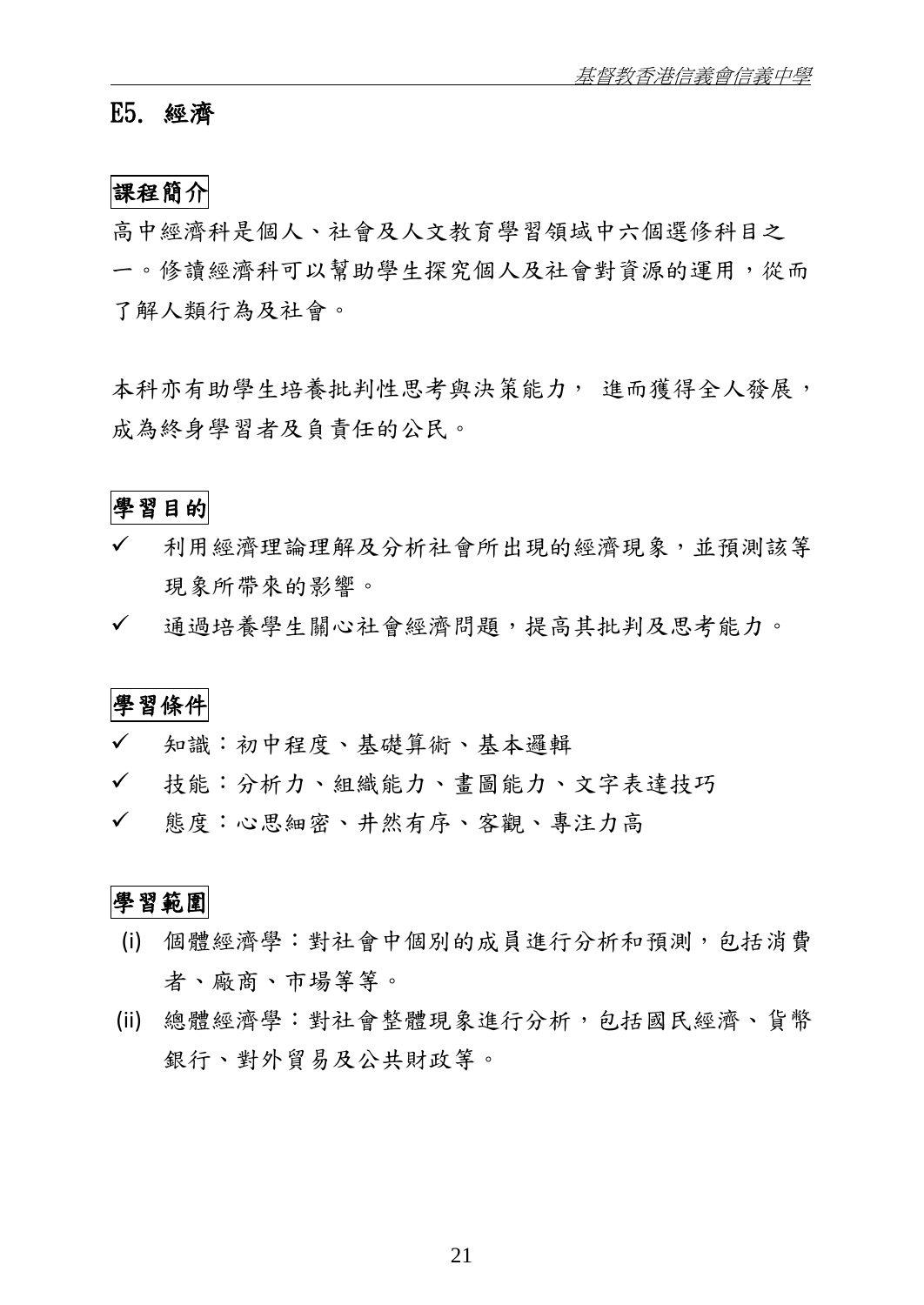# 課程結構

| 部分 | 課題範圍                 |     |
|----|----------------------|-----|
|    | A 基本經濟概念             |     |
|    | B 廠商與生產              |     |
|    | C 市場與價格              |     |
|    | D 競爭與市場結構            |     |
|    | E 效率、公平和政府的角色        | 中四至 |
| 必修 | F 經濟表現的量度            | 中六  |
|    | G 國民收入決定及價格水平        |     |
|    | H 貨幣與銀行              |     |
|    | Ⅰ 宏觀經濟問題和政策          |     |
|    | J 國際貿易和金融            |     |
|    |                      |     |
|    | 選修單元(一): 壟斷定價、反競爭行為及 |     |
|    | 競爭政策; 或              |     |
|    |                      |     |
| 選修 | 選修單元(二): 貿易理論之延伸、經濟增 | 中六  |
|    | 長及發展                 |     |
|    |                      |     |
|    | *本校教授選修單元(一)         |     |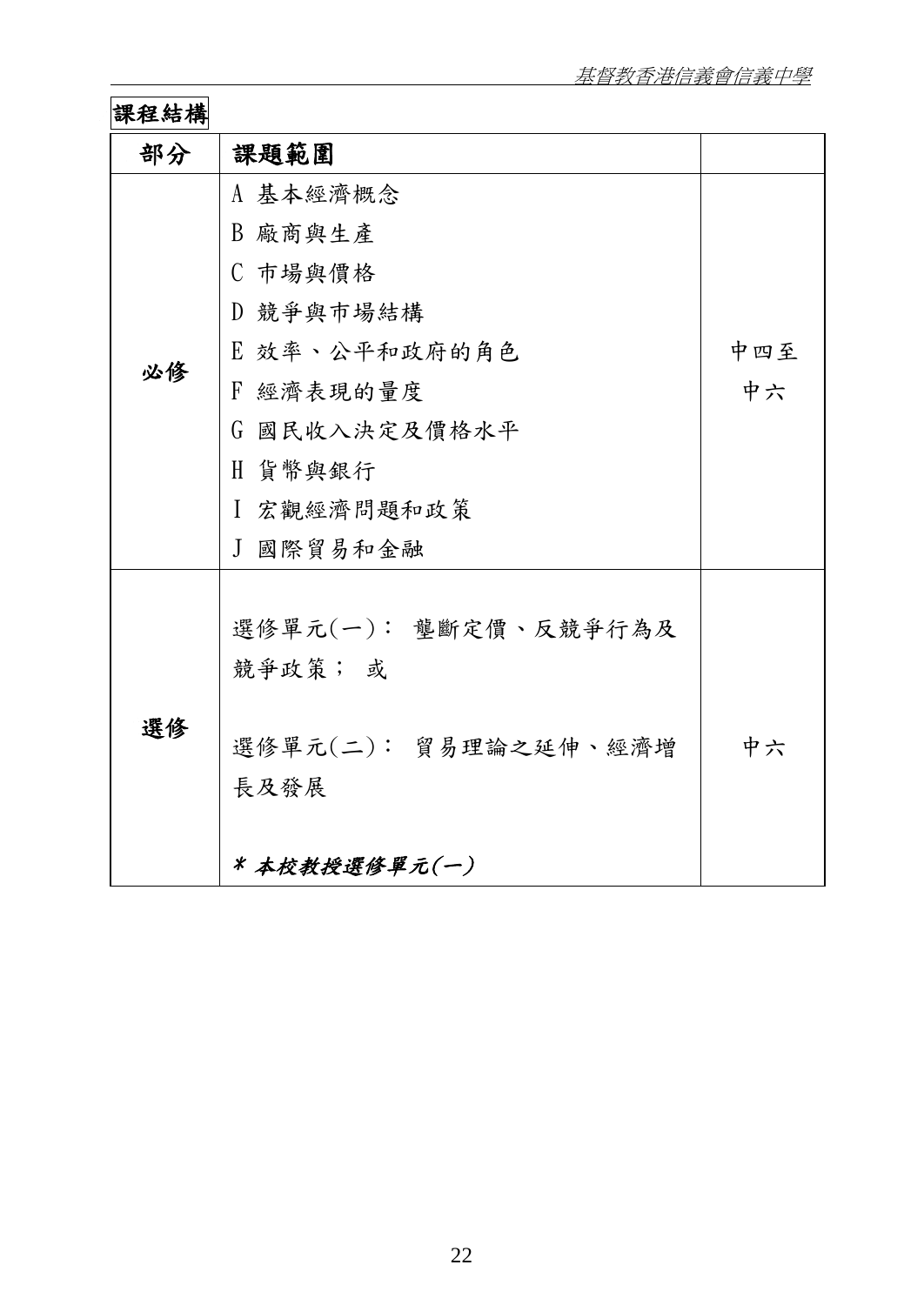# 評核簡介

| 評核<br>模式      | 卷別 | 形式                                                                          | 範圍                   | 考核<br>時間      | 比重  |
|---------------|----|-----------------------------------------------------------------------------|----------------------|---------------|-----|
|               | 卷一 | 多項選擇題                                                                       | 必修部分                 | 1小時           | 30% |
| 公開考試<br>(文憑試) | 卷二 | 甲部:短題目<br>(大約50分)<br>乙部: 結構/<br>文章式題目<br>(大約54分)<br>丙部: 結構文<br>章式題目<br>(16) | 必修部分<br>必修部分<br>選修部分 | 2小時<br>$30$ 分 | 70% |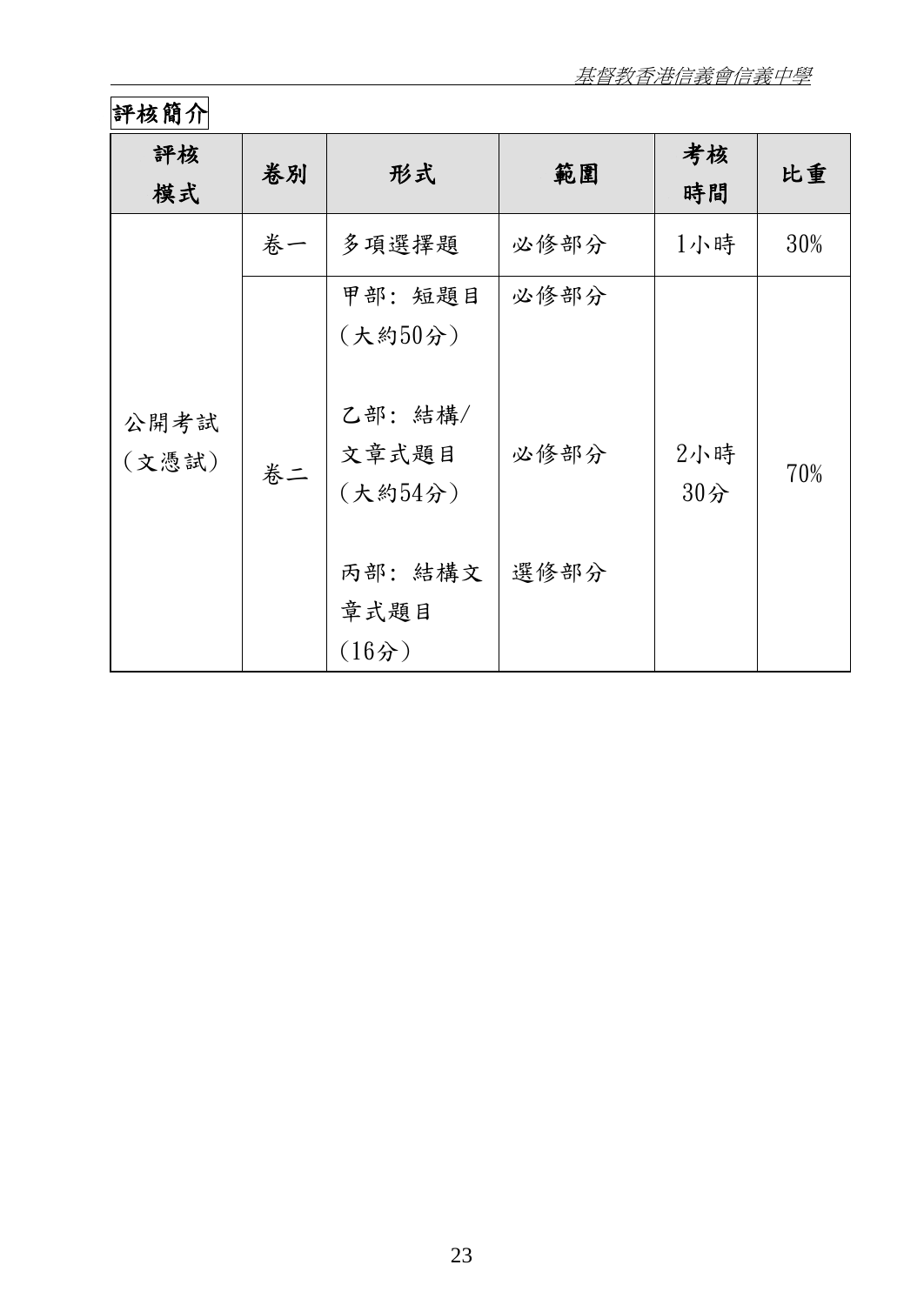## E6. 倫理與宗教

(1)課程理念

- 讓學生探索有關人生意義、價值觀和目標等問題
- 發展學生的洞察力,使他們在道德與精神生活及獨立自主方面 都有得益

(2)課程架構:必修部分

倫理學

單元一:規範倫理學

單元二:個人及社會問題

宗教傳統

基督宗教

(3)學習進程模式

| 年級  | 倫理學/宗教傳統       |
|-----|----------------|
| 高中一 | 宗教傳統:          |
|     | 基督宗教           |
| 高中二 | 規範倫理學          |
|     | 個人及社會問題:研習四個單位 |
| 高中三 | 個人及社會問題:研習三個單位 |

(4)公開評核模式

| 評核模式 | 內容      | 所佔百份比 |
|------|---------|-------|
| 試卷評核 | 卷一:倫理學  | 50%   |
|      | 卷二:宗教傳統 | 50%   |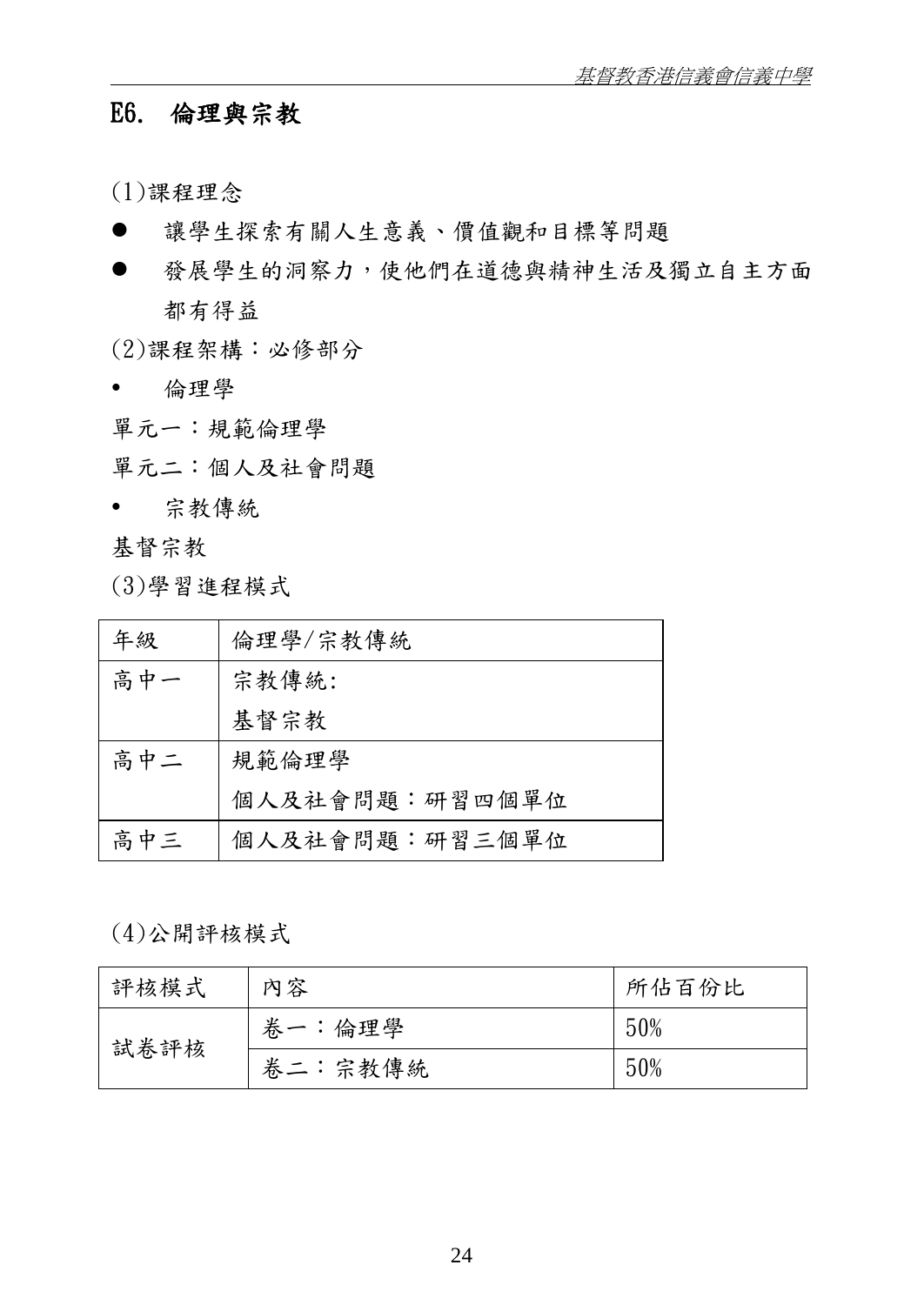| 科目總數   | 特定科目要求                         |
|--------|--------------------------------|
|        | 四個核心科目 生物 / 物理 / 組合科學          |
| 及兩個選修科 | + 以下一科                         |
| 目      | 化學、物理、 <u>倫理與宗教科</u> 、健康管理與社會關 |
|        | 懷、企業、地理、會計與財務概論、資訊及通訊          |
|        | 科技、設計及應用科技、科技與生活、中國歷史、         |
|        | 歷史、經濟、旅遊與款待                    |

(6)透過倫理與宗教科的研習…

「為學生打下一個良好的基礎,讓他們繼續在文化研究、歷史、神 學、哲學、公共行政、人力資源管理、社會工作及刑事司法等範疇 進行探索。學生對自我的瞭解,以及他們從學習中所得的知識,有 助他們日後成為社會工作者、輔導員、教師、神識人員和記者等。」

節錄自新高中課程及評估架構建議倫理與宗教科第二次諮詢稿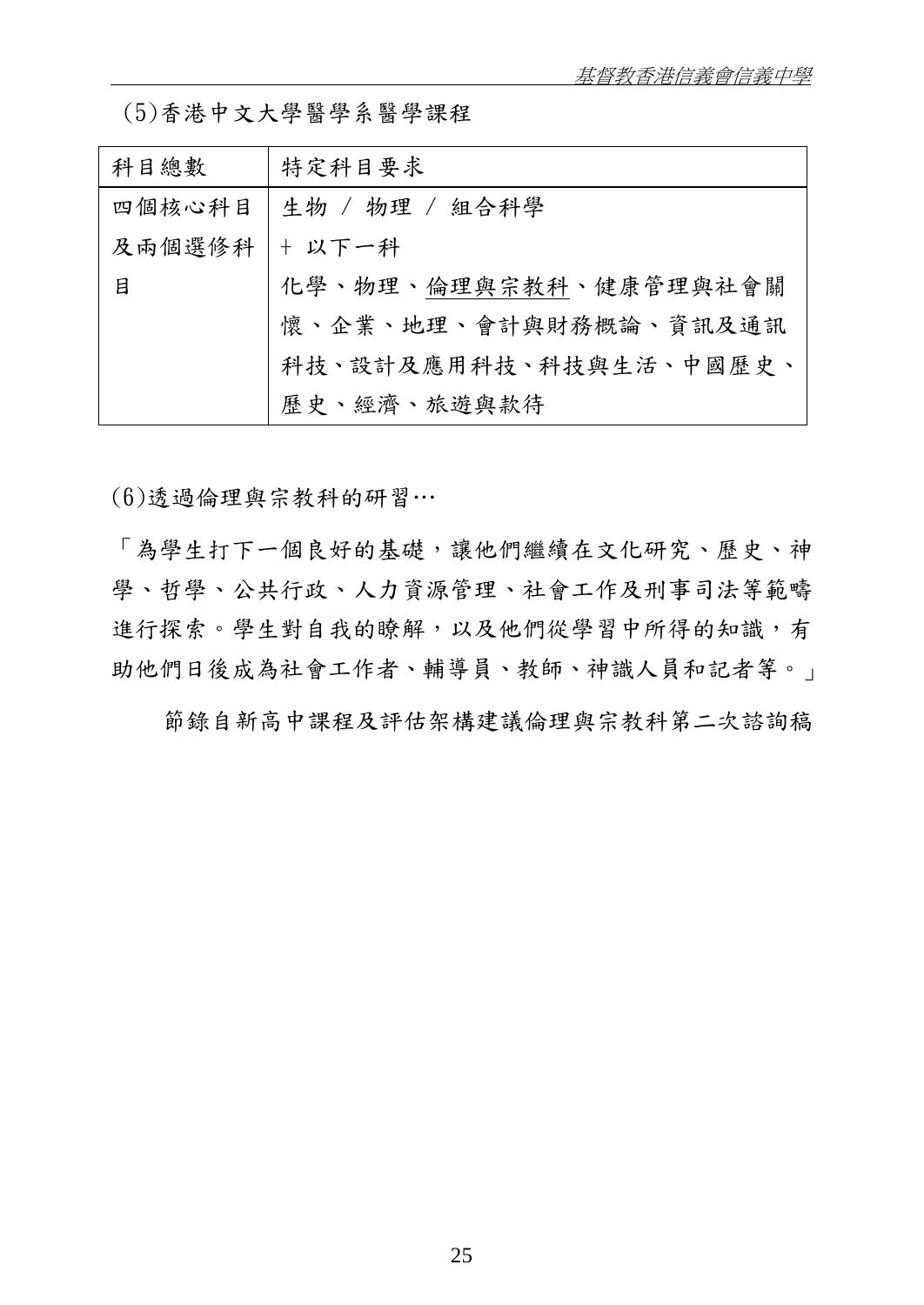### E7. 地理

## 課程理念

作為高中個人、社會及人文教育課程 的其中一個選修科,地理科旨在幫助 學生理解地球和當前的世界。本科讓 學生從空間及環境的角度,透過探索 人、地、環境的相互關係,對轉變中 當前的世界,有更深入的理解。



## 課程結構

| 架構      | 課題                           | 課時       |
|---------|------------------------------|----------|
|         |                              | (250小時)  |
|         | 「管理我們的自然環境」                  |          |
|         | 必修部分   (1) 機會與風險 — 居住在災害頻生的地 |          |
|         | 區是否明智之舉?                     |          |
|         | (2) 持續的挑戰 – 管理河流和海岸環境        |          |
| (7 個議題) | 「管理人文環境的轉變」                  |          |
|         | (3) 工業的轉變 — 工業區位如何及為何        |          |
|         | 隨時間和空間的變化而改變?                |          |
|         | (4) 建設可持續城市 — 環境保育與城市        | 68%      |
|         | 發展是否不能並存?                    | (約170小時) |
|         | 「管理全球性挑戰」                    |          |
|         | (5) 對抗飢荒 — 科技是否解決糧食短缺        |          |
|         | 的靈丹妙藥?                       |          |
|         | (6) 消失中的綠色樹冠 — 誰應為砍伐雨        |          |
|         | 林負責?                         |          |
|         | (7) 全球增溫 — 人類有責任嗎?           |          |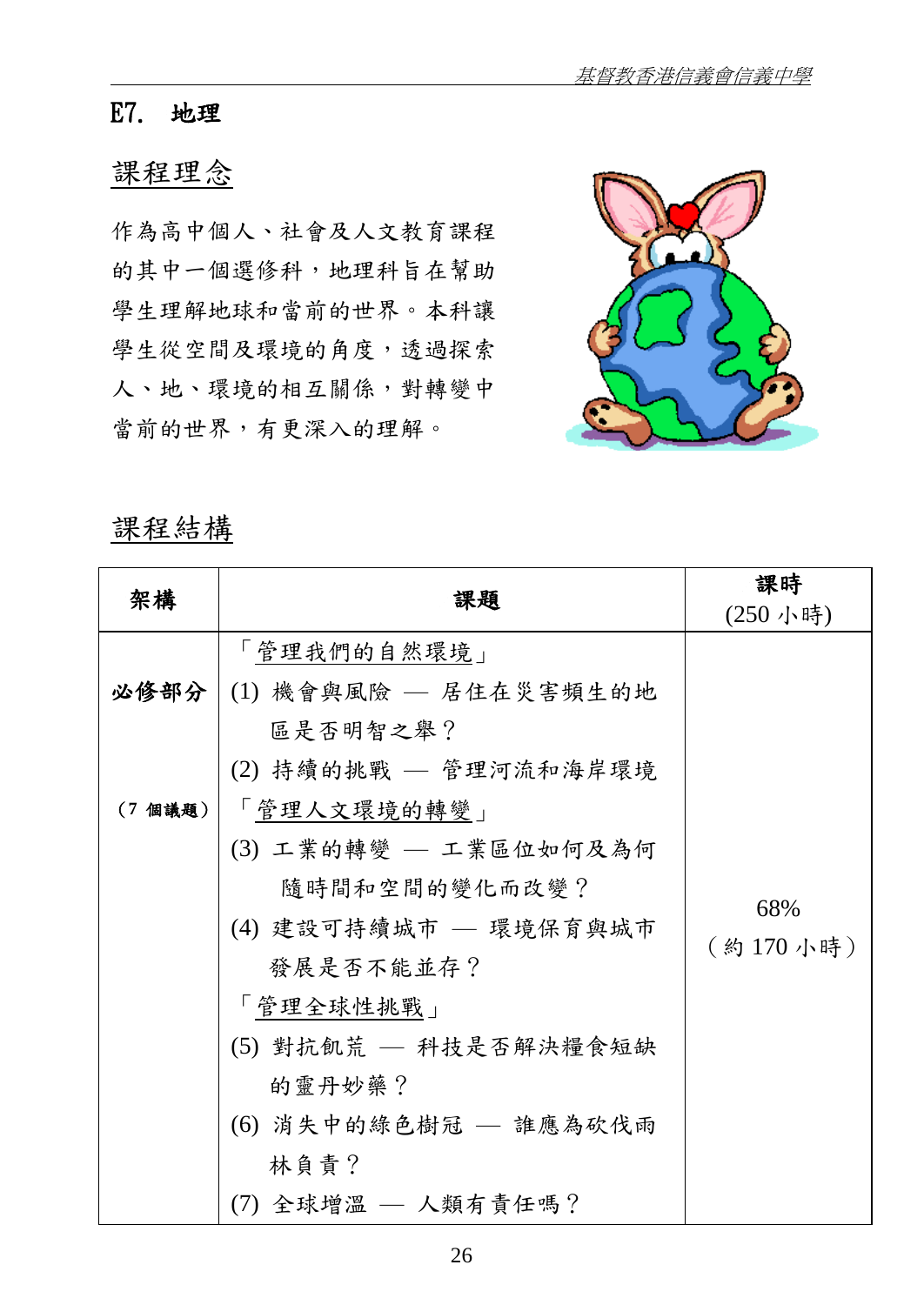| 選修部分  | **動態的地球:香港地質與地貌的<br>(1) |         |
|-------|-------------------------|---------|
| (4個單元 | 形成                      |         |
| 選教2個  | (2) 天氣與氣候               | 20%     |
| **)   | (3) 運輸與發展               | (約50小時) |
|       | (4) **珠江三角洲區域研習         |         |
|       |                         |         |
| 其他    | 實地考察 + 空間數據探究           | 12%     |
|       | (滲入必修及選修部分的學與教內)        | (約30小時) |
|       |                         |         |
|       |                         |         |

# 地理科文憑試設計評核

|    | 卷                       | 卷<br><u>_ -</u>       |
|----|-------------------------|-----------------------|
| 比重 | 75 %                    | 25 %                  |
| 考試 | 2小時45分鐘                 | 1小時15分鐘               |
| 時間 |                         |                       |
| 範圍 | 必修部分                    | 選修部分                  |
|    | 1. 多項選擇題<br>(20%)       |                       |
| 試題 | 2. 實地考察為本問題<br>(15%)    | 1. 數據/技能<br>(15%)     |
| 形式 | 3. 數據/技能為本/<br>$(30\%)$ | 為本問題                  |
|    | 結構式問題                   | 2. 短文章式問題<br>$(10\%)$ |
|    | 4. 短文章式問題<br>$(10\%)$   |                       |

\*\*\*\*

地理科高中沒有校本評核(SBA)。本科於 2019年開始,試卷 一加設必需回答的《實地考察為本》評核題目,取代校本評核。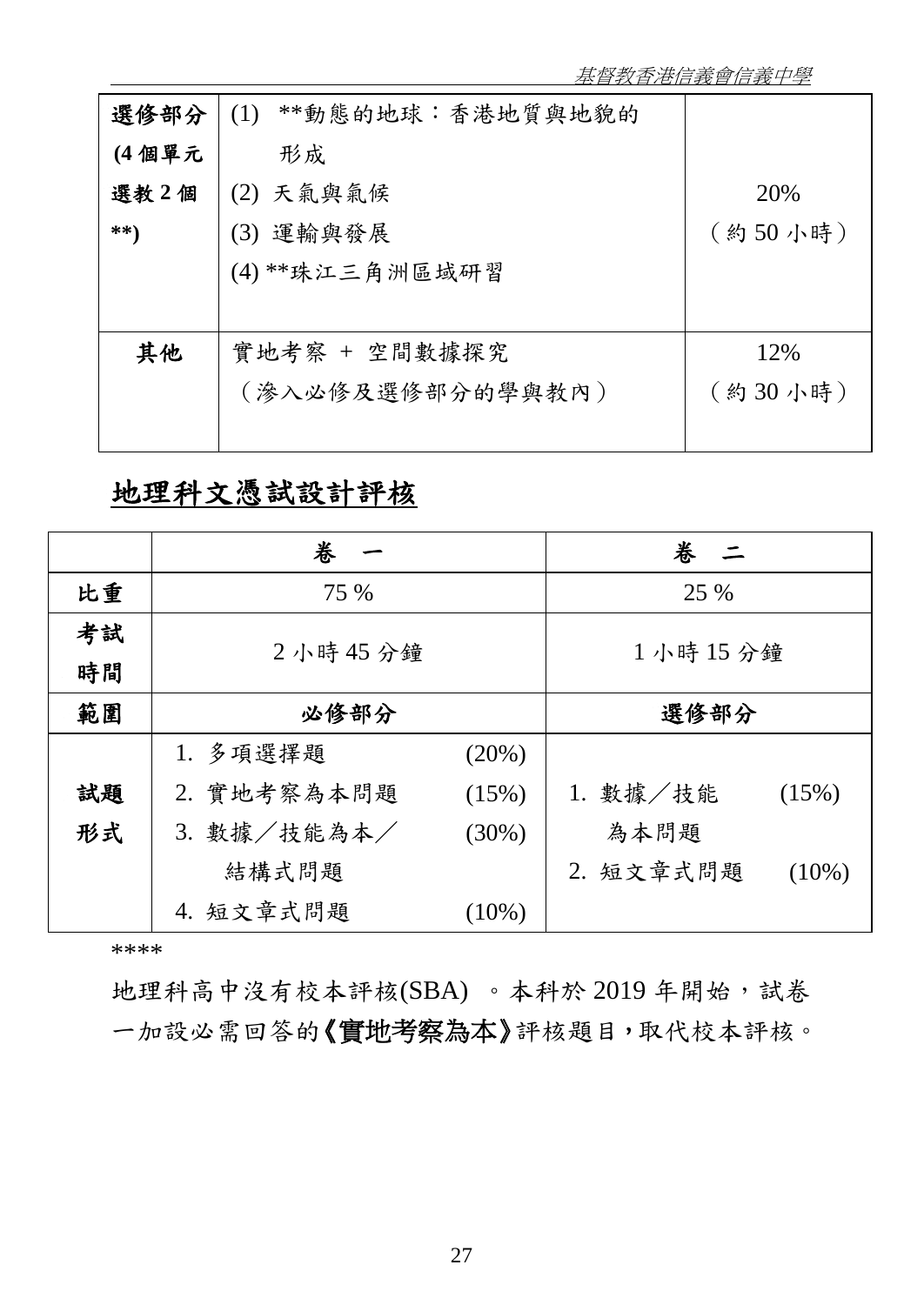## E8. 歷史

課程簡介

在三年制新高中課程中,歷史科是其中一個選修科目,旨在為學生 提供與歷史學相關的學習經歷,培養學生的文化修養,讓他們在人 文學科範圍內建立穩固的知識基礎,為日後升學或就業作好準備。

課程結構

| 課題   |      |                    |
|------|------|--------------------|
| 必修部份 | 第1部份 | 現代世界的孕育            |
|      |      | 主題甲: 20世紀亞洲的現代化與蛻變 |
|      | 第2部份 | 香港的現代化與蛻變          |
|      | 第3部份 | 中國的現代化與蛻變          |
|      | 第4部份 | 日本及東南亞的現代化與蛻變      |
|      |      | 主題乙:20世紀世界的衝突與合作   |
|      | 第5部份 | 主要衝突與和平的訴求         |
|      | 第6部份 | 協作與繁榮              |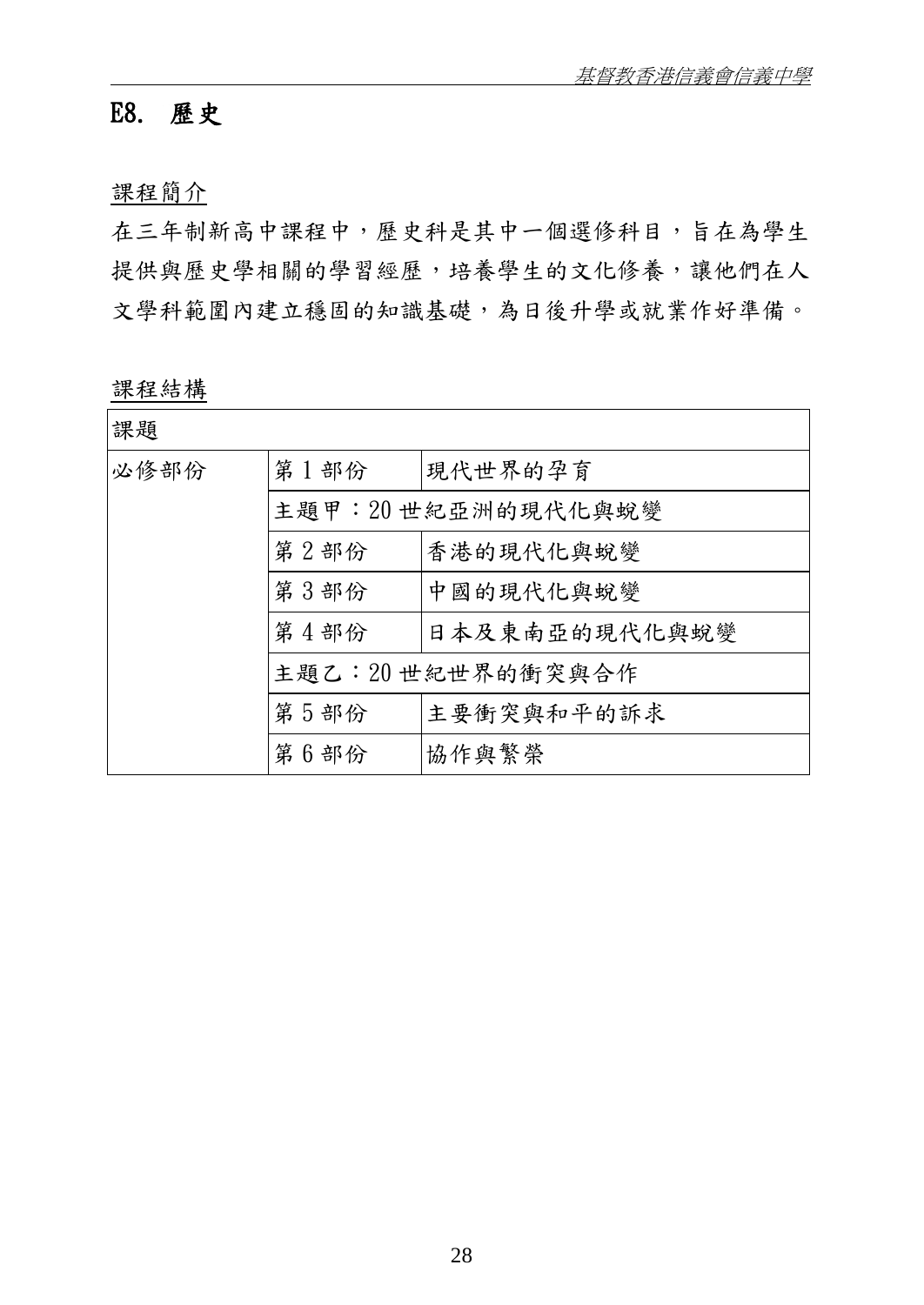評估簡介

|          | 評核部份 卷別及題型 | 內容           | 佔分     | 時間    |
|----------|------------|--------------|--------|-------|
| 公開考試 卷一: |            | 範圍涵蓋課程必須部份,所 | 60%    | 2小時   |
|          | 歷史資料題      | 有題目均須作答。     |        |       |
|          |            | 試題內容乃根據不同形式  |        |       |
|          |            | 之歷史資料,包括文獻、統 |        |       |
|          |            | 計數據、地圖、漫畫及照  |        |       |
|          |            | 片。           |        |       |
|          | 卷二:        | 設7題論述題,考生可選答 | $40\%$ | 1小時   |
|          | 論述題        | 任何兩題,範圍涵蓋課程必 |        | 30 分鐘 |
|          |            | 須部份。         |        |       |
| 校本評核     |            | 本科不設校本評核     |        |       |

相關網站

- 香港考試及評核局
- [http://www.hkeaa.edu.hk/tc/hkdse/hkdse\\_subj.html?A2&2&15](http://www.hkeaa.edu.hk/tc/hkdse/hkdse_subj.html?A2&2&15)
- 香港教育局
- <http://www.edb.gov.hk/>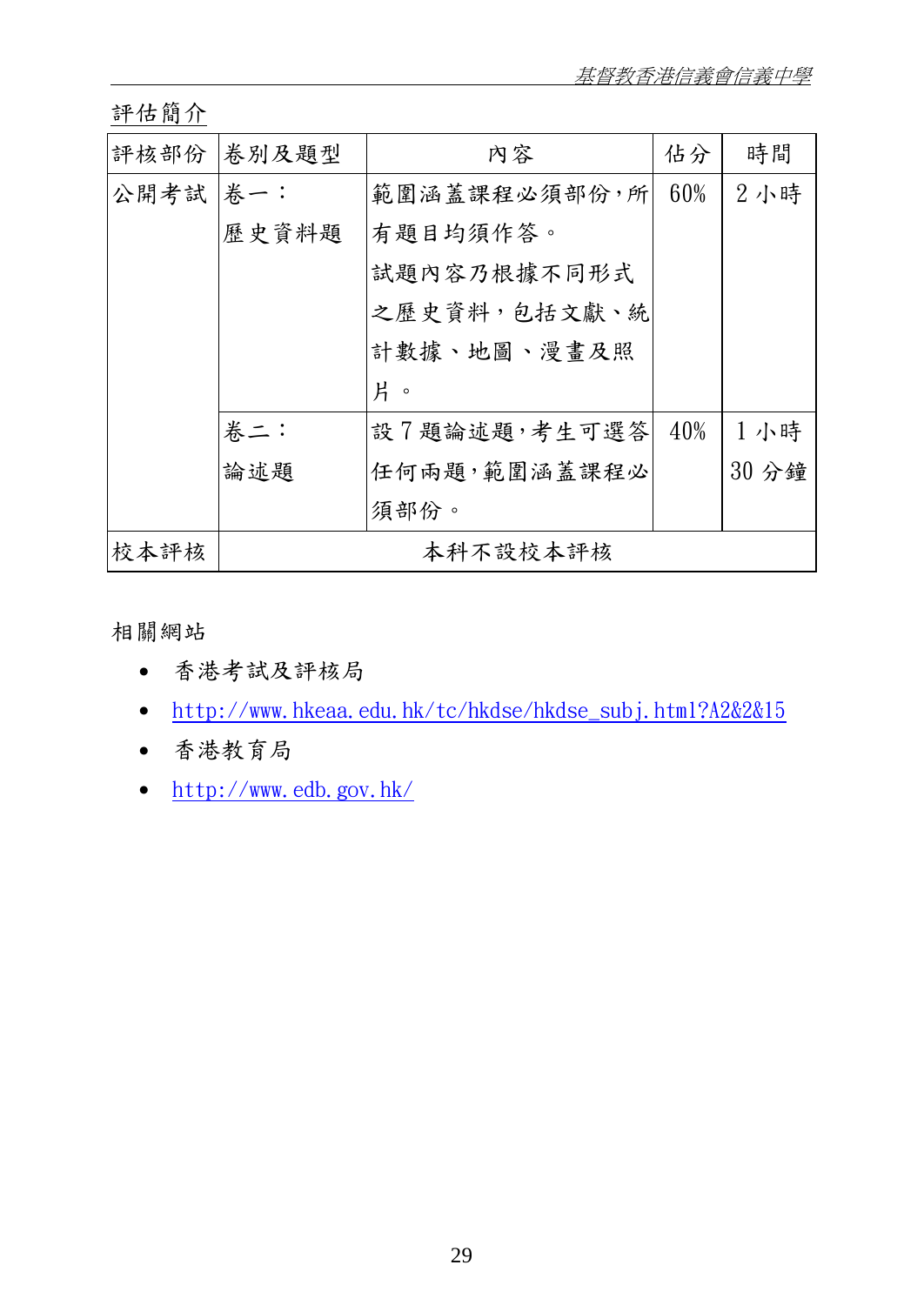## E9. 資訊及通訊科技

本科的學習目的是藉著對日常生活的觀察、分析及理解,再加上書 本的知識,透過專題研習模式,引導學生學習與現代電腦應用、資 訊和通訊科技相關的課題,培養學生自主學習、獨立思考的能力。

評核模式:

| 卷別 | 所佔百   | 考核時限及範例.  | 考核模式      | 教學  |
|----|-------|-----------|-----------|-----|
|    | 分比    |           |           | 時數  |
| 卷一 | 必修部   | 2小時       | ✔ 多項選擇題   | 144 |
|    | 分 55% |           | ■ 40 分    | 小時  |
|    |       |           | ■ 大概 40 題 |     |
|    |       |           | ✔ 結構式試題   |     |
|    |       |           | ■ 60 分    |     |
|    |       |           | ■ 6-8短答題及 |     |
|    |       |           | 3長題目      |     |
|    |       |           |           |     |
| 卷二 | 選修部   | 1小時30分鐘   | ✔ 結構式試題   | 76  |
|    | 分 25% |           | ■ 60 分    | 小時  |
|    |       | 數據庫 / 網站應 | ■ 3-5短答題及 |     |
|    |       | 用及開發/ 算法與 | 1 長題目     |     |
|    |       | 程式編寫      |           |     |
|    |       |           |           |     |
|    |       | (選修其中兩項)  |           |     |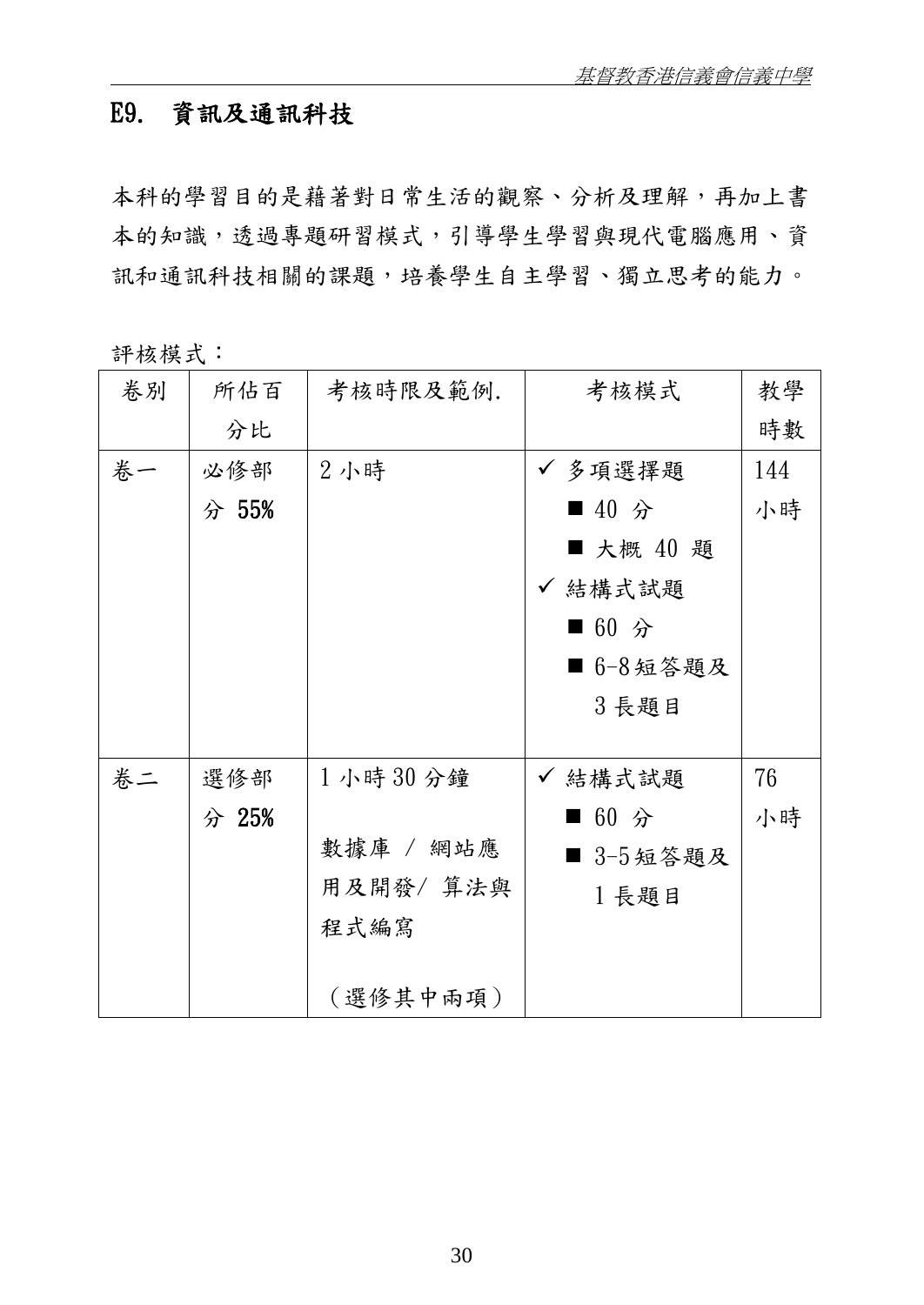基督教香港信義會信義中學

| 卷三 | 校本評   | 校內專題習作    | ✔ 新高中二年級                | 30 |
|----|-------|-----------|-------------------------|----|
|    | 核 20% | (例子)      | 開始                      | 小時 |
|    |       |           | ✔ 主要在學校進                |    |
|    |       | 1. 手機網站製作 | 行、由任教老師                 |    |
|    |       | 2. 多媒體短片製 | 評分                      |    |
|    |       | 作         | ✔ 提高整體評核                |    |
|    |       |           | 的效度                     |    |
|    |       |           | ✔ 教學及學習進                |    |
|    |       |           | 程的一部分                   |    |
|    |       |           | 倒流效應                    |    |
|    |       |           | 參與有意義                   |    |
|    |       |           | 的活動                     |    |
|    |       |           | 激發學生的                   |    |
|    |       |           | 學習動機                    |    |
|    |       |           | 強化教學實<br>$\blacksquare$ |    |
|    |       |           | 踐                       |    |

相關網站

- www.hkeaa.edu.hk 考評局
- http://www.edb.gov.hk/ 教育局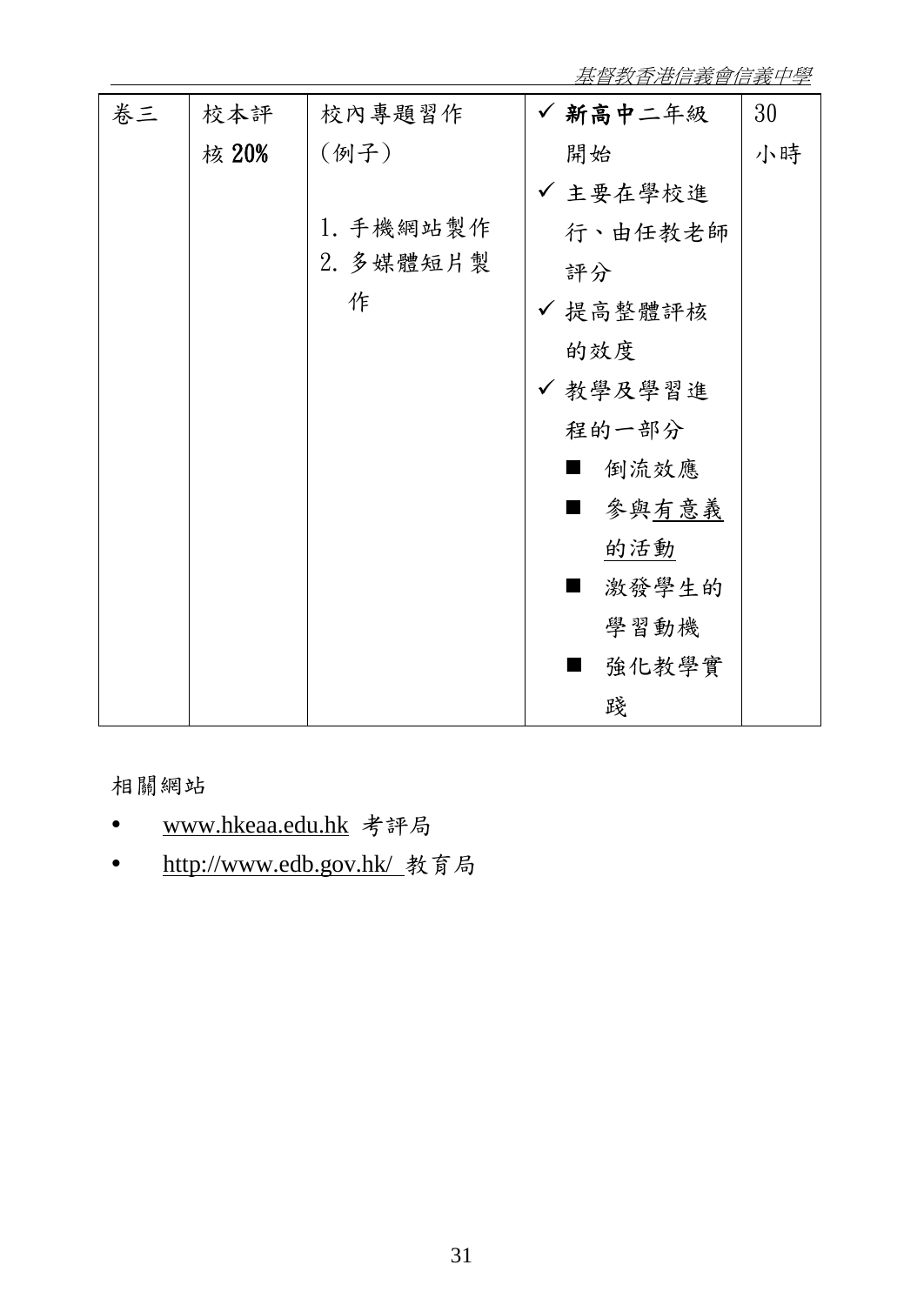#### E10. 物理

背景

物理學是基礎的自然科學之一,研究自然界的定律,以及眾多物理 現象之間的種種關係和行為。透過學習物理學,學生可獲得與生活 相關的概念和過程的知識。在了解物理學與生活的關係及其內在美 的同時,修讀物理學也有助學生進一步認識物理學在其他領域內的 實際應用。

本課程旨在提高學習物理學的趣味性和實用性,為學生提供與物理 學相關的學習經歷,培養學生的科學素養,以便學生積極投身於迅 速變化的知識型社會之中;使同學在與物理學相關的領域中進一步 學習或為就業作好準備。

學習目標

- (I) 知識和理解
- (II) 技能和過程:科學思維、科學探究、實驗操作、解決問題、 作出決定、資料處理、溝通、協作、自主學習
- (III) 價值觀和態度:對己對人方面、對待物理學和我們生活的世 界、對待終身學習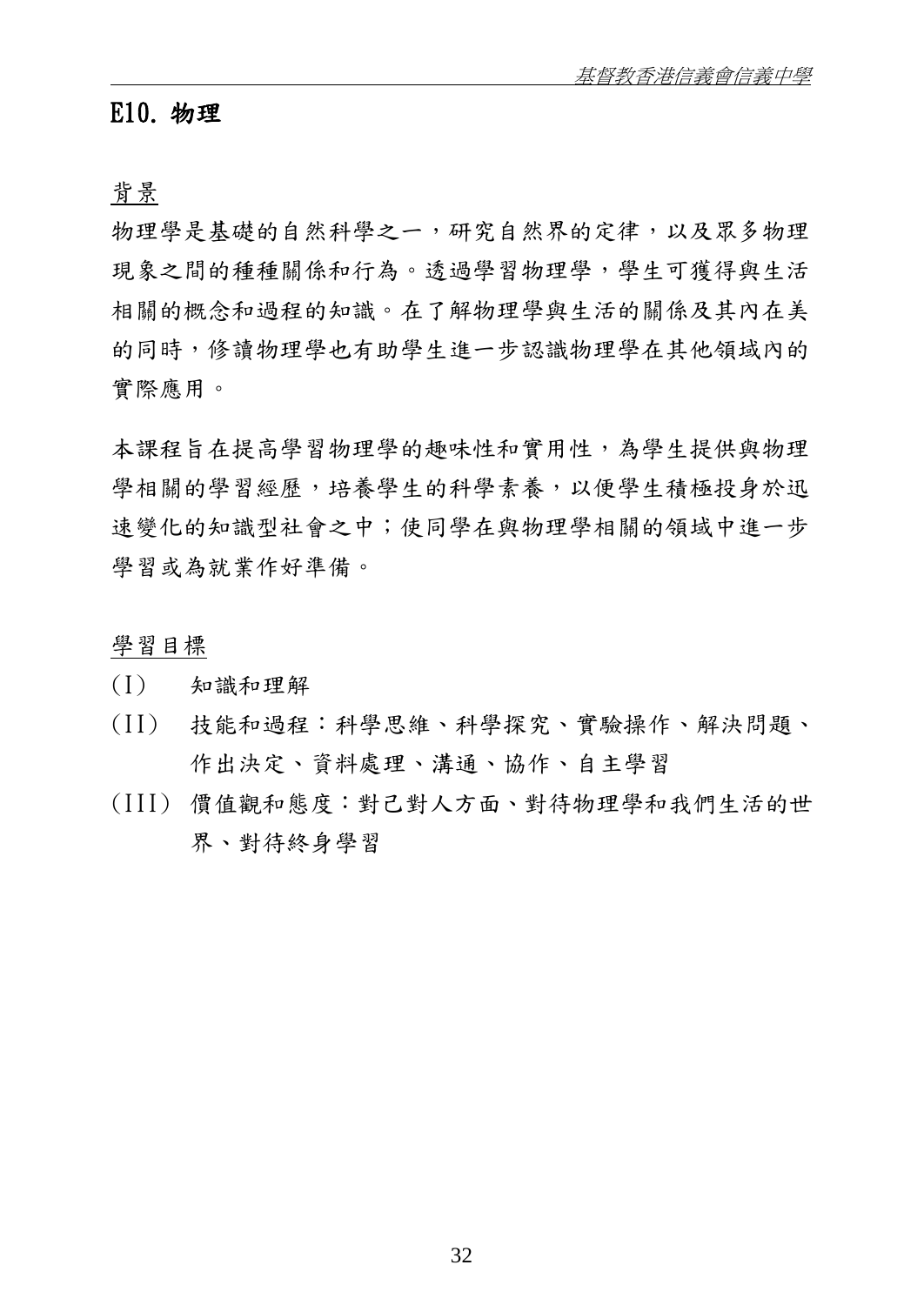## 課程架構

整個課程的內容由九個課題和一項探究研習組成。

| 必修部分          | 選修部分           | 探究研習        |
|---------------|----------------|-------------|
| (共200小時)      | (共54小時,任選其中    | (16 小時) 建議課 |
|               | 兩個課題)          | 時           |
| 熱和氣體          | VI. 天文學和航天科學   | X. 物理科探究研習  |
| II. 力和運動      | VII.原子世界       | 學生必須進行一項探   |
| III. 波動       | VIII. 能量和能源的使用 | 究活動, 解決一個實  |
| IV.<br>電和磁    | IX.<br>醫學物理學   | 質問題。        |
| 放射現象和核能<br>V. |                |             |

評核設計

| 部分   | 摘要              | 比重  | 時間    |
|------|-----------------|-----|-------|
| 公開考試 | 卷一 必修部分         | 60% | 2½ 小時 |
|      | 卷二 選修部分 (從四個選修課 | 20% | 小時    |
|      | 題中選取兩個)         |     |       |
| 校本評核 | 實驗有關作業          | 20% |       |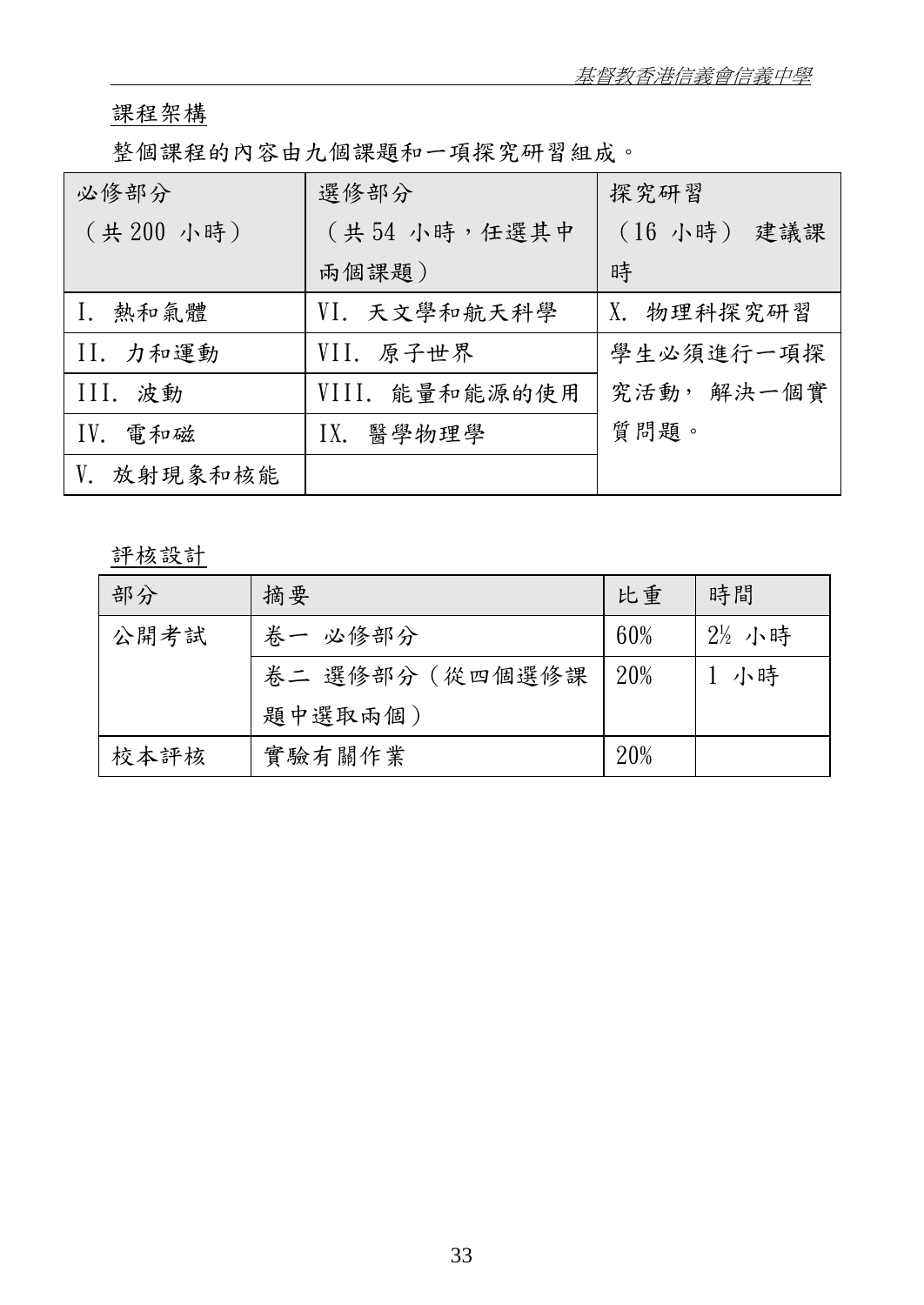公開考試

公開考試會採用不同類型的試題來評核學生各種技巧和能力的表 現,包括多項選擇題、短題目、結構式題目和論述題。

#### 校本評核

在公開評核中,校本評核是指在學校進行,並由任教老師評分的評 核,並將評核延伸至涵蓋評核學生的實驗技能和共通能力。

#### 實驗有關作業

學生須進行指定數目的實驗,可包括設計實驗、報告和闡釋實驗結 果等。

成績水平與匯報

香港中學文憑會使用水平參照模式匯報評核結果,意思就是參照一 套水平標準來匯報考生表現等級。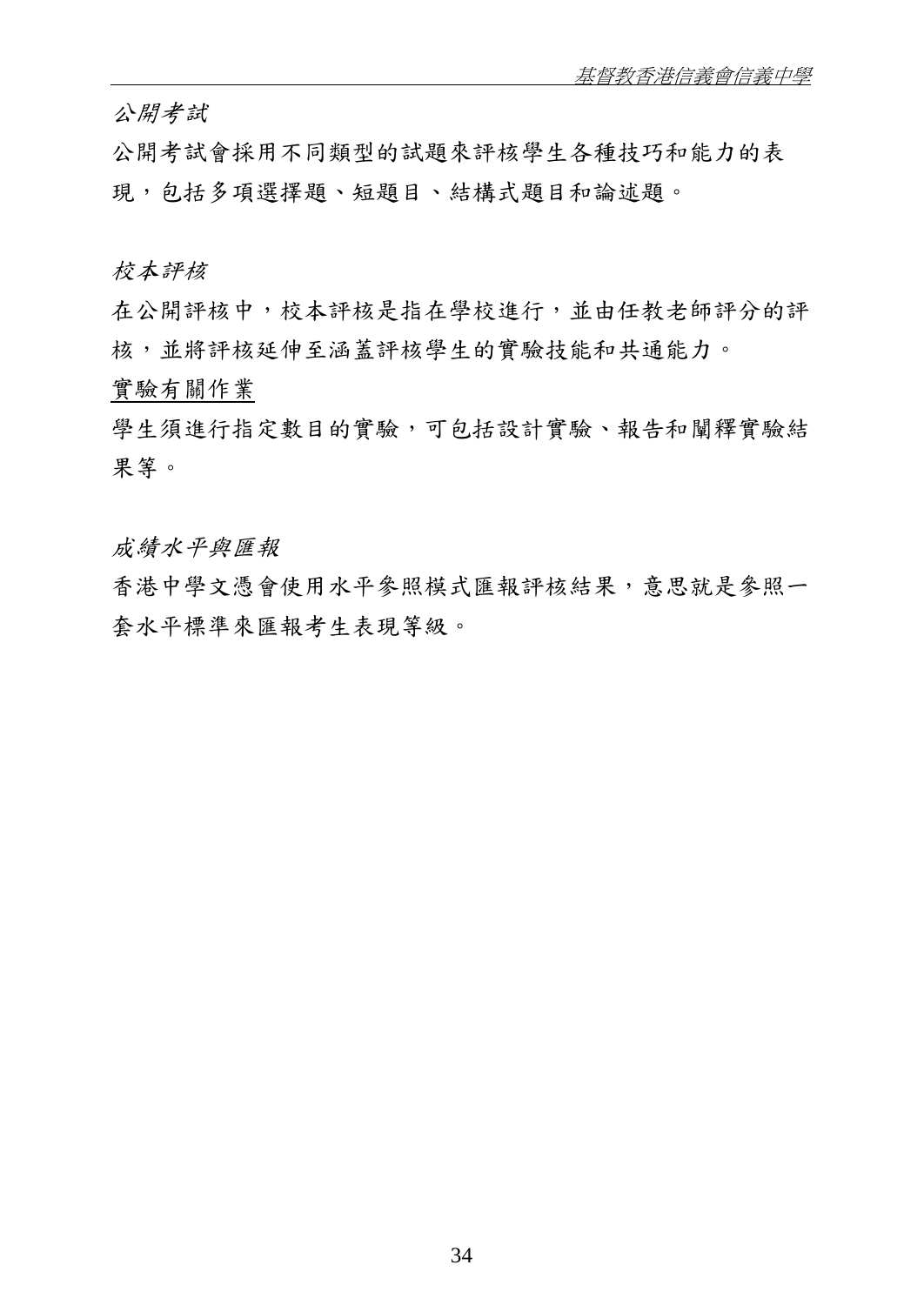## E11.視覺藝術

#### 課程特點

- 1 採用開放及具靈活性的課程架構
- 2 兼顧藝術評賞及藝術創作兩方面
- 3 重視學習視覺藝術的情境因素
- 4 強調視覺藝術學習對學生心智發展的幫助

#### 課程宗旨

- 1 豐富美感和藝術經驗
- 2 加強審美和批判性欣賞能力以及更具美感和批判性地創作 不同形式的視覺藝術作品的能力
- 3 透過自主和開放的藝術學習探究過程,發展感知能力、共通 能力、多角度觀點以及後設認知能力
- 4 透過探究多元火藝術, 加強對多元視野、文化及跨文化 的了解
- 5 培養個人情操、價值觀與態度,對自己身份的了解及對社區、 國家、世界的投入感
- 6 獲得基礎學習,以備有機會繼續接受與視覺藝術和創意工業 有關的教育,及從事相關的工作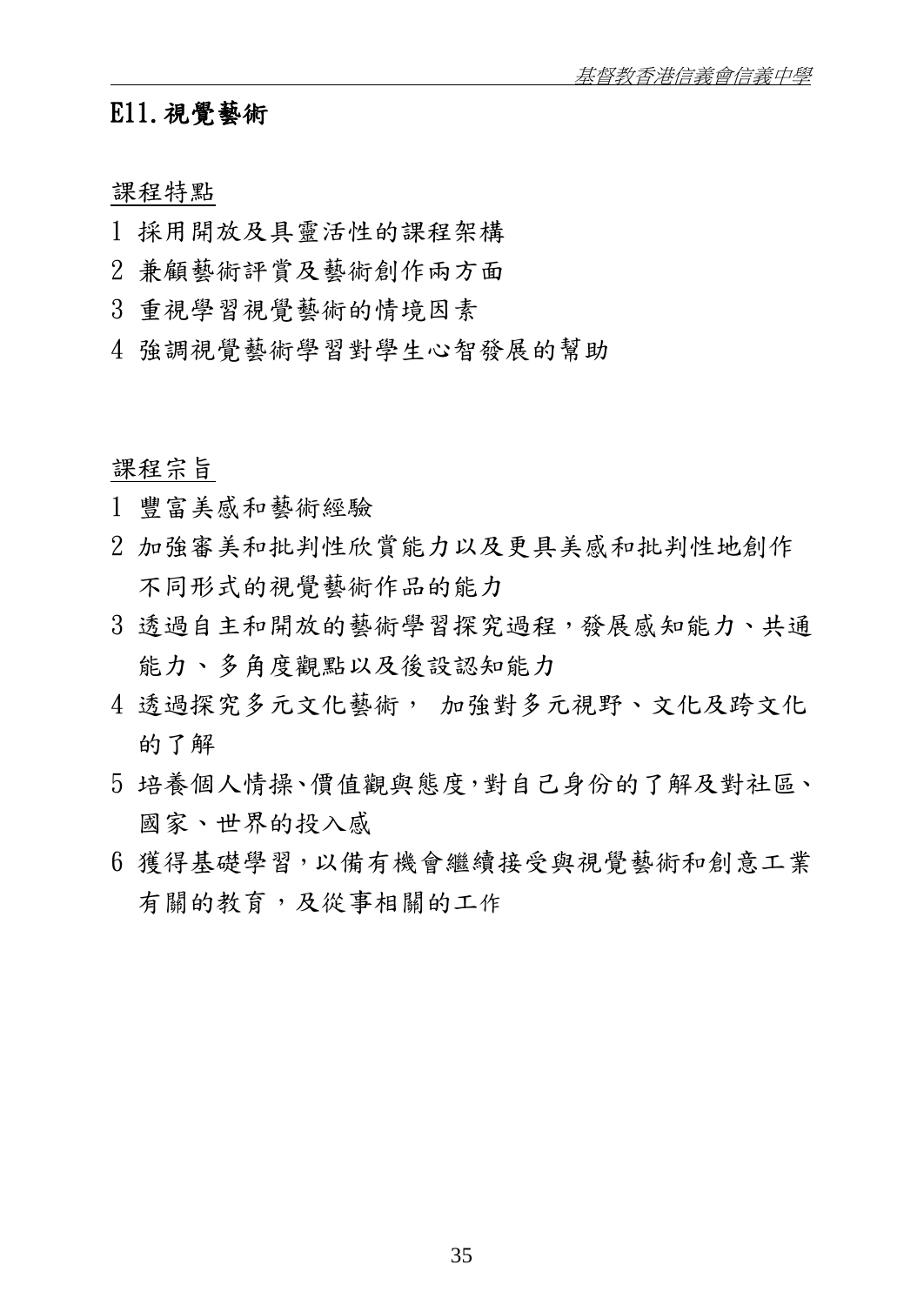

## 學習範疇

1 視覺藝術評賞 2 視覺藝術創作

\*最少兩種文化情境的視覺藝術:中國、西方、本地 \*不同媒介的視覺藝術 (例如: 素描 繪畫 版畫 設計 數碼藝術……)

#### 學習機會的選取

- 1 知識:a 形式知識 b 藝術理論及美學 c.情境關聯
- 2 技能:a 藝術評賞及創作 b.以語言文字表達藝術評賞
- 3 經驗:日常、美感及藝術的經驗

### 4 價值觀與態度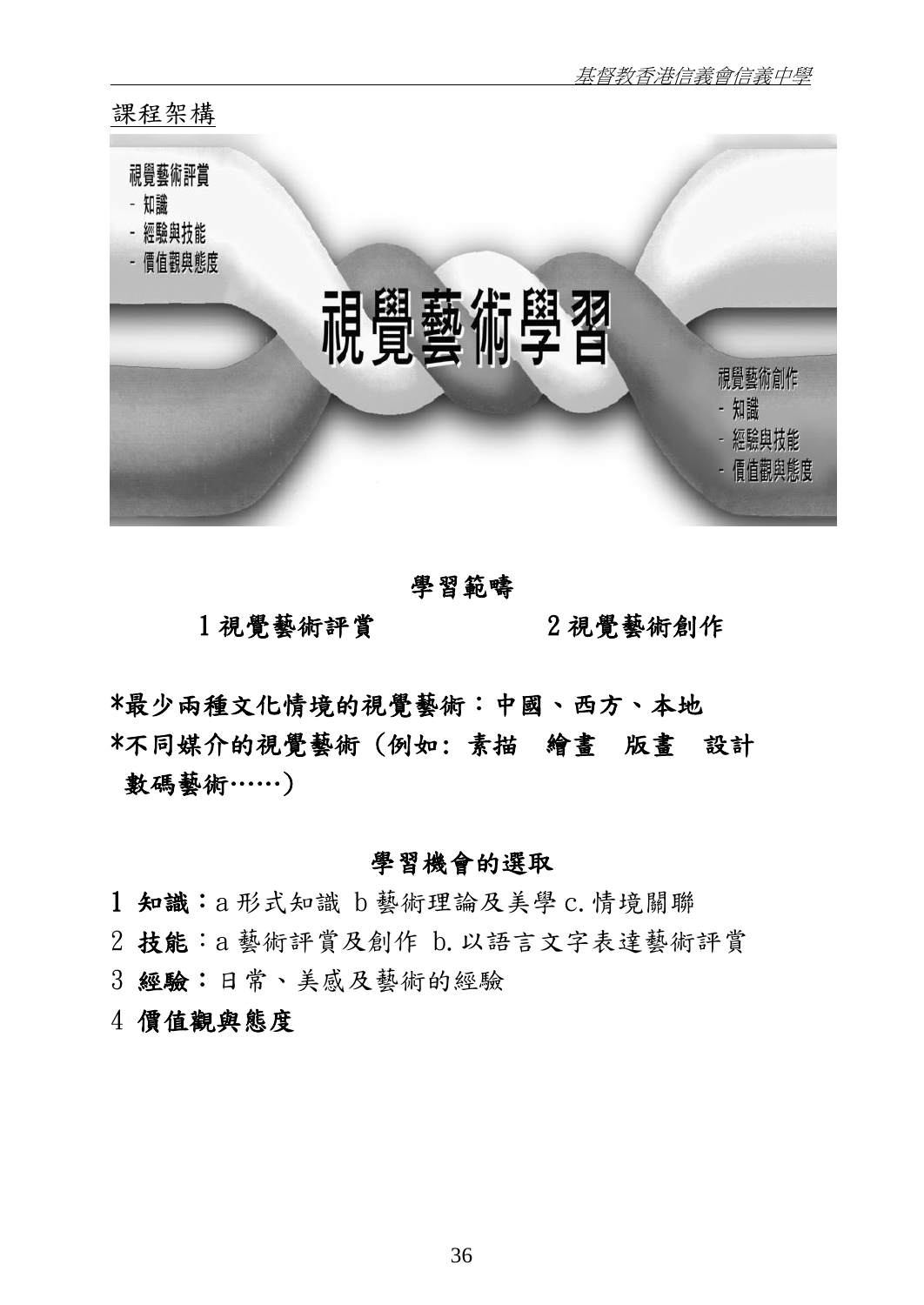## 評估

| 組 成  | 内容               | 比   | 考試  |
|------|------------------|-----|-----|
| 部分   |                  | 重   | 時間  |
| 校本評核 | 學生須提交一個作品集,      | 50% |     |
|      | 包括:              |     |     |
|      | 1研究工作簿           |     |     |
|      | (顯示與藝術創作/ 評賞研究   |     |     |
|      | 相關的藝術評賞及研究過      |     |     |
|      | 程 $)(20\%)$ ;以及  |     |     |
|      | 2 針對主題的藝術作品/ 評賞  |     |     |
|      | 研究(每一作品集包含四件作    |     |     |
|      | 品 $)(30%)$       |     |     |
| 公開考試 | 設計               | 50% | 4小時 |
|      | *在考卷中,學生須完成以下兩部  |     |     |
|      | 分:               |     |     |
|      | a. 對所提供的藝術作品複製本  |     |     |
|      | 作評賞,並以文字表達 (10%) |     |     |
|      | 以及               |     |     |
|      | b. 藝術創作(40%)     |     |     |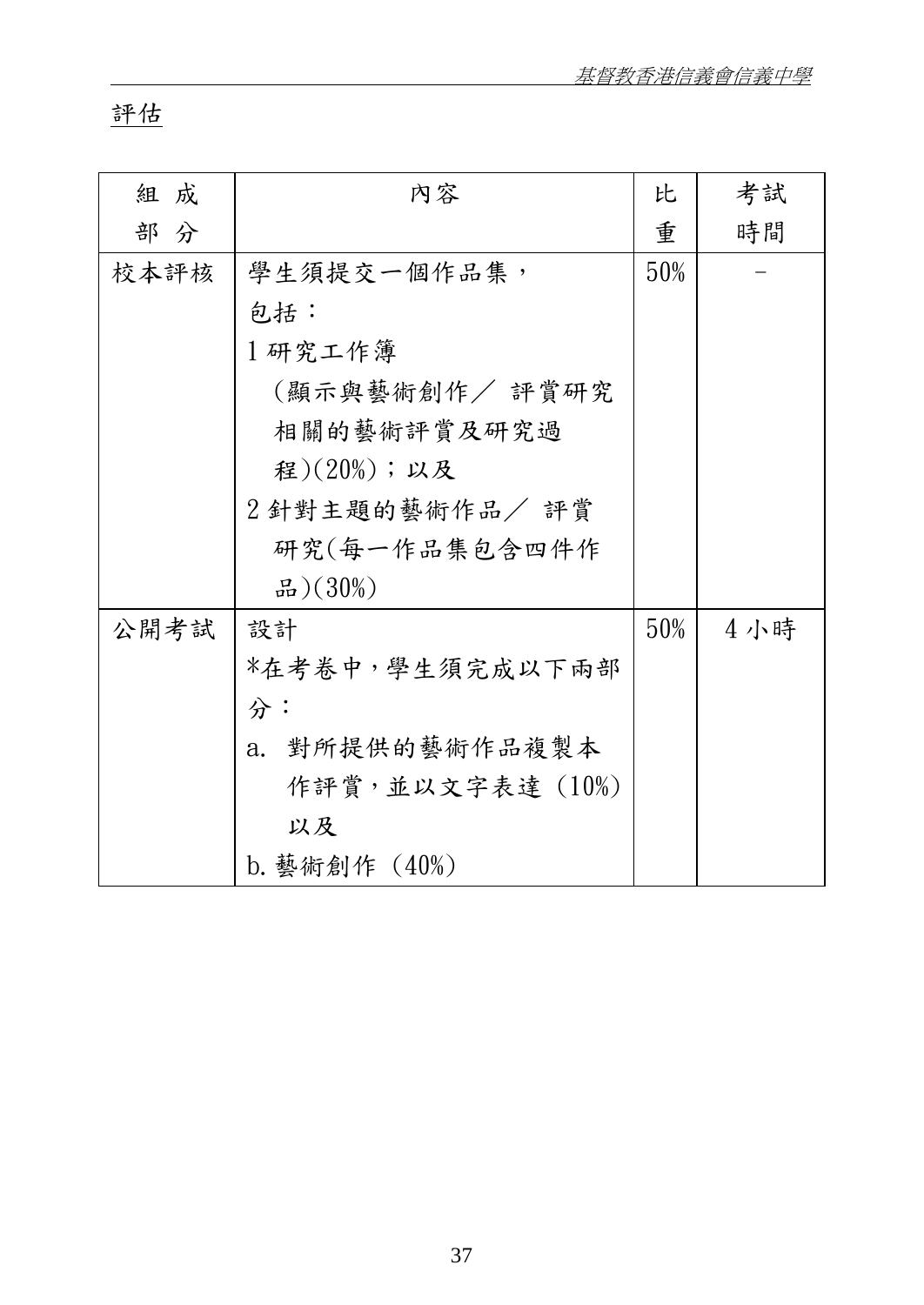## E12. 旅遊與款待

#### 課程理念:

- 為學生提供旅遊及款待業穩固的知識基礎,裝備他們以迎接新 的社會經濟環境
- 讓學生探索旅遊與款待這一性質複雜又涉及多個學科的行 業,加強他們對本科與其他學科,如工商管理、地理、歷史和 資訊科技科的特殊關係的理解

#### 學習目標:

知識:

- 描述旅遊及款待業中各個互相緊扣環節的架構和性質
- 評估旅遊及款待業對東道國/旅遊目的地和全球經濟的相對重 要性
- 了解旅遊及款待業的重要議題,分析影響旅遊與款待服務供求 的主要因素

技能:

 培養溝通能力、顧客服務技巧、明辨性思考能力、創造力及解 決問題的能力等

#### 態度:

- 反思旅客和旅遊或款待從業員能以符合道德標準的態度
- 認識投身旅遊及款待業所需的個人質素,包括有禮主動、隨機 應變、能與人合作等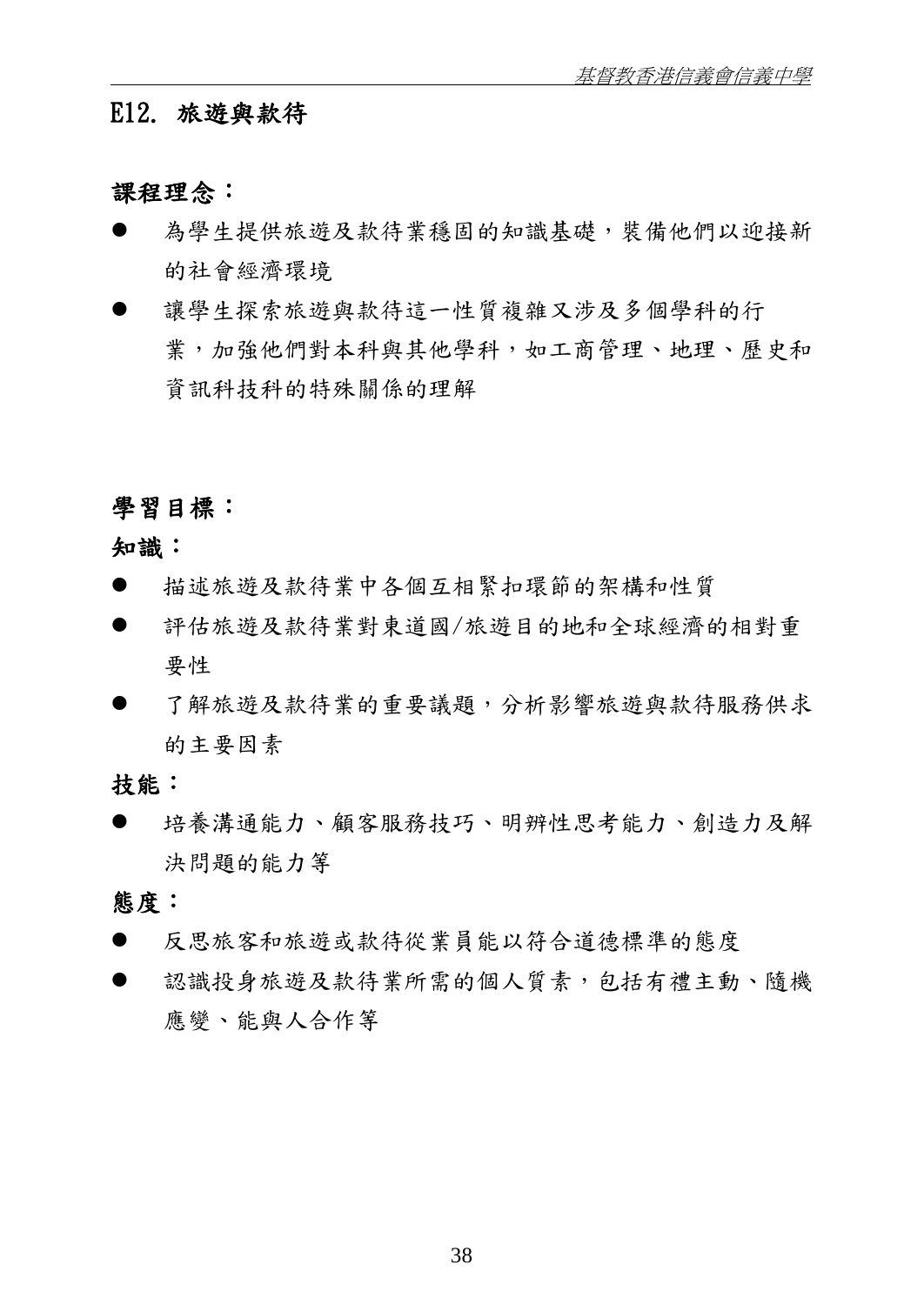## 課程結構:

| 課題        | 相關學習要點            | 建議課時  |
|-----------|-------------------|-------|
| (一) 旅遊導論  | 1. 旅遊的概念與原理       | 70小時  |
|           | 2. 本地旅遊業的界別、分銷途徑及 |       |
|           | 影響                |       |
|           | 3. 會議、獎勵、商務、展覽活動的 |       |
|           | 規書                |       |
| (二)款待導論   | 1.款待業             | 50小時  |
|           | 2. 住宿業            |       |
|           | 3. 餐飲業            |       |
| (三) 地理名勝  | 1. 基本世界地理概念       | 60小時  |
|           | 2. 景點的作用與功能       |       |
|           | 3. 旅遊區域           |       |
| (四) 客務關係及 | 1. 顧客服務           | 35小時  |
| 服務        | 2. 客務關係           |       |
|           | 3. 溝通技巧           |       |
| (五) 旅遊與款待 | 1. 可持續發展的旅遊業      | 35小時  |
| 業趨勢及議題    | 2. 全球化引起的旅遊與款待業議題 |       |
|           | 總課時               | 250小時 |

\*建議用 20 小時作安排學生進行旅遊及款待業相關的實地考察活動,讓學 生參與課堂內/外的學習。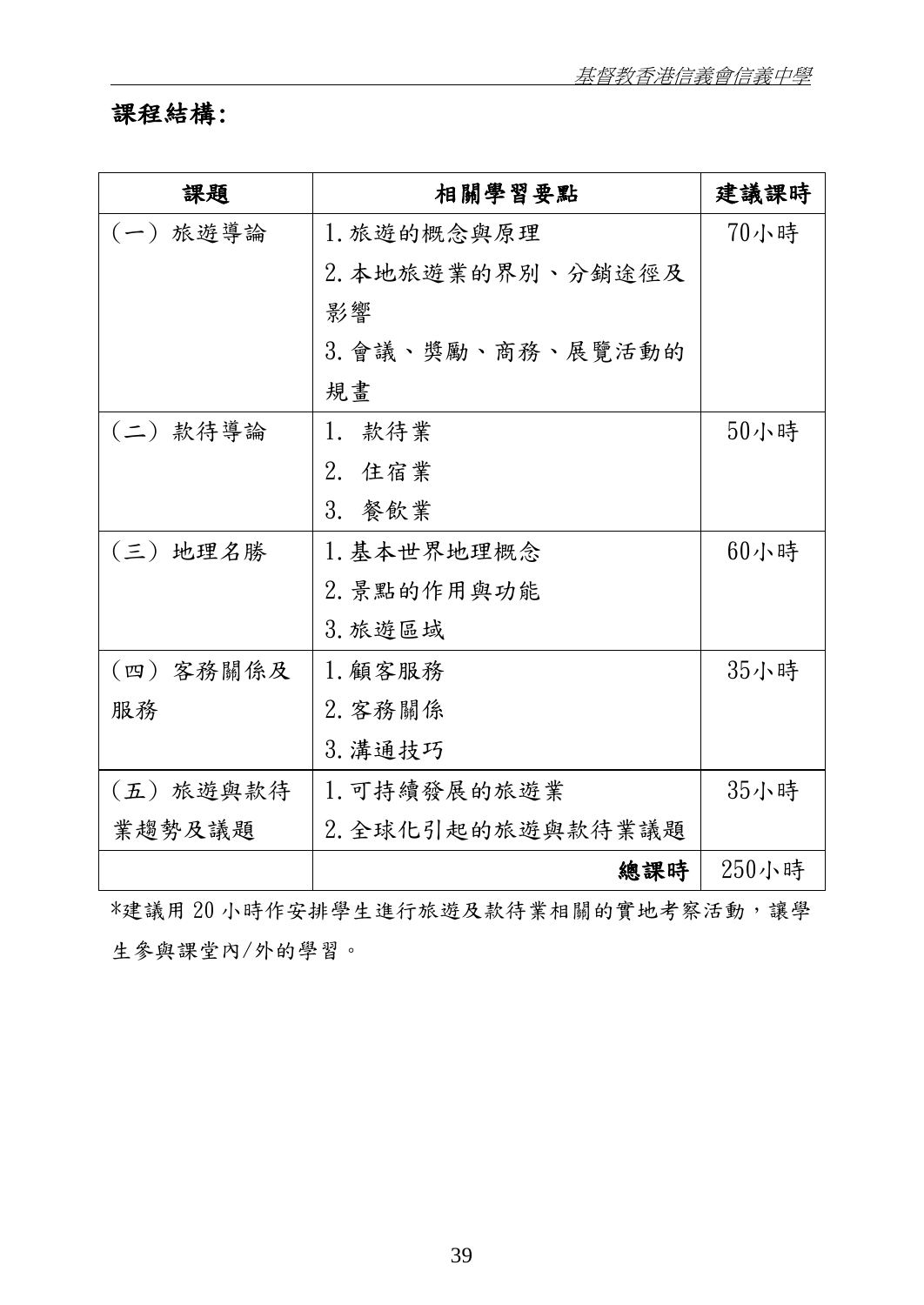# 文憑試設計評核:

自 2019 年文憑試起生效

| 部分   |    |              | 比重  | 考試時間    |
|------|----|--------------|-----|---------|
|      | 卷一 | 甲部:選擇題 (30題) |     |         |
|      |    | 乙部:資料回應題(共   | 45% | 1小時30分鐘 |
| 公開考試 |    | 設三題,選答兩題)    |     |         |
|      | 卷二 | 論述題(共設五題,選   | 55% | 1小時45分鐘 |
|      |    | 答兩題)         |     |         |

\*旅遊與款待科不設有校本評核(SBA)。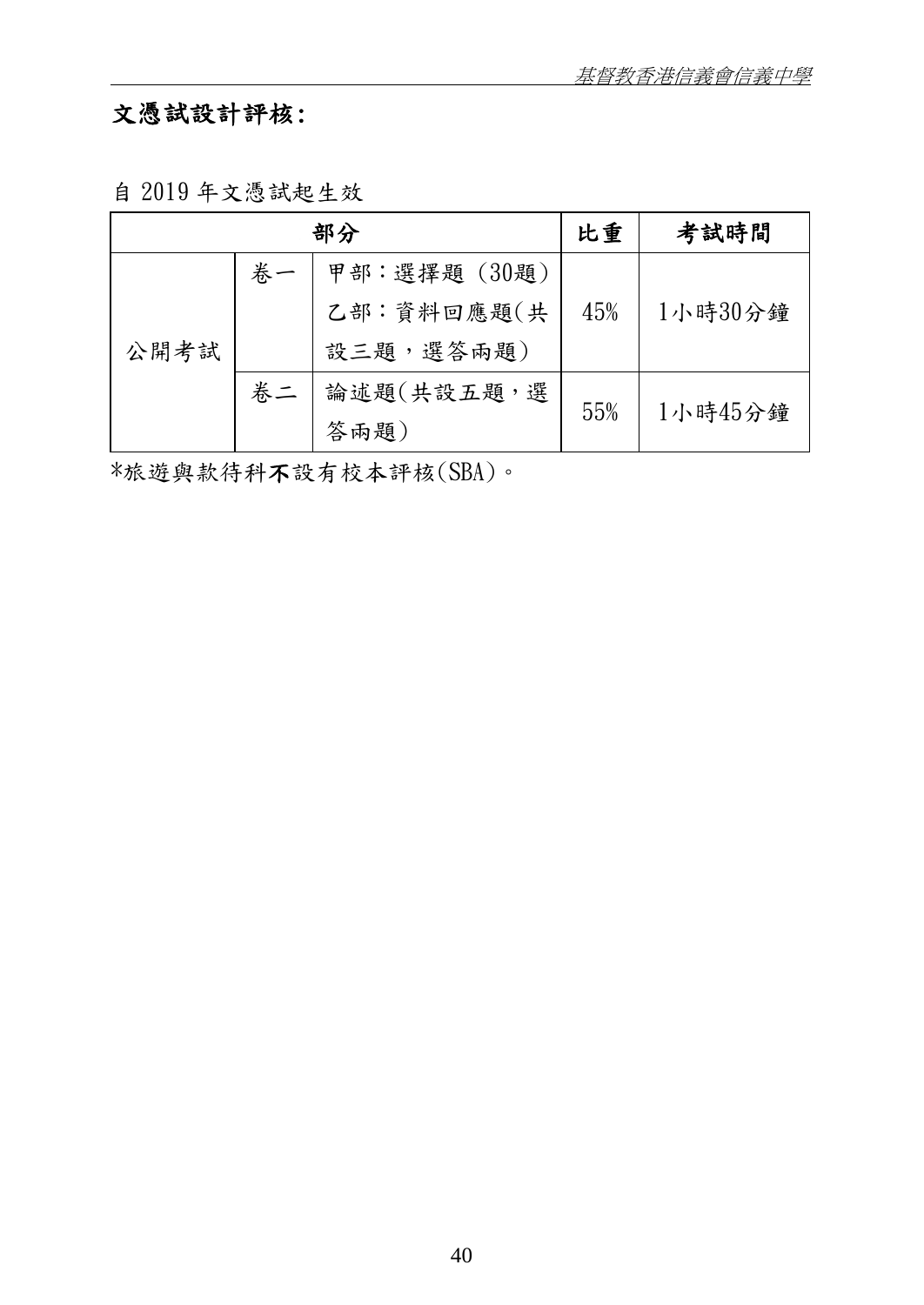#### E13. 健康管理與社會關懷

#### 課程理念:

- 讓學生明白健康的概念與有關的健康措施, 自起良好公民的責 任,建立一個互相關懷的社會,建構一個善用本地優勢、切合本 地需要的關懷及支援系統,讓我們有效地應付社會的轉變
- 培養學生應有的知識與覺知,去面對不只影響個人生活,且涉及 整個社會及世界的健康與社會問題

#### 學習目標:

知識:

- 認識個人成長和發展的過程,理解構成個人健康的不同層面
- 理解和確認個人的行為和實踐、個人健康和幸福、社區的福祉與 社會的進程和結構之間的連繫
- 分析和評鑑人與生態環境之間的相互關係和影響,以及發展推廣 環境健康與 個人安全的方法
- 膝解健康與社會關懷團體組織和機構的架構,發展進程、應用的 策略及實行的措施,並評估其成效。

#### 技能:

- 培養和應用技能以確立及維持健康的生活方式和預防疾病
- 在人生不同階段,工作與消閒活動中,選擇消費品和服務時,作 明智健康的選擇
- 培養批判性分析能力,使用個人健康指標和關於實際健康的資 訊,保持及改善健康狀態與生活質素
- 為不同社群,在不同場合和環境,策書和籌辦健康推廣和社會關 懷的活動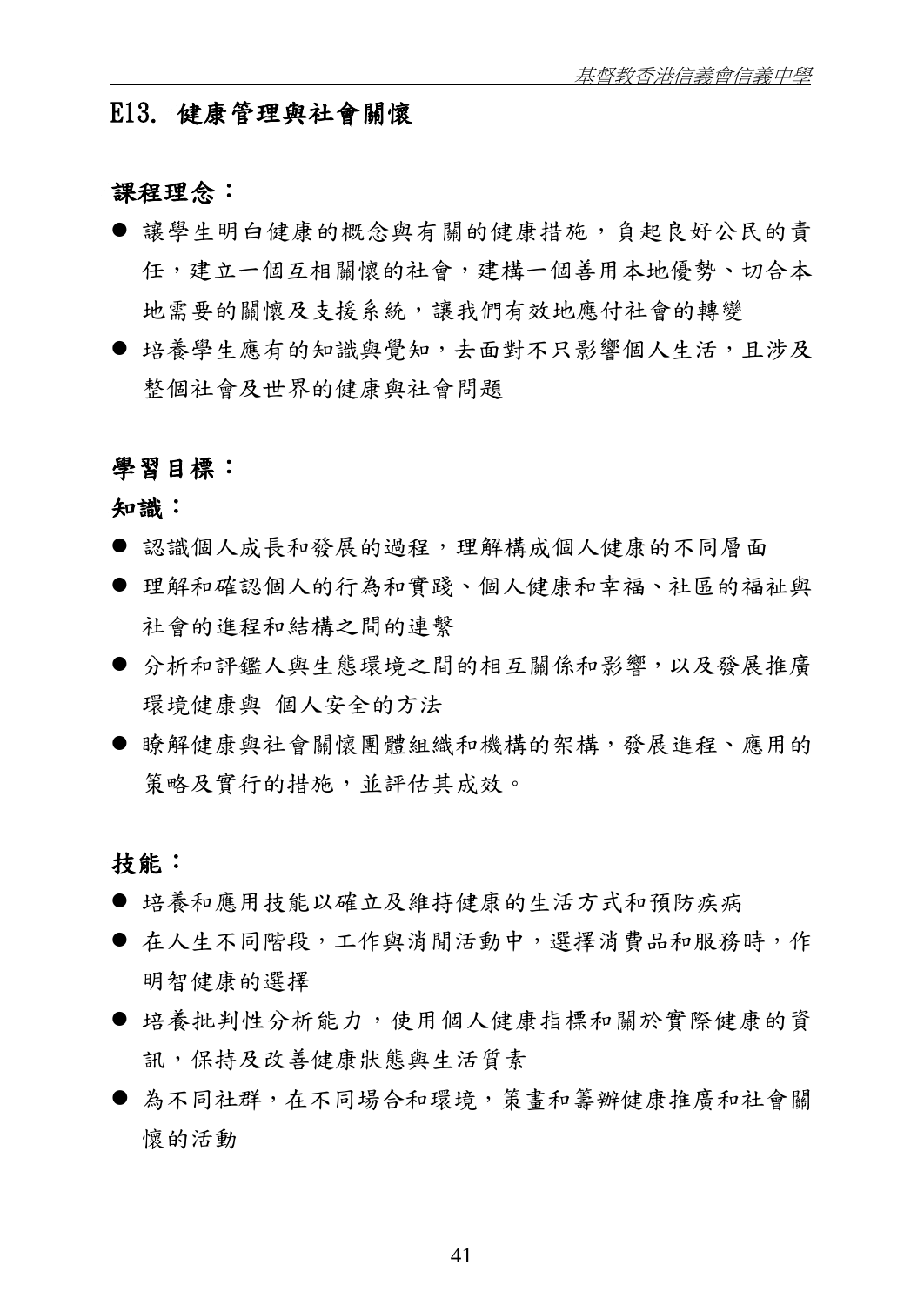態度:

- 為個人健康及社會福祉,學習承擔與實踐個人的和社會的終身責 任
- 培養對家庭、學校、朋輩及社區健康和社會福祉的關心和責任感
- 學會尊重別人,認識人與人之間的異同, 包括年齡、性別、文化、 種族、傷殘或健全、社會經濟背景等
- 培養對時下健康及社會議題的關心及興趣,認識有關問題與價值 觀和信念的關連

#### 課程結構:

三年的課程合共課時約為二百五十小時。建議必修部分和選修部分 學習時間分配如下:

|    | 必修部份       |                   | 相關學習要點        | 建議課時 |
|----|------------|-------------------|---------------|------|
|    | 1. 人生不同階段的 |                   | 人生不同階段的發展和轉變  |      |
|    | 個人發展、社會關   | $\qquad \qquad -$ | 影響個人發展及影響個人與  | 30小時 |
|    | 懷及健康       |                   | 社會福祉的因素       |      |
|    | 2. 本地與全球的健 |                   | 與健康、社會關懷、個人與社 |      |
|    | 康與社會關懷情    |                   | 會福祉有關的結構性議題   | 30小時 |
|    | 境          |                   | 健康及社會關懷行業的發展  |      |
| 3. | 回應健康與社會    |                   | 推廣健康、保持健康、疾病預 |      |
|    | 關懷範疇的需要    |                   | 防、社會關懷、福利與社區服 |      |
|    |            |                   | 務等概念與實踐       | 30小時 |
|    |            |                   | 健康和社會關懷政策的製訂  |      |
|    |            |                   | 與實施           |      |
| 3. | 推廣及維持社區    |                   | 不同角度的風險評估和健康  |      |
|    | 內的健康與社     |                   | 管理,例如:飲食和營養、環 | 30小時 |
|    | 會關懷        |                   | 境健康、危機處理      |      |
|    |            |                   |               |      |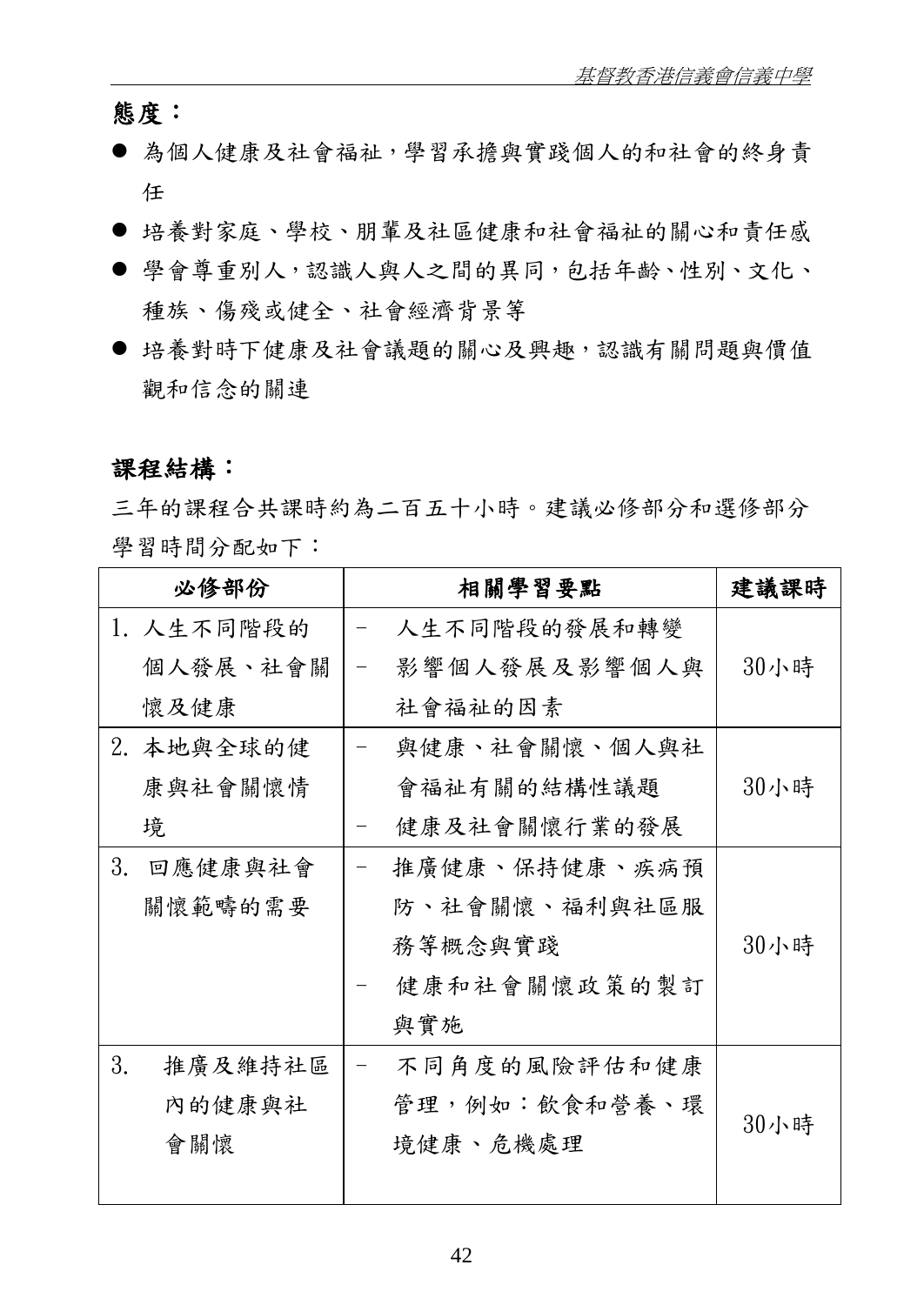基督教香港信義會信義中學

| $5.$ 身體力行 $-$ | 健 - 健康及社會關懷的機構和服務                         |      |
|---------------|-------------------------------------------|------|
| 康推廣、保健與社      | 健康及社會關懷服務所需的領<br>$\overline{\phantom{m}}$ | 30小時 |
| 會關懷           | 導才能                                       |      |

| 選修部份(三選二)     |                          | 相關學習要點         | 建議課時  |
|---------------|--------------------------|----------------|-------|
| 健康推廣與健康<br>1. |                          | 現代健康護理系統及它們進   |       |
| 護理服務的延伸       |                          | 化的特質:文化、意識形態、  |       |
| 學習            |                          | 經濟和社會哲學對建立健康   |       |
|               |                          | 政策及服務的影響及其實際   |       |
|               |                          | 成效。            |       |
|               |                          | 檢視現行健康管理和護理的   | 50 小時 |
|               |                          | 體制和方式, 如牟利的健康服 |       |
|               |                          | 務,政府為社會上合資格的人  |       |
|               |                          | 士所提供的服務,慈善團體所  |       |
|               |                          | 提供的服務,調查使用服務人  |       |
|               |                          | 士的類別以及他們的負擔能   |       |
|               |                          | 力。             |       |
| 2.<br>社群與社會關懷 | $\overline{\phantom{0}}$ | 檢視社會福利制度的歷史和   |       |
| 服務的延伸學習       |                          | 發展、香港的社會福利制度及  |       |
|               |                          | 相關政策,以及政策背後的意  | 50 小時 |
|               |                          | 識形態及哲學理念。      |       |
|               |                          | 根據不同社會服務類型或不   |       |
|               |                          | 同的服務對象研究某個主題。  |       |
| 3.<br>健康與社會關懷 |                          | 與時事議題相關的主題,進行  |       |
| 時事議題          |                          | 具體和深入的探討,並涵蓋不  | 50 小時 |
|               |                          | 同的層面           |       |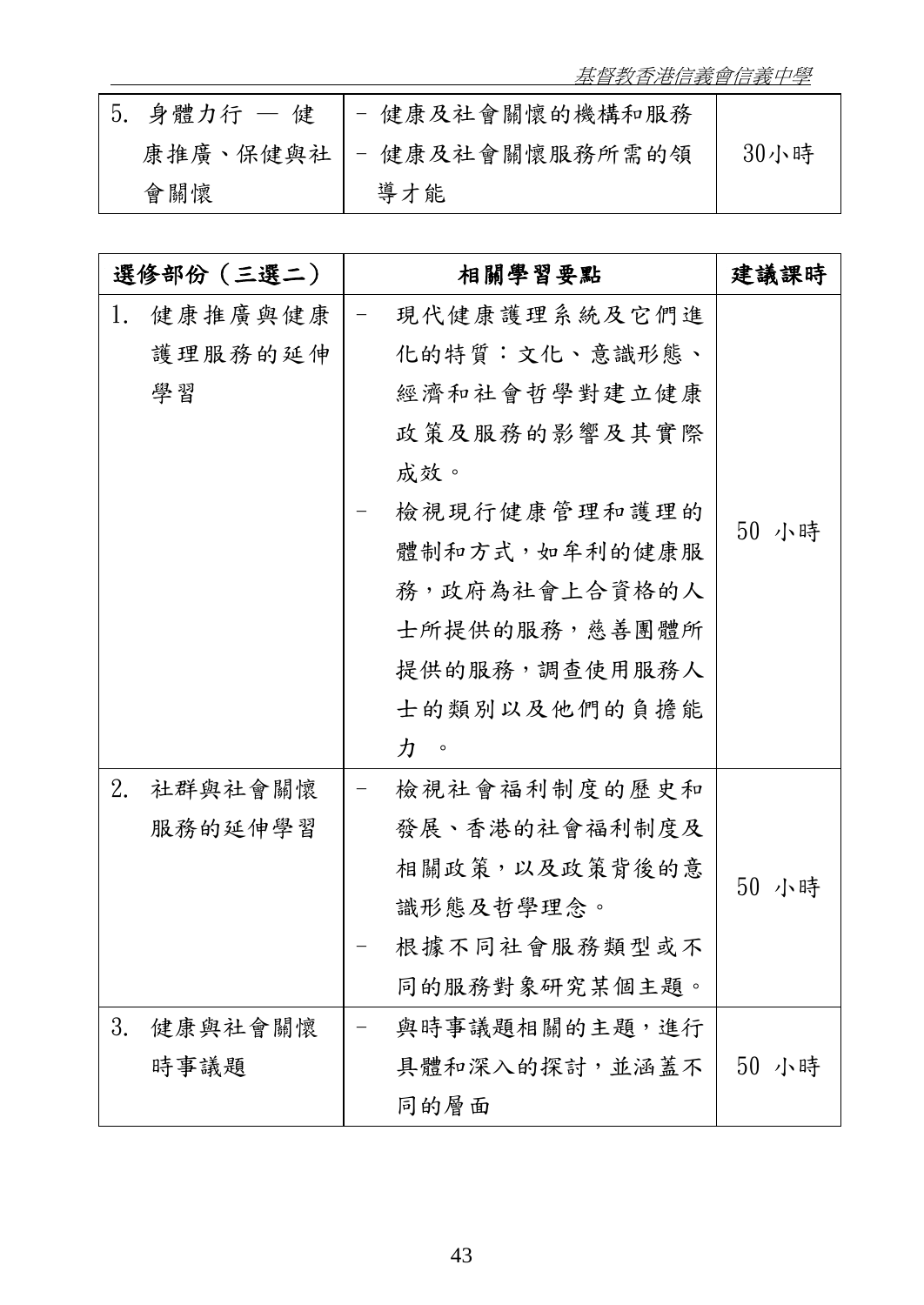## 文憑試設計評核:

| 部分   | 内容         | 比重  | 考試時間    |
|------|------------|-----|---------|
| 公開考試 | 卷一 必修部分    | 46% | 2 小時    |
|      | 卷二 必修及選修部分 | 34% | 1小時45分鐘 |
| 校本評核 | 一份實地學習課業   | 20% |         |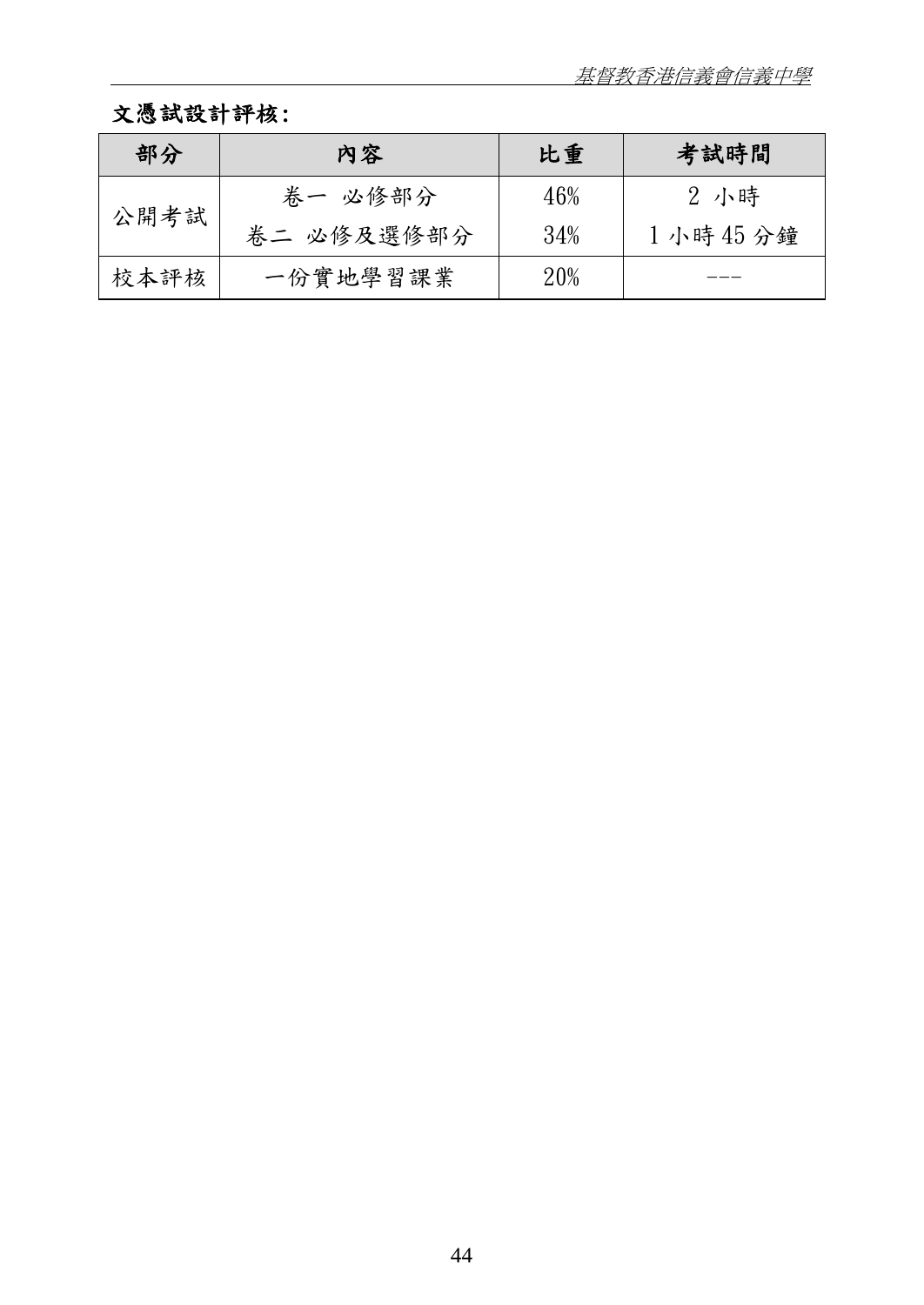#### E14. 體育

## 學習重點

修讀體育選修科,學生將:

- 擴闊知識基礎,並加深了解體育、運動及康樂中「強身健體」、「提 升自我」和「關心社群」的相關議題;
- 閱讀體育 、人文學科及社會科學等不同領域文獻和進行科學實 證探究,以發展相關的知識、態度、技能和習慣,從而更深刻了 解體育、運動及康樂的世界;
- 把體育技能融入理論學習,利用身體活動經驗,增強概念理解和 高階思維;在體育、運動及康樂實際環境中檢視理論,從而提升 智能;
- 將體育、運動及康樂的原理連結到相關學科,並了解升學和事業 發展的階梯;
- 提升共通能力,特別是溝通能力、明辨性思考能力、協作能力、 創造力和審美能力,並應用至生活各方面;
- 通過組織校內或社區體育活動,發展良好品格和適切的運動禮 儀,學會承擔和負責任,以及了解和尊重多元文化。

#### 學習目標

修讀體育選修科後,學生將擁有廣闊的知識基礎、正面的價值觀和 積極的態度,以及基要的技能和習慣,俾能自我調控活躍而健康的 生活。他們亦能為升讀科學、人文學科及社會科學等不同領域的專 上教育課程,奠定良好的基礎。具體來說,學生將能夠:

- 認清並滿足自己在強身健體方面的需要,經常參與體育活動,保 持體適能在滿意的水平,養成健康飲食的習慣,並且不濫用藥物;
- 認清並滿足自己在提升自我方面的需要,在一般體育課最少兩項 活動中展示相當的知識和技能;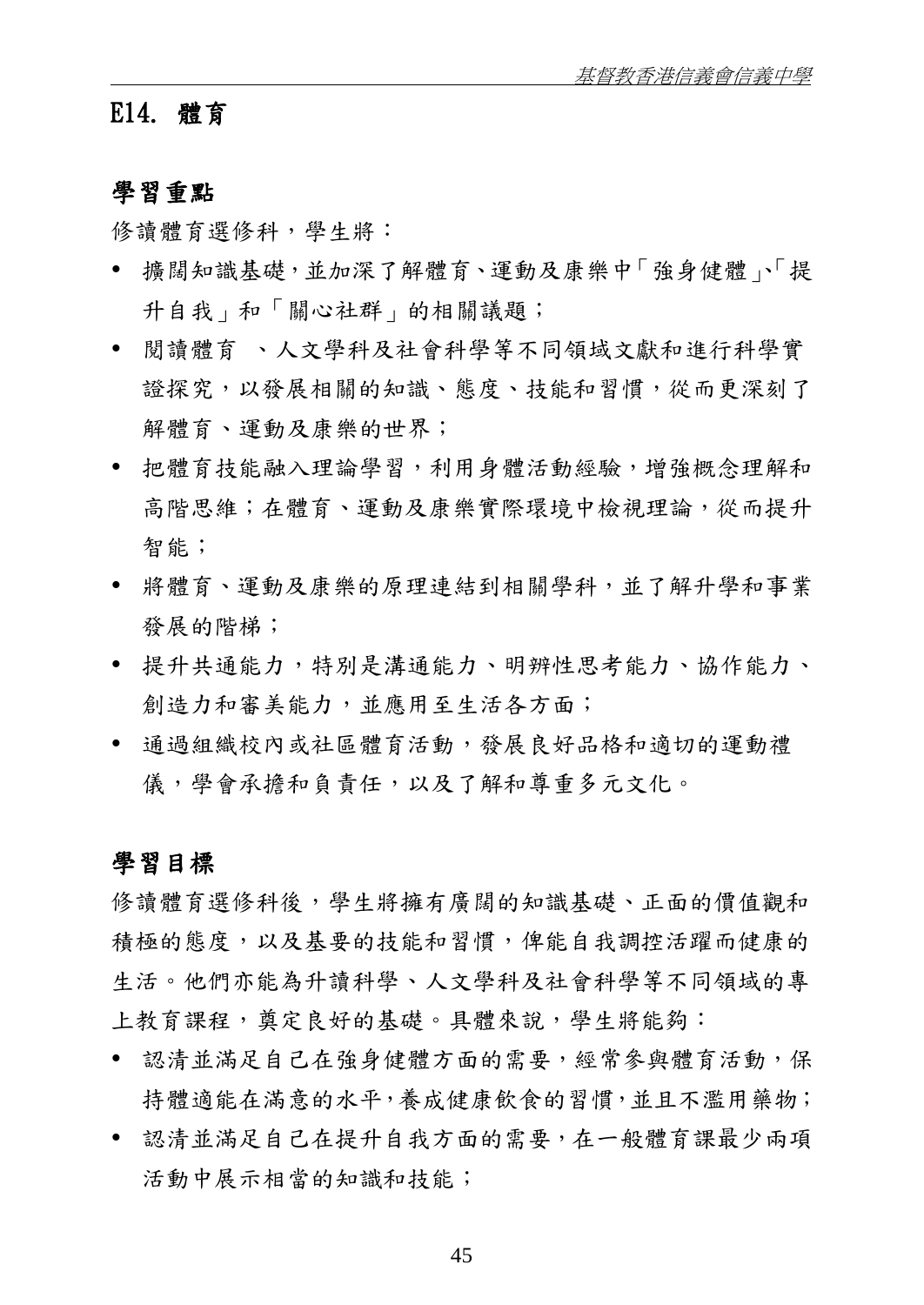- 認清並滿足推廣健康生活模式和建設健康社區的需要;
- 具備探究精神,可以進行實證探究和運用探究結果討論課題或時 事;
- 展示反思能力,既充分理解體育、運動及康樂的價值觀和文化, 又能多角度和明辨性地討論課題或時事;
- 在體育、運動及康樂方面展示共通能力,特別是溝通能力、明辨 性思考能力、協作能力、創造力和審美能力,並應用至生活其他 方面。

#### 評核設計

下表顯示本科自 2016 年文憑試起生效的評核設計。

評核設計會因應每年度考試的回饋而不斷改進。評核的詳情刊載於 有關考試年度的「考試規則及評核大綱」及其他補充文件中,並見 於考評局網頁

([www.hkeaa.edu.hk/tc/hkdse/assessment/assessment\\_framework/](http://www.hkeaa.edu.hk/tc/hkdse/assessment/assessment_framework/))。 部分內容比重

公開考試

| 内容                     | 比重  | 考試時間    |
|------------------------|-----|---------|
| 多項選擇題和短答題<br>卷一        | 42% | 兩小時十五分鐘 |
| 卷二 長答題                 | 18% | 一小時十五分鐘 |
| 卷三 實習考試                |     |         |
| ● 體育一 選項:田徑/游泳/體操      |     |         |
| • 體育二 選項:羽毛球/籃球/足球/排球/ | 40% |         |
| 乒乓球/手球                 |     |         |
| 體適能的考核<br>$\bullet$    |     |         |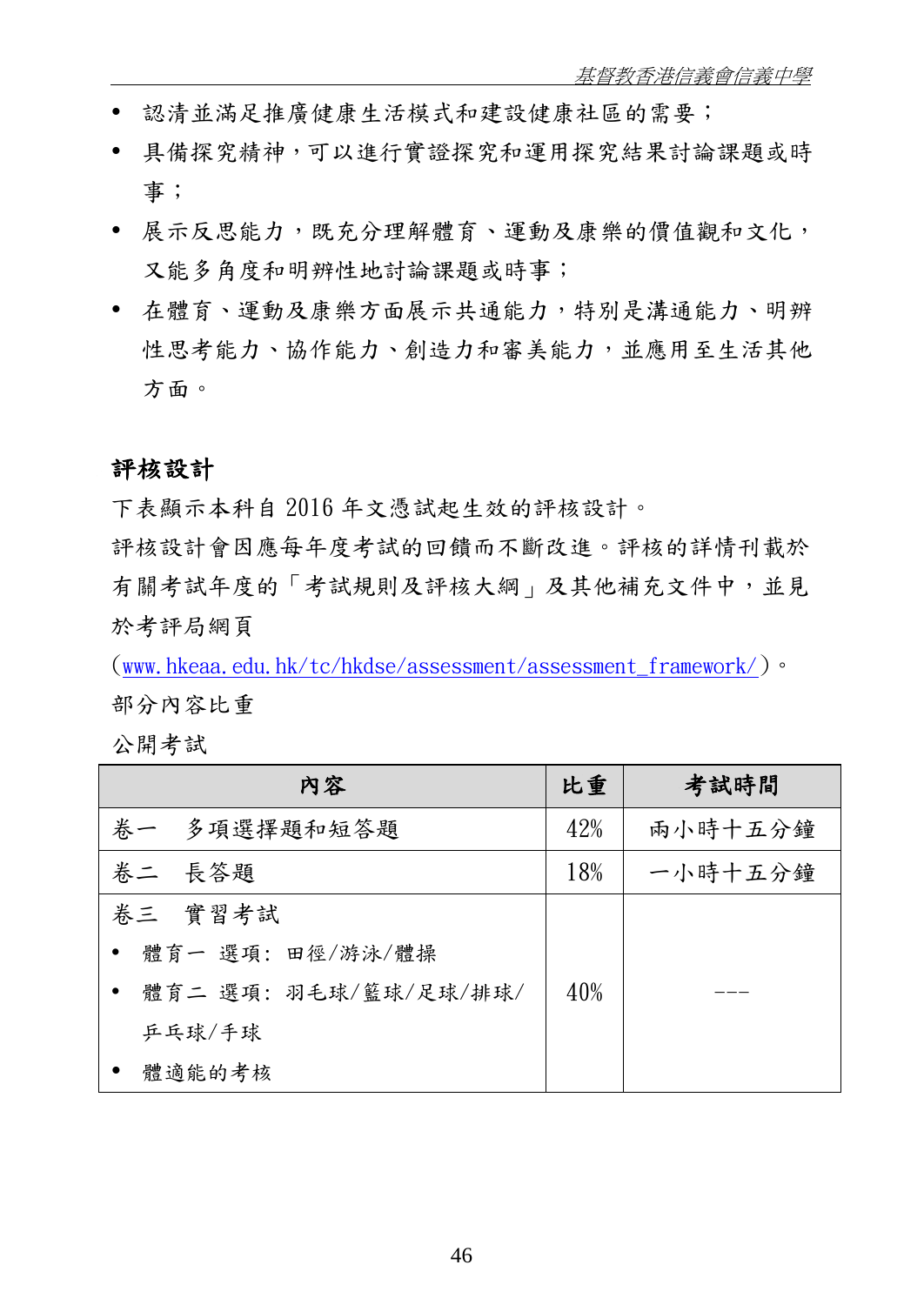# 三‧聯絡

A. 一般查詢

| 副校長及教務主任 | 陳群梅 |
|----------|-----|
|          |     |

B. 科目查詢

| 中國語文       | 林純一 |
|------------|-----|
| 英國語文       | 黎嘉儀 |
| 數學         | 魯葉大 |
| 公民與社會發展科   | 吳宏業 |
| 生物         | 吳玉珊 |
| 企業、會計與財務概論 | 劉燁霖 |
| 化學         | 呂偉杰 |
| 中國歷史       | 藍素琴 |
| 經濟         | 丘鎮城 |
| 倫理與宗教      | 陳素麗 |
| 地理         | 鄭敏之 |
| 歷史         | 何祖銘 |
| 資訊及通訊科技    | 鄭志成 |
| 物理         | 何詠詩 |
| 視覺藝術       | 陳曉君 |
| 旅遊與款待      | 李美玲 |
| 健康管理與社會關懷  | 翟婉君 |
| 體育         | 施岳忠 |

學校電話號碼:27802291